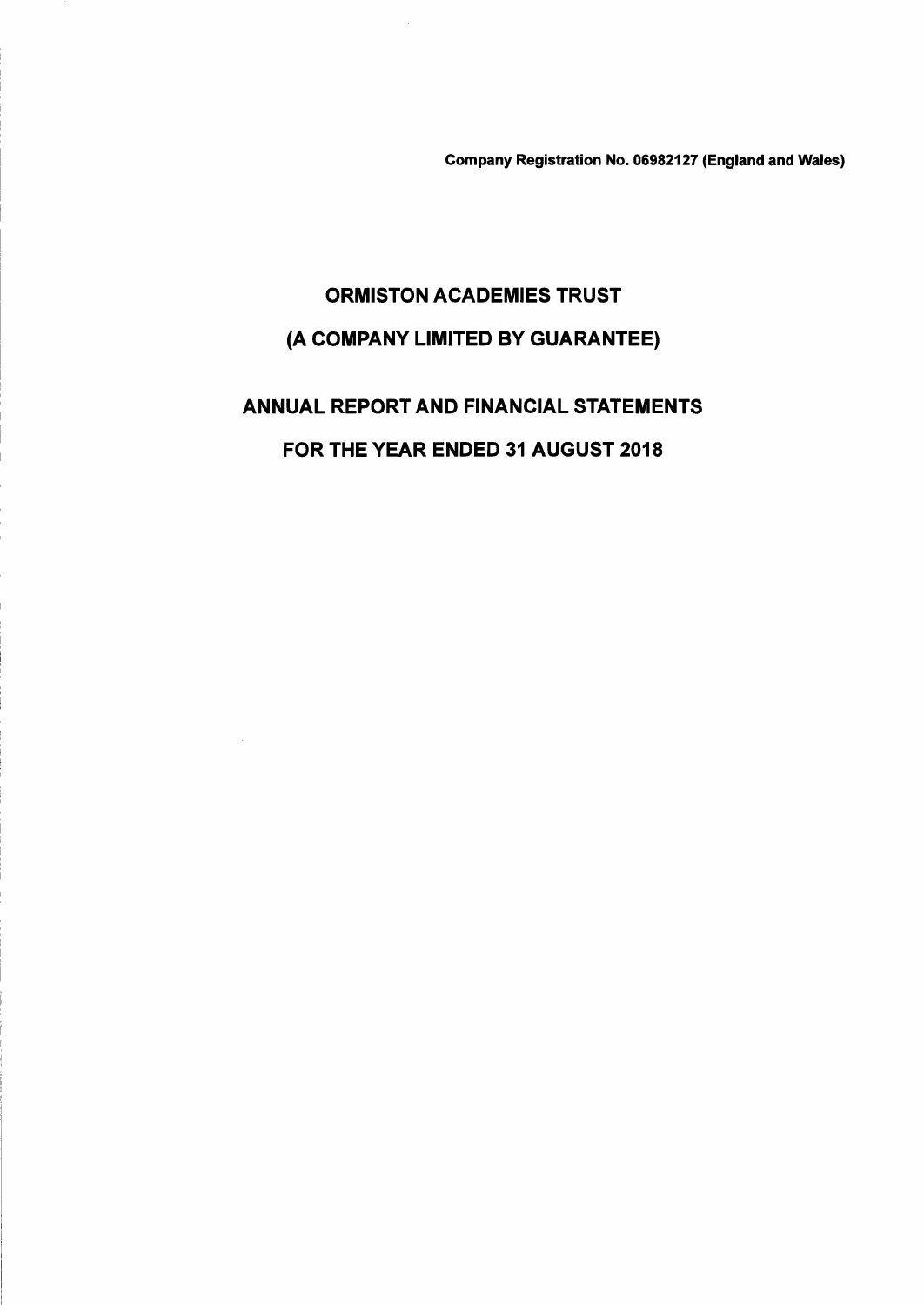### **REFERENCE AND ADMINISTRATIVE DETAILS**

| <b>Members</b>                                                                                                                                                                                                                                                                                         | The Ormiston Trust<br><b>Peter Murrav</b><br>Paul Hann                                                                                                                                                                                                                                                                             |
|--------------------------------------------------------------------------------------------------------------------------------------------------------------------------------------------------------------------------------------------------------------------------------------------------------|------------------------------------------------------------------------------------------------------------------------------------------------------------------------------------------------------------------------------------------------------------------------------------------------------------------------------------|
| <b>Trustees</b>                                                                                                                                                                                                                                                                                        | Paul Hann (Chair of Trustees)<br>Peter Murray (Founding Chairman)<br><b>Wendy Barnes</b><br><b>Sir Robin Bosher</b><br>lan Brookman<br><b>Frances Hall</b><br>Nick Hudson (Accounting Officer)<br>Andrew Jones (appointed 13 September 2018)<br>Jane Nolan (appointed 14 December 2017)<br><b>Bal Samra</b><br><b>Mark Stanyer</b> |
| <b>Executive team</b><br>- Chief Executive Officer and Accounting Officer<br>- National Director of HR & Operations<br>- National Director of Estates and Technology<br>- National Director of Finance<br>- National Director of Education<br>- National Director of Strategy & Quality<br>Improvement | <b>Nick Hudson</b><br>Carmel Brown<br><b>James Miller</b><br>Paul Nye<br><b>Robert Pritchard</b><br>Amelia Walker                                                                                                                                                                                                                  |
| <b>Company secretary</b>                                                                                                                                                                                                                                                                               | Marcella Craven                                                                                                                                                                                                                                                                                                                    |
| <b>Company registration number</b>                                                                                                                                                                                                                                                                     | 06982127 (England and Wales)                                                                                                                                                                                                                                                                                                       |
| Principal address and registered office                                                                                                                                                                                                                                                                | <b>Ormiston House</b><br><b>144 Newhall Street</b><br>Birmingham<br><b>B3 1RY</b>                                                                                                                                                                                                                                                  |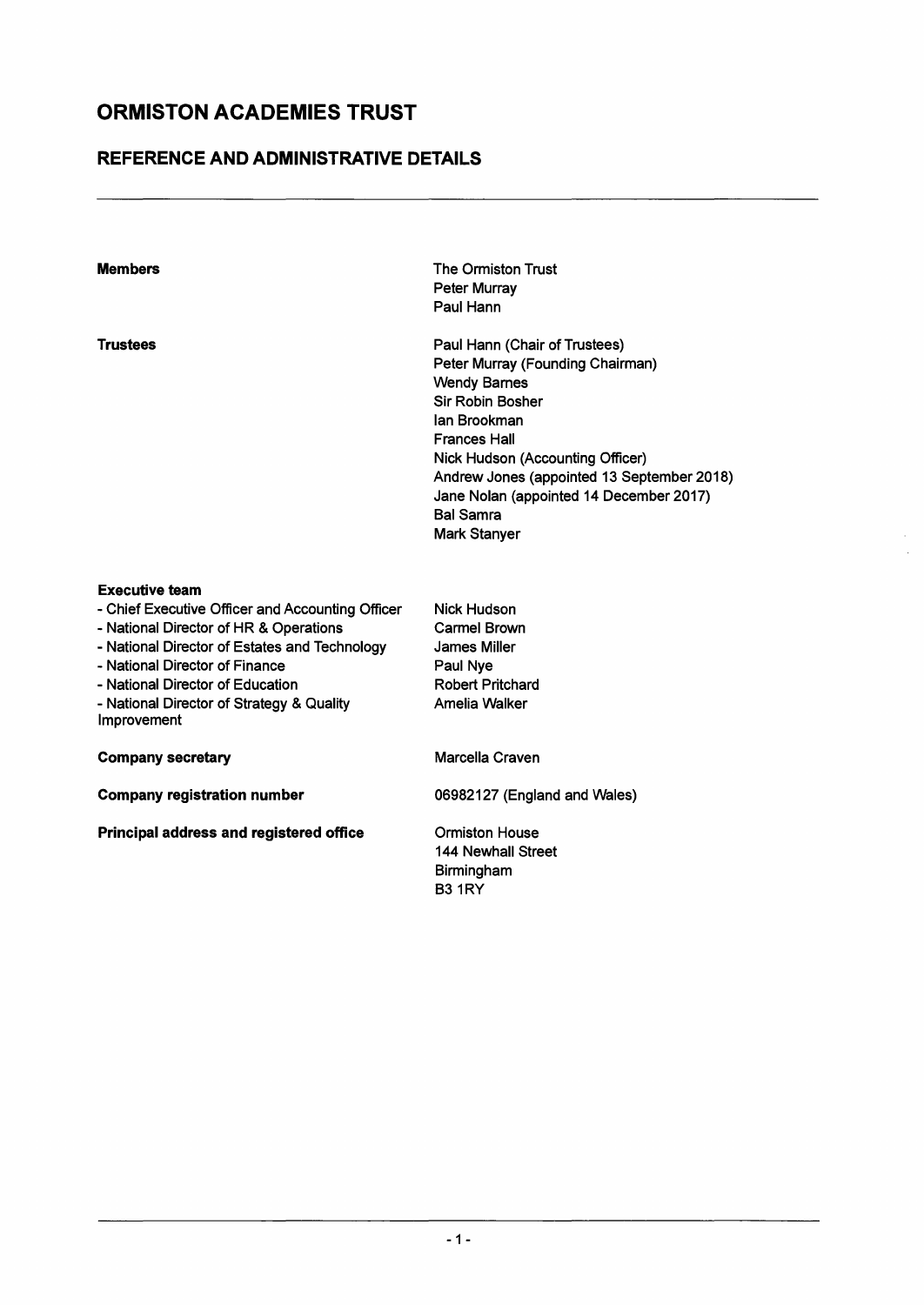### **REFERENCE AND ADMINISTRATIVE DETAILS**

| <b>Academies operated</b>                           | Location              | <b>Principal</b>        | <b>Designation</b> |
|-----------------------------------------------------|-----------------------|-------------------------|--------------------|
| <b>South</b>                                        |                       |                         |                    |
| <b>Ormiston Bushfield Academy</b>                   | Peterborough          | Dennis Kirwan           | Secondary          |
| <b>Cowes Enterprise College An Ormiston Academy</b> | Cowes                 | <b>Rachel Kitley</b>    | Secondary          |
| <b>Ormiston Meadows Academy</b>                     | Peterborough          | Jean Watt               | Primary            |
| <b>Ormiston Park Academy</b>                        | Aveley                | <b>Huw Derrick</b>      | Secondary          |
| <b>Ormiston Rivers Academy</b>                      | Burnham on Crouch     | Joan Costello           | Secondary          |
| <b>Ormiston Six Villages Academy</b>                | Chichester            | Paul Slaughter          | Secondary          |
| East                                                |                       |                         |                    |
| <b>Broadland High Ormiston Academy</b>              | Hoveton               | <b>Aron Whiles</b>      | Secondary          |
| City of Norwich School An Ormiston Academy          | Norwich               | Jo Philpott             | Secondary          |
| <b>Cliff Park Ormiston Academy</b>                  | Gorleston-on-Sea      | <b>Tamsin Poulter</b>   | Secondary          |
| <b>Ormiston Cliff Park Infant Academy</b>           | Gorleston-on-Sea      | <b>Suzanne Mitchell</b> | Infant             |
| <b>Ormiston Cliff Park Junior Academy</b>           | Gorleston-on-Sea      | <b>Suzanne Mitchell</b> | Junior             |
| <b>Ormiston Denes Academy</b>                       | Lowestoft             | <b>Ben Driver</b>       | Secondary          |
| <b>Edward Worlledge Ormiston Academy</b>            | <b>Great Yarmouth</b> | <b>Mark Thompson</b>    | Primary            |
| <b>Ormiston Endeavour Academy</b>                   | Ipswich               | <b>Jamie Daniels</b>    | Secondary          |
| <b>Flegg High Ormiston Academy</b>                  | Martham               | <b>Kate Williams</b>    | Secondary          |
| <b>Ormiston Herman Academy</b>                      | <b>Great Yarmouth</b> | Kate Rutherford         | Primary            |
| Stoke High School - Ormiston Academy                | Ipswich               | <b>Caroline Wilson</b>  | Secondary          |
| <b>Ormiston Sudbury Academy</b>                     | Sudbury               | <b>Caroline Wilson</b>  | Secondary          |
| <b>Thomas Wolsey Ormiston Academy</b>               | Ipswich               | Helen MacDougall        | All-through        |
| <b>Ormiston Venture Academy</b>                     | Gorleston-on-Sea      | Simon Gilbert-Barnham   | Secondary          |
| <b>Ormiston Victory Academy</b>                     | Norwich               | Naomi Palmer            | Secondary          |
| West                                                |                       |                         |                    |
| <b>Ormiston Forge Academy</b>                       | <b>Cradley Heath</b>  | <b>Andrew Burns</b>     | Secondary          |
| George Salter Academy                               | <b>West Bromwich</b>  | <b>Adrian Price</b>     | Secondary          |
| <b>Ormiston NEW Academy</b>                         | Wolverhampton         | <b>Julia Flavin</b>     | Secondary          |
| <b>Ormison Sandwell Community Academy</b>           | Oldbury               | Marie McMahon           | Secondary          |
| <b>Ormiston Shelfield Community Academy</b>         | <b>Walsall</b>        | <b>Stuart Turnbull</b>  | Secondary          |
| <b>Ormiston SWB Academy</b>                         | <b>Bilston</b>        | <b>Rod Hughes</b>       | Secondary          |
| <b>Tenbury High Ormiston Academy</b>                | <b>Tenbury Wells</b>  | <b>Vicki Dean</b>       | Secondary          |
| <b>Wodensborough Ormiston Academy</b>               | Wednesbury            | Leigh Moore             | Secondary          |
| <b>North</b>                                        |                       |                         |                    |
| <b>Ormiston Chadwick Academy</b>                    | <b>Widnes</b>         | Jennifer Lowry Johnson  | Secondary          |
| <b>Ormiston Horizon Academy</b>                     | Stoke on Trent        | Andy Fitzgibbon         | Secondary          |
| <b>Ormiston Ilkeston Enterprise Academy</b>         | likeston              | Nia Salt                | Secondary          |
| <b>Ormiston Maritime Academy</b>                    | Grimsby               | <b>Kevin Gallacher</b>  | Secondary          |
| <b>Ormiston Meridian Academy</b>                    | <b>Stoke on Trent</b> | Gareth Jones            | Secondary          |
| <b>Packmoor Ormiston Academy</b>                    | <b>Stoke on Trent</b> | <b>Sharon May</b>       | Primary            |
| <b>Ormiston Sir Stanley Matthews Academy</b>        | <b>Stoke on Trent</b> | <b>Mark Stanyer</b>     | Secondary          |
| Ormiston South Parade Academy                       | Grimsby               | Jane Nolan              | Primary            |

Ormiston Bolingbroke Academy is a separate subsidiary company, limited by guarantee, which is known as Ormiston Bolingbroke Academy Trust.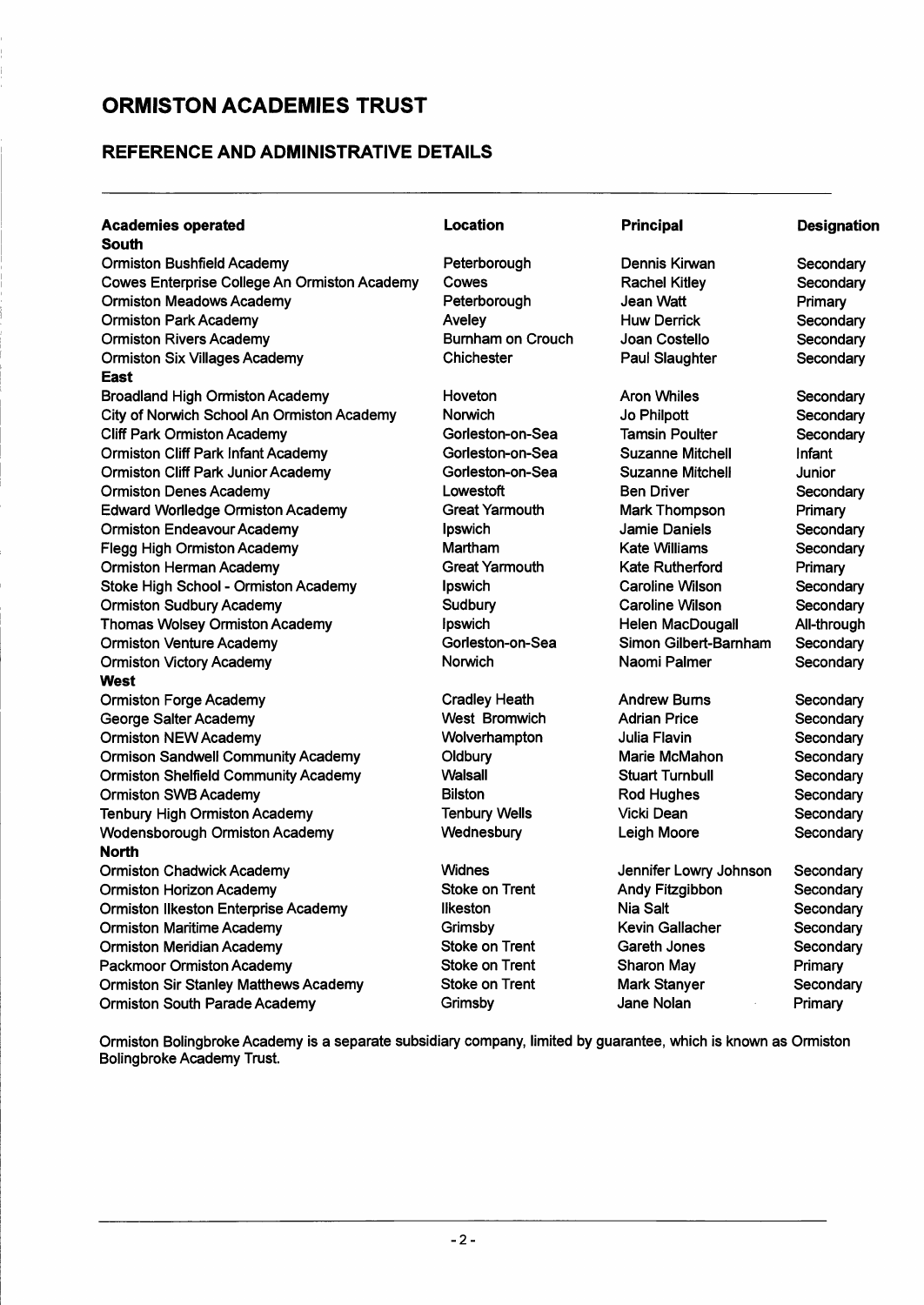$\hat{\boldsymbol{\theta}}$ 

### **REFERENCE AND ADMINISTRATIVE DETAILS**

| <b>Independent auditor</b> | <b>RSM UK Audit LLP</b><br><b>St Philips Point</b><br><b>Temple Row</b><br>Birmingham<br><b>West Midlands</b><br><b>B2 5AF</b> |
|----------------------------|--------------------------------------------------------------------------------------------------------------------------------|
| <b>Internal Auditor</b>    | <b>Mazars LLP</b><br>45 Church Street<br>Birmingham<br><b>B3 2RT</b>                                                           |
| <b>Bankers</b>             | Lloyds Bank<br><b>New Street</b><br>Birmingham<br><b>B24LP</b>                                                                 |
| <b>Solicitors</b>          | <b>Stone King LLP</b><br><b>Boundary House</b><br>91 Charterhouse Street<br>London<br>EC1M 6HR                                 |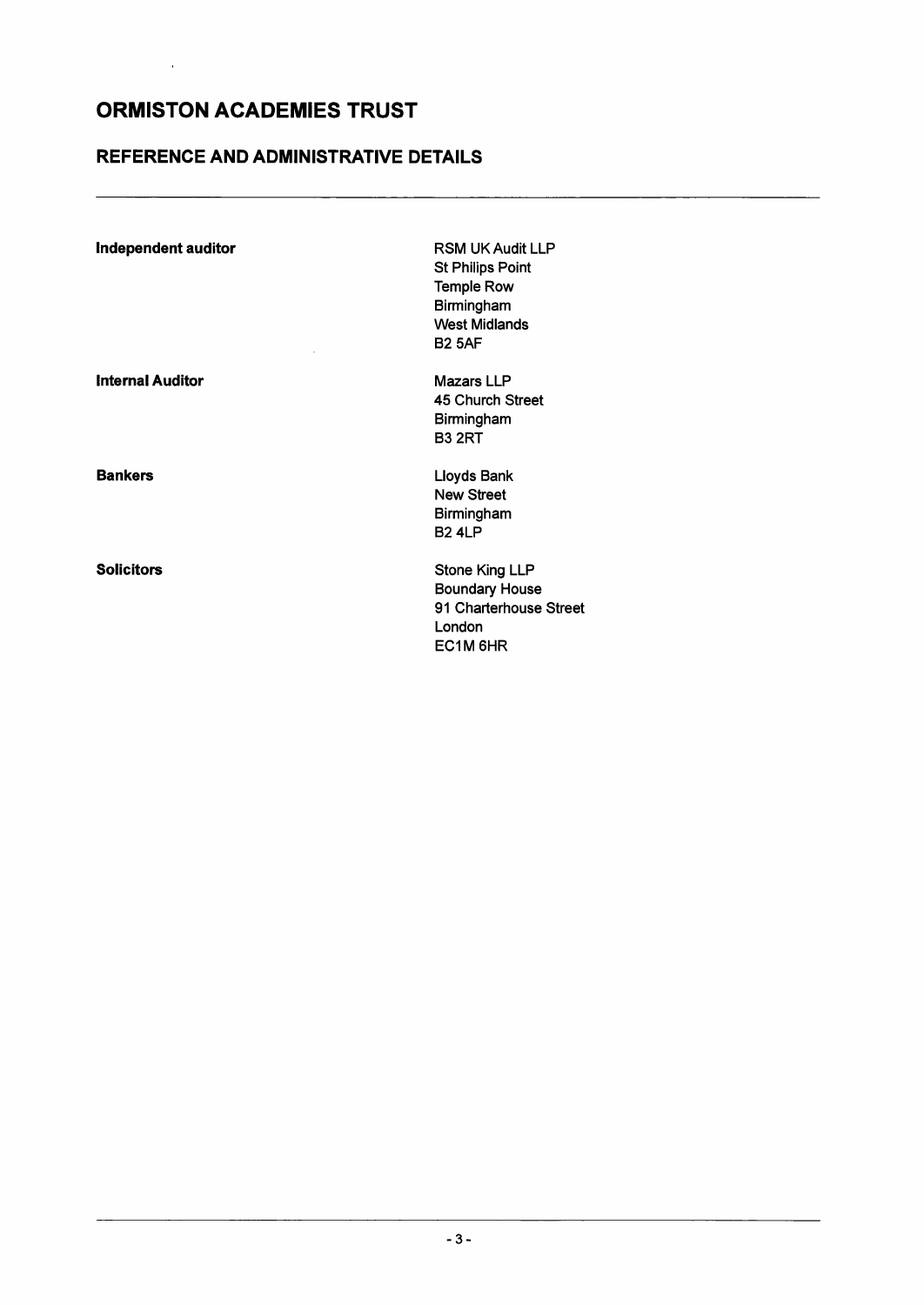### **TRUSTEES' REPORT**

The trustees (who are also directors of the charity for the purposes of the Companies Act) present their annual report together with the audited financial statements of Ormiston Academies Trust (the 'trust') for the year ended 31 August 2018. The trustees confirm that the annual report and financial statements of the trust comply with the current statutory requirements, the requirements of the trust's governing document and the provisions of the Accounting and Reporting by Charities: Statement of Recommended Practice applicable to charities preparing their accounts in accordance with the Financial Reporting Standard applicable in the UK and Republic of Ireland (FRS 102) (SORP 2015». The annual report serves the purposes of both a trustees' report, and a directors' report under company law.

The trust currently operates 29 secondary academies, 5 primary academies, 1 junior academy, 1 infant academy and 1 all-through special academy across England. Its academies had a combined pupil roll of 28,378 in the Autumn 2018 school census. In addition, the trust provides support services at cost to a further two academy trusts which are sponsored by Ormiston Trust, the controlling party of the trust, and to Ormiston Bolingbroke Academy Trust, a subsidiary undertaking of the trust.

#### **STRUCTURE, GOVERNANCE AND MANAGEMENT**

#### **Constitution**

The trust is a company limited by guarantee and an exempt charity. The charitable company's articles of association are the primary governing documents of the trust.

The trustees act as the directors of the charitable company for the purposes of company law, as well as fulfilling their obligations as trustees for the charitable activities of Ormiston Academies Trust. The charitable company is known as Ormiston Academies Trust ("OAT").

Details of the trustees who served during the year are included in the reference and administrative details pages of the financial statements.

Andrew Jones was appointed a trustee on 13 September 2018, and is a member of the financial oversight and risk committee and the audit committee.

#### **Members' liability**

Each member of the charitable company undertakes to contribute to the assets of the charitable company in the event of it being wound up while they are a member, or within one year after they cease to be a member, such amount as may be required, not exceeding £10, for the debts and liabilities contracted before they ceased to be a member.

#### **Trustees'indemnities**

There are no qualifying third party indemnity provisions in respect of trustees, other than trustees' and officers' insurance which is in place.

#### **Method of recruitment and appointment or election of trustees**

Potential new trustees are identified by the board, ensuring that the skills and experience of new trustees are complementary to those of existing board members. Ormiston Trust has the power to appoint a majority of trustees.

#### **Policies and procedures adopted for the induction and training of trustees**

The training and induction provided for new trustees will depend on their existing experience. Where necessary the induction process will provide training on charity, educational, legal and financial matters. All new trustees are welcome to visit the academies and to meet with staff and students. All trustees are provided with copies of procedures, minutes, accounts, budgets, plans and other documents that they will need to undertake their role as trustees. As there are normally no more than one or two new trustees a year, induction tends to be done informally and is tailored specifically to the individual trustees. Appropriate on-going training is arranged as necessary.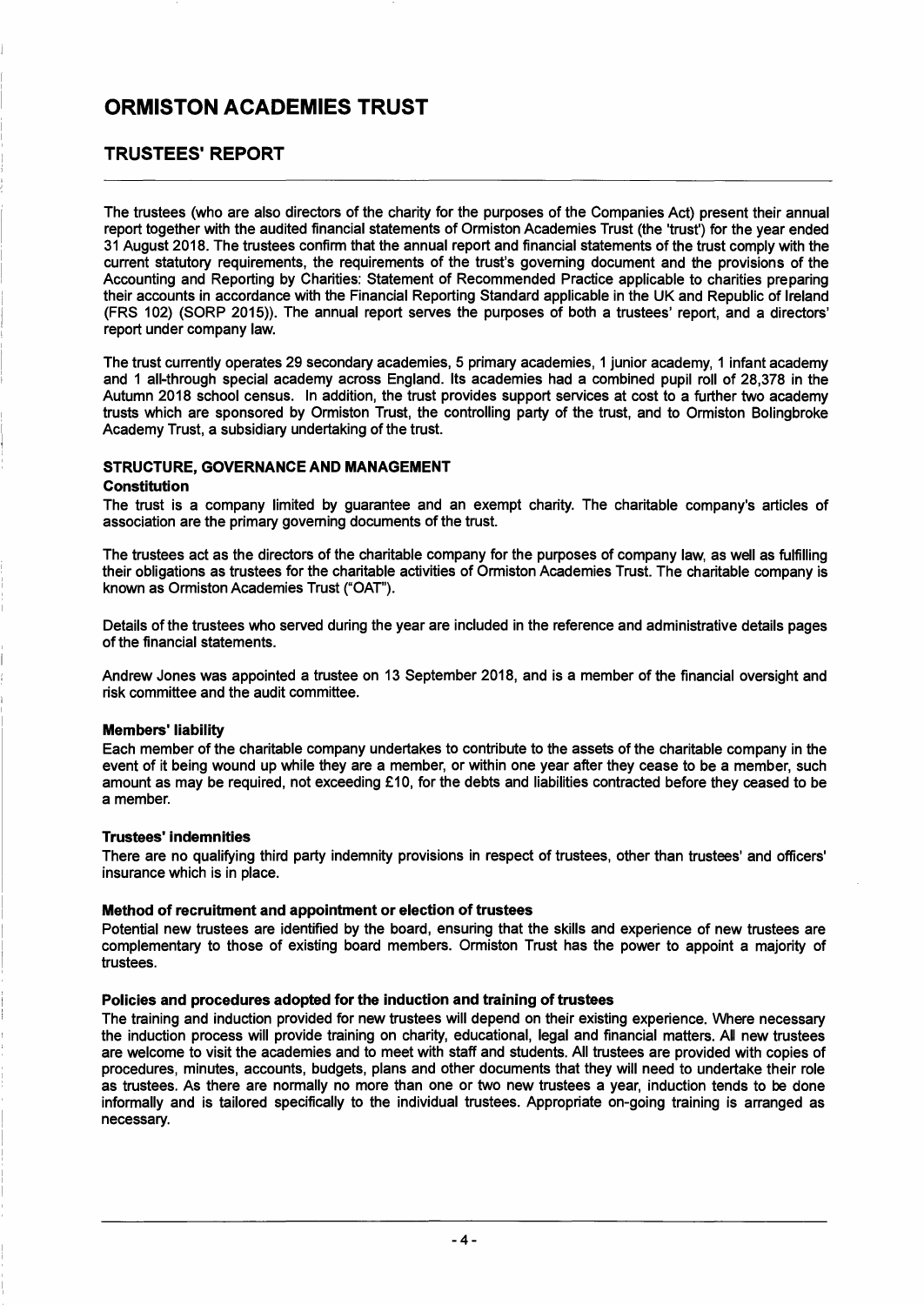### TRUSTEES' REPORT (CONTINUED)

#### Organisational structure

There is a clear management structure to control the way in which the trust is run. The structure consists of three levels: the trustees, the executive team and the academies themselves. The aim of the management structure is to devolve responsibility and encourage involvement in decision making at all levels.

The trustees are responsible for setting the overall strategy in conjunction with Ormiston Trust as sponsor, adopting an annual operational plan, reviewing the educational progress of the academies, monitoring the trust by the use of budgets and making major decisions about the direction of the trust, capital expenditure and executive team appointments.

The executive team controls the trust at an operational level implementing the policies laid down by the trustees and reporting back to them. As a group, the executive team are responsible for the authorisation of head office spending within agreed budgets and the appointment of staff.

The principals, supported by local governing bodies, manage the academies on a day to day basis. The local governing body for each academy is delegated local governance functions and retains a strong focus on three core strategic functions:

- ensuring clarity of vision, ethos and strategic direction
- holding the principal to account for the educational performance of the academy and its students
- overseeing the financial performance of the academy and making sure money is well spent

OAT is a charitable voluntary organisation which relies on the valuable input of a considerable number of non-executive volunteers, supported by an experienced team of staff. OAT is a large multi-academy trust that covers a sizeable geographical area.

#### Arrangements for setting pay and remuneration of key management personnel

Pay and remuneration of key management personnel is determined by the chief executive officer in consultation with the trustees, taking into account a variety of contributory factors such as: role and responsibilities, market factors, and results of annual performance review process, including performance against agreed objectives. The pay and remuneration of the chief executive officer is determined by the chair of trustees and the chair of the financial oversight and risk committee.

#### Trade union facility time

Within the trust there are 30 union representatives. Eight union representatives stated that they spent 0% time on union duties. 22 union representatives stated they spent between 1 % and 50% of their work time on union duties; this includes support provided to academies outside the trust, and in some cases this time is partly funded by local authorities.

The trust paid a total of £48,783 to local authorities for facility time. This represented 0.05% of the total wage bill inclusive of on costs.

The trust has a Trade Union Recognition Agreement and meets regularly with both teaching and non-teaching unions to discuss and consult on matters relating to staffing, pay and policies. The trust recognises the importance of having good working relationships with the unions and the great work that school-based representatives can do. For the staff, having access to a representative from outside the school when they need one is also important.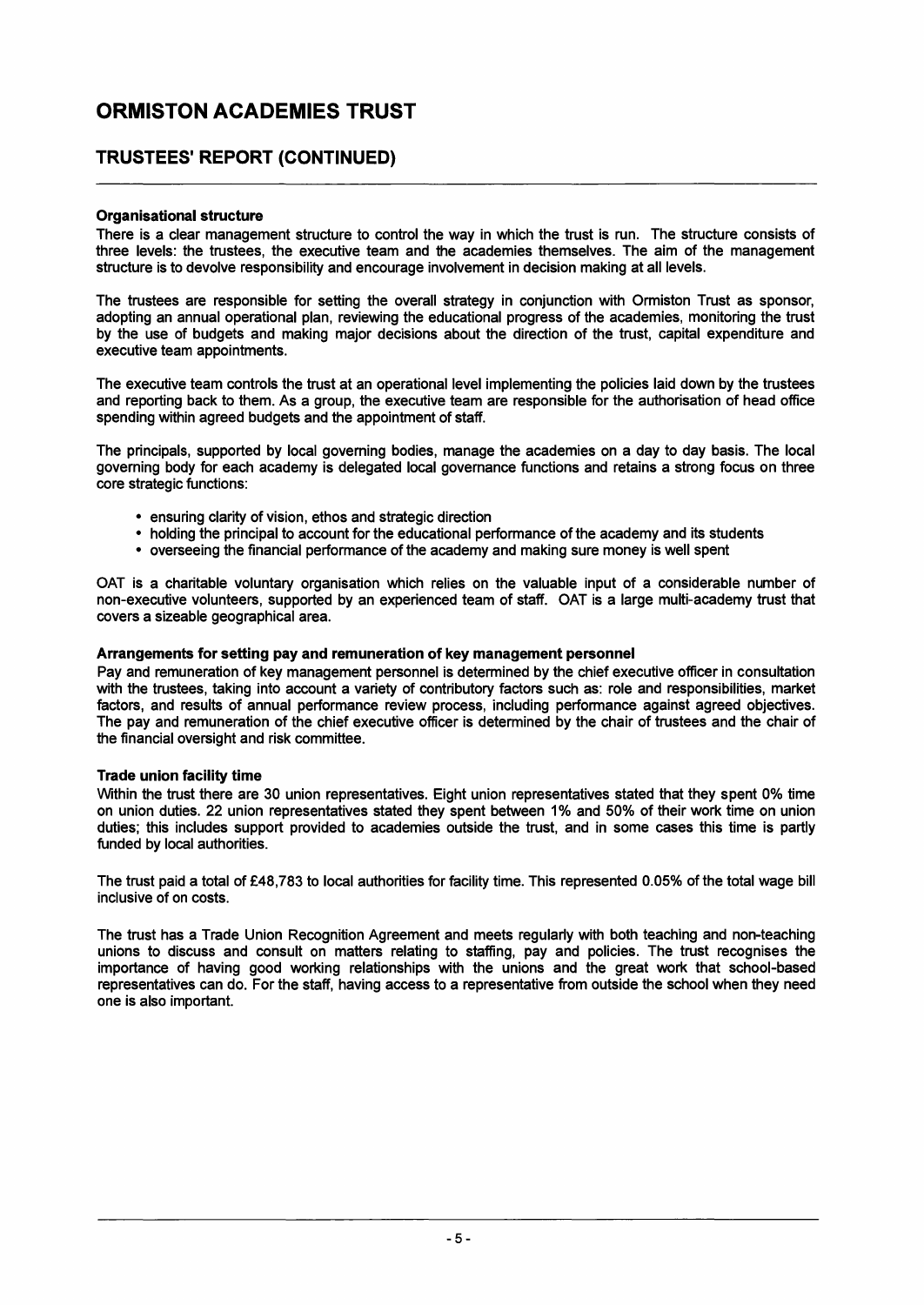### **TRUSTEES' REPORT (CONTINUED)**

#### **Related parties and co-operation with other organisations**

The trust has connections with the following organisations:

- Ormiston Trust
- The Gateway Learning Community
- Birmingham Ormiston Academy
- Ormiston Bolingbroke Academy Trust

Ormiston Trust is the sponsor of the academies within Ormiston Academies Trust. Ormiston Trust is also the sponsor of The Gateway Learning Community and the joint sponsor of Birmingham Ormiston Academy. The trust provides support services at cost to these academies on behalf of the sponsor.

The trust is the sponsor of its subsidiary Ormiston Bolingbroke Academy Trust.

#### **OBJECTIVES AND ACTIVITIES**

Ormiston Academies Trust implements the vision of Ormiston Trust, which is to improve the life chances of children and young people so that they can fulfil their potential and lead happy and productive adult lives.

Ormiston Academies Trust operates the academies sponsored by Ormiston Trust, other than the academ ies within The Gateway Learning Community and Birmingham Ormiston Academy for which it provides specific support services at cost.

The trust is there to provide the best possible education, often in disadvantaged or geographically isolated areas and where schools have previously been underperforming.

#### **Public benefit**

The trustees confirm that they have referred to the guidance contained in the Charity Commission's general guidance on public benefit when reviewing the trust's objectives and aims and in planning future activities for the year. The trustees consider that the trust's aims are demonstrably to the public benefit.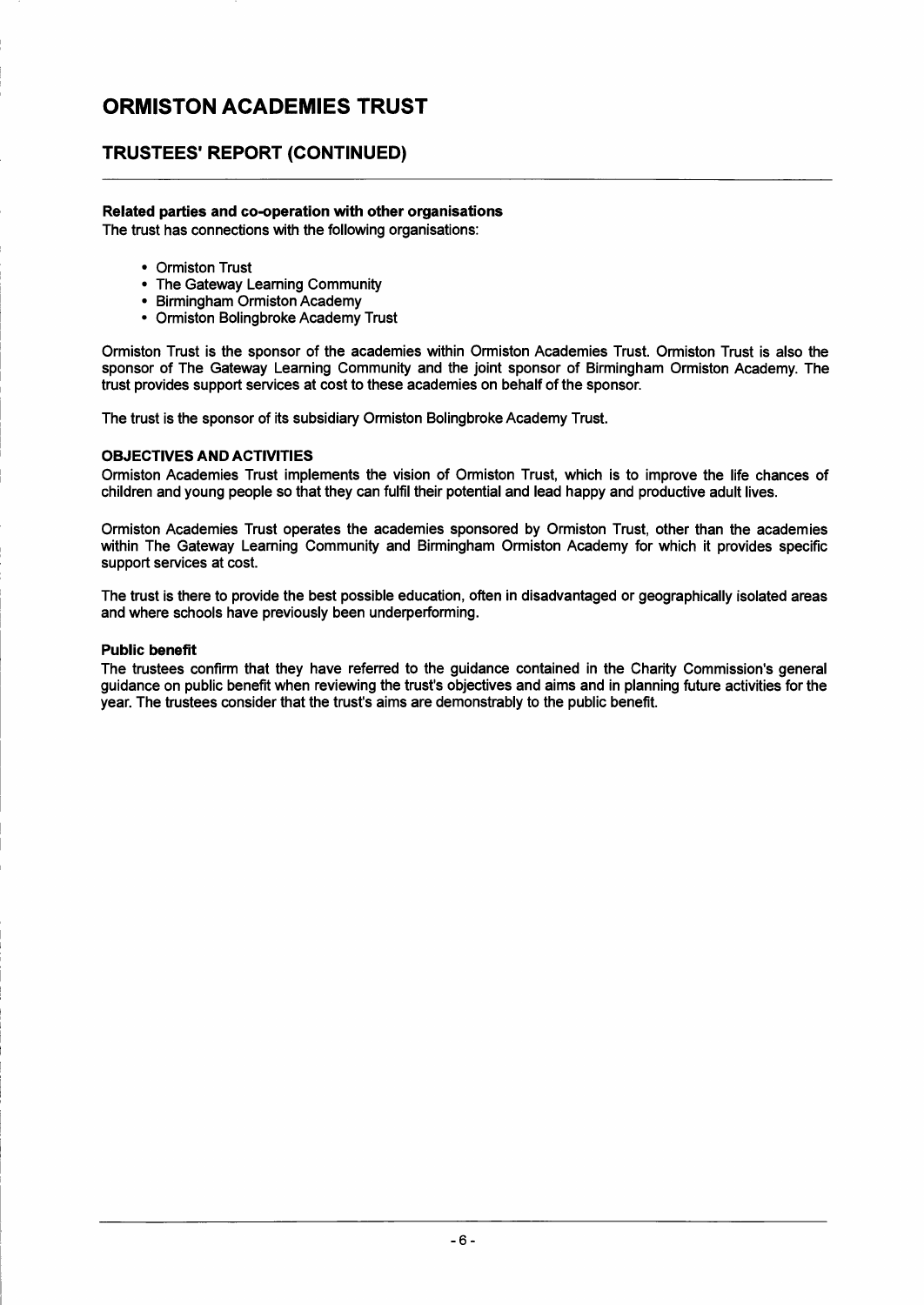### TRUSTEES' REPORT (CONTINUED)

#### STRATEGIC REPORT

The trustees approved the following five strategic aims:

1) All academies will offer excellent academic opportunities and experiences to all their students, which will enable them to achieve to the best of their ability and to develop excellent life and creative skills.

2) The trust will challenge its academies to make continuous progress and will provide relevant support to enable this improvement.

3) We will expand the network of academies within the existing geographical areas in a measured and controlled manner.

4) We will develop further the regional structure to enhance quality and responsiveness.

5) Finance, estates and technology will be managed increasingly efficiently to deliver excellent value for money for the academies.

#### Achievement and performance

OAT is ambitious for the students we are privileged to serve. Our strategic goal is to be in the top 20% of multi academy trusts (MATs) by 2020.

We are proud of the trust's track record to date, detailed below. We intend that all our schools deliver the very best education for students, providing equality of opportunity and contributing to improving our country's social mobility. Some of our schools provide exceptionally good education that serves all students well, regardless of background. However, we know that is not equally true for the whole trust. We have initiated a strategic review that will help us focus on those aspects of our provision that need to improve. This will be reflected in a five year plan, including an evaluation framework. In our report next year we will report our performance against this new framework.

OAT largely serves communities that are predominantly white British (81%) and which have high levels of disadvantage. In 2017, 46% of our primary students and 39% of our secondary students were classed as disadvantaged compared to a national figure of 32% and 27% respectively. Raising attainment for these groups of students is a particular focus of our efforts, because we know that if we can improve standards for these students, all students will benefit from the changes we have made.

#### Primary

At the end of the academic year 2017/18 there were five primary schools within the trust. Two further schools joined in December 2018. Our primary schools serve around 2,000 pupils.

In 2017 (latest comparable data), our Key Stage 2 MAT progress scores for reading (4.3), writing (3.2) and maths (2.8) were all well above average and in the top 5% of academy MATs. For the combined score for reading, writing and maths, we were the third highest performing MAT.

Our primary schools were particularly effective at narrowing the gap. For 2017, MAT progress scores for disadvantaged students in reading (3.5), writing (2.5) and maths (2.4) were also very high.

The MAT progress scores for 2017 do not reflect performance across all our primary schools as not all of our recently incorporated primaries are included. Edward Worlledge Ormiston Academy joined the trust in January 2017 and Packmoor Ormiston Academy in August 2016. Their outcomes are not yet as strong as some of the other schools. Now that they are within the trust our priority is to create consistent practice, and therefore consistent performance, across the phase.

This year we put in place a Primary Development Co-ordinator, Jane Nolan, who also serves as Executive Principal of Ormiston South Parade Academy in Grimsby. Ms Nolan serves on the DfE's Head Teacher Reference Group and in 2018 she was named TES Headteacher of the Year. She has been tasked with sharing best practice and developing a continual improvement plan for primary schools across the national network. Despite being spread geographically our group of primary principals are effective at collaboration.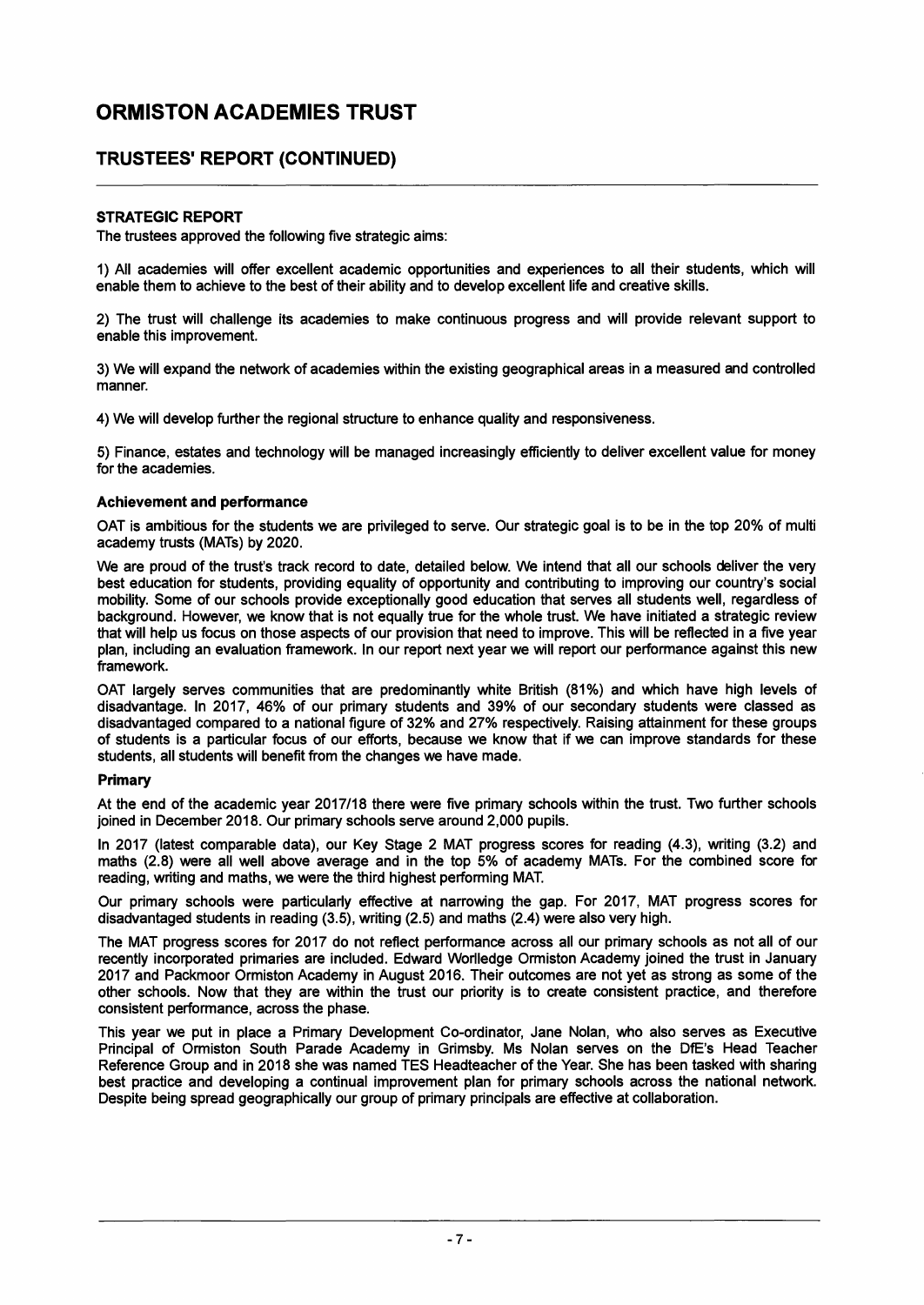### TRUSTEES' REPORT (CONTINUED)

#### Achievement and performance (continued)

#### **Secondary**

We have 30 secondary schools serving around 20,000 pupils. 79% of our inspected secondary academies are rated 'good' or 'outstanding' by Ofsted. This is equivalent to the level achieved by secondary schools nationally in 2017. The trust achieved a sharp jump in the progress eight score for the trust between 2016 (-0.19) to 2017 (-0.04 for validated outcomes). Validated outcomes are not yet available for 2018 however provisional data suggests progress eight for 2018 will be -0.09.

This outcome represents a consolidation for the trust. Our schools have had to work hard to embed some of the changes that brought the trust to broadly average performance. Underneath the headline there are some significant success stories, based on provisional 2018 results:

- Ormiston Chadwick Academy 0.79 1st in Halton, and 142nd equal in England
- Cowes Enterprise College 0.17 1st on the Isle of Wight and the only positive score on the island
- Ormiston Bolingbroke Academy 0.10 3rd in Halton
- Ormiston Sir Stanley Matthews Academy 0.08 3rd in Stoke on Trent
- Ormiston Venture Academy 0.40 3rd in Norfolk
- Ormiston Forge Academy 0.02 3rd in Sandwell
- Tenbury High Ormiston Academy 0.49 5th in Worcestershire and in the top 500 schools in England
- Ormiston Victory Academy 0.17 14th in Norfolk
- $\cdot$  City of Norwich School 0.15 18th in Norfolk

An area for development is our performance against the government's EBacc measure. While we do not believe the EBacc is the best option for every pupil, our performance as a trust is below the national average. Across our schools 23% of pupils were entered for the EBacc in 2017 which declined to 18% in 2018. Attainment above grade four remained at 11% but attainment above grade five declined from 10% in 2017 to 7% in 2018. We are making our expectations clearer for all schools about EBacc options and targets for improvement in EBacc outcomes are reflected in performance management for many of our principals.

There have been some important improvements this year. Having been a priority for improvement support during the year, Ormiston Maritime Academy improved from -0.9 in 2017 to -0.5 in 2018 provisional data. Wodensborough Ormiston Academy improved from -0.75 to -0.25. Wodensborough was the most improved secondary this year within the trust for: progress for all students; progress by the most able and students with special educational needs and disabilities; for the proportion of students scoring 5 or above in English and maths; and for progress in both maths and science.

During the academic year 2017/18 we took on two new schools (Ormiston NEW Academy in Wolverhampton and Ormiston Meridian Academy in Stoke on Trent). The predecessor school for NEW had not achieved a good Ofsted judgement since opening in 2010 and provisional results for 2018 suggest a progress eight score of -0.79, a significant improvement on the 2017 result for the predecessor school, which was -1.38. A new principal has taken up post from September 2018 and has made strong, positive inroads in a very short space of time. OAT has a strong track record in turning around underperforming schools, something recognised by inspectors in the September 2017 inspection of Ormiston Six Villages Academy:

*High-quality support from the academy trust has been instrumental in driving forward the school's rapid improvement.* 

*Since her appointment, just days before the previous inspection, the principal has worked relentlessly to reverse* a *trend of declining standards. Together with her senior team, members of the interim executive board (lEB) and support from the Ormiston Academies Trust, she has systematically addressed the issues that were holding the school back. As* a *result, the school is improving rapidly.* 

*The school works closely and harmoniously with members of the Ormiston Academies Trust. Staff with expertise in key subject areas, such as mathematics, visit the school regularly to deliver lessons and help school staff to develop their expertise. Senior representatives from the trust provide ongoing support and challenge to school leaders, which they greatly appreciate. This collaborative relationship is having* a *marked impact on raising standards.*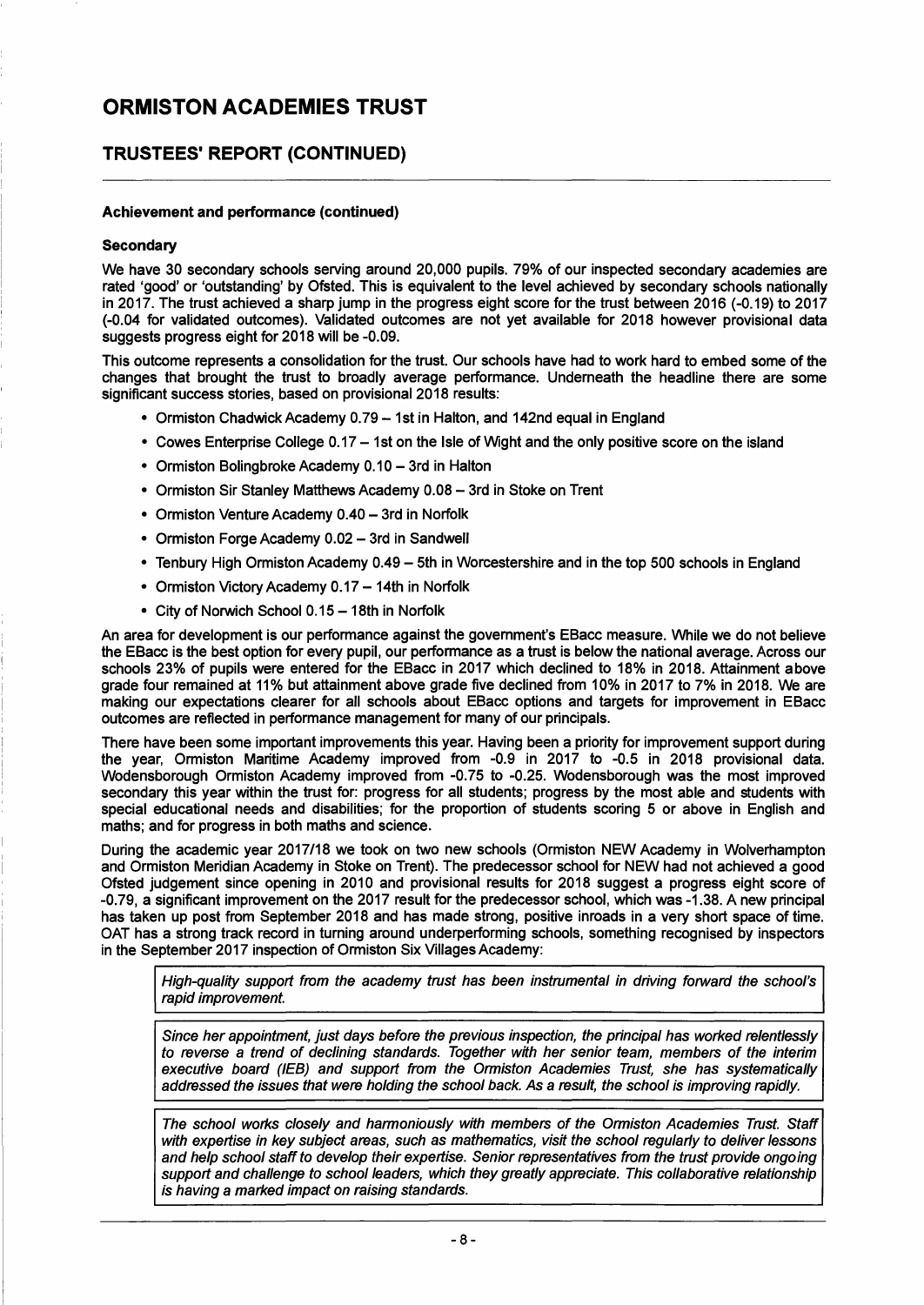### **TRUSTEES' REPORT (CONTINUED)**

#### **Achievement and peñormance (continued)**

#### **16-19**

There were just over 1,200 pupils taking Key Stage five qualifications in 2018, of whom 29% were from the disadvantaged group. Provisional 2018 results suggest that outcomes in A levels and academic qualifications were very similar to 2017. Average points score (APS) for A levels was slightly down at 27.95 (28.41 in 2017) and mainly unchanged for academic qualifications at 28.14 (28.89 in 2017). There is more to do to reach the national level which is around 33.20 for A levels and 32.33 for academic qualifications.

OAT schools did well in providing pupils with second chances. A very low proportion of young people nationally go on to secure good GCSEs in English or maths by age 19 if they have not been successful at 16. However, progress scores for OAT schools were very good. Around 100 pupils retook their English GCSE with a progress score of 0.49 and around 150 retook maths with a progress score of 0.28.

Vocational qualifications have undergone major reforms and this was the first year reflecting some of the substantial changes, and therefore APS for applied general qualifications are not comparable to 2017. The APS for these qualifications in 2018 from provisional data was 27.16 compared to national APS of 29.01.

#### **Enrichment**

For OAT, enrichment is an integral part the student experience at school. We believe that in order to assist our students to raise their aspirations and achieve their potential they need access to opportunities which broaden their horizons and develop their social, emotional and life capabilities. Through academy enrichment programmes, OAT students get the chance to engage in activities which develop transferable skills and knowledge and grow character traits such as self-confidence, resilience, leadership and teamwork; enhancing curriculum studies as well as developing lifelong interests.

This year OAT has continued to develop strategic relationships with enrichment providers who have enabled students to participate in some unique and collaborative opportunities; for example 70 students and 12 teachers from across four West Midlands academies took part in Liberty Chain, an arts and cultural development project, focusing on British values and resulting in an open source learning tool kit. We ran an eight month partnership with The Week Junior, supporting four academies across the network, combining reading, assessment and debating and an exclusive partnership with the RSA (Royal Society of the Arts) which engaged 178 students, across three academies to develop socially focused product design. There is now an established annual performing arts showcase in the Eastern region, which the West are hoping to emulate, and an annual Sports day in the West. We are delighted with the launch of OAT's multimillion iwill project which is co-founded by Ormiston Trust and The Big Lottery. This will run over two years and will officially begin in schools in September 2018. The project will provide support for all academies to create and run student-led social action and volunteer projects. Increasingly, OAT is working with selected enrichment partners to access additional funds to create self-funded programmes.

OAT and Ormiston Trust continue their excellent working relationship, demonstrated by the successful Leading Lights project, which supported 16 female OAT students to participate in a sailing adventure with inspirational leaders in business. As well as receiving practical sailing skills training and targeted business mentoring, the project enabled students to recognise that they can achieve more, exceed their own expectations and push themselves out of their comfort zone; increasing their resilience and determination to ultimately raise their aspirations in life.

Practice is shared through network meetings, newsletters, monthly funding and opportunities updates, social media and OAT's extranet, which provides a searchable archive of case studies, guidance documents and information on enrichment organisations. To enable academies to assess and develop their current enrichment provision and to inform their future delivery we have drafted an enrichment framework, which will be tested and refined with selected academies and will meet OATs strategic aims. We will roll out the final version to schools in January 2019.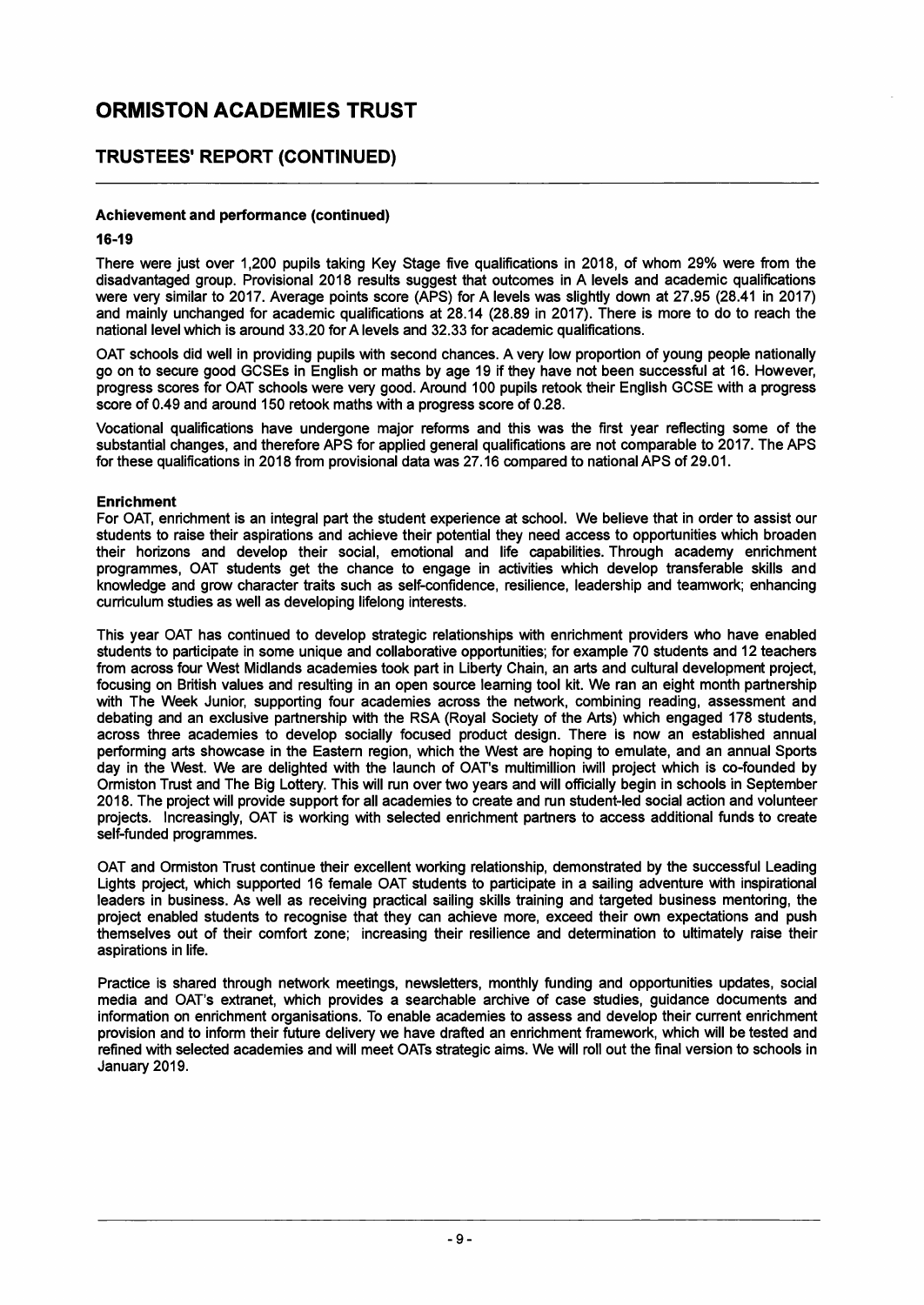### **TRUSTEES' REPORT (CONTINUED)**

#### **Financial review**

During the year ended 31 August 2018, continued pressure on education funding amid rising costs within the sector meant that the financial environment in which the trust operated continued to be challenging. All academies have continued to identify economies and efficiencies wherever possible in order to set balanced budgets.

Educational funding received from DfE/ESFA grants during the year was £153.0m (2017: £134.4m), an increase of 13.8% (2017: 3.8%) in comparison to the previous year. From the pupil number censuses, total pupil numbers in the relevant years have increased by 15.3% (2017: 16.28%).

Total staff costs represent approximately 77% (2017: 75%) of available income. Social security and pension costs have remained stable at 30.1 % (2017: 30.9%) of wages and salary costs. The increases in staff costs have been driven by nationally agreed pay rises, and by progression within payscales.

There is increasing pressure to maintain building standards with limited resources. The School Condition Allocation is spent wisely each year according to building condition and need. Increasing maintenance costs are reflected in an increase in premises costs from £12,990k to £17,253k.

Net income of £42,541k (2017: net income of £7,230k) includes a surplus on total income funds of £3,506k (2017- £906k) of which £1,925k (2017 - £nil) is in respect of restricted funds from non-statutory sources. The other main factors contributing to the net income is the recognition of donations on the transfer and conversion of schools into the trust and the movements on the pension reserve.

During the year ended 31 August 2018, there was an increase in cash of £2,126k (2017: increase of £2,701k). The net movement in cash included a £2,913k outflow in respect of operating cash flows (2017: outflow of £3,534k), offset by inflows of £3,552k (2017: inflow of £4,820k) in respect of investing activities and £1,487k (2017: inflow of £1 ,415k) in respect of financing activities.

The operating cash outflows for 2018 and 2017 have arisen partly due to the use of the School Condition Allocation (which is included within the cash inflow on investing activities) to fund repairs and renewals works, the costs of which are included within operating cash flows. In addition, a number of academies have recorded a deficit for the year ended 31 August 2018. In all such cases, the deficits either reflect the planned use of prior surpluses, or recovery plans are in place to return the academy budget to a break-even position.

#### **Financial risk management objectives and policies**

The trust's exposure to financial risks is minimal as the principal financial instruments which it deals with are cash balances, which are held at a main UK corporate bank. Trade and other debtors are minimal.

During the year ended 31 August 2018, £1,724k of loans have been received from the ESFA to assist with cash flow management at certain academies (£1,100k), and to fund a pilot project in energy efficiency (£624k). Processes are in place to ensure that there is close monitoring and management of cash flows in relation to these balances.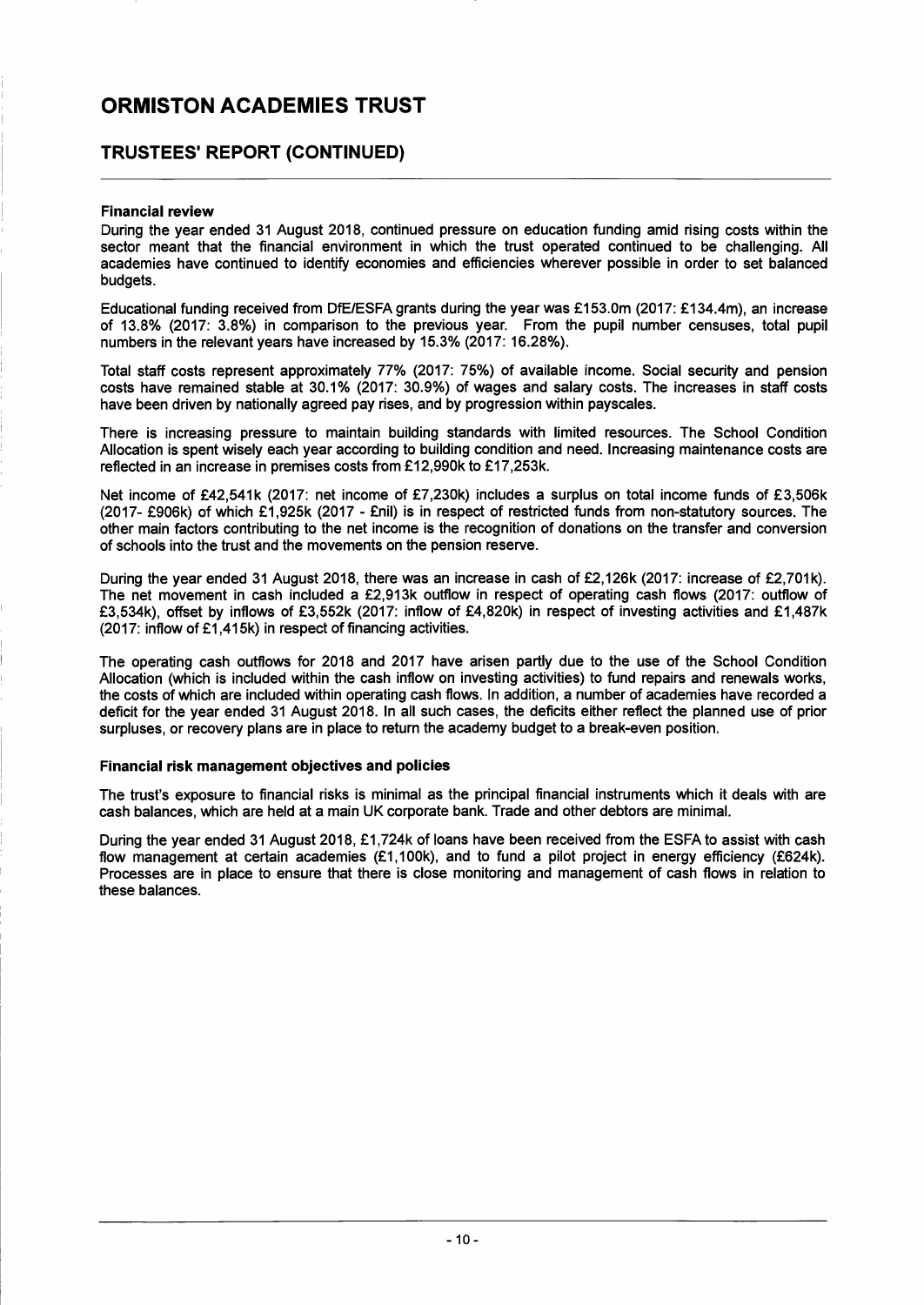### **TRUSTEES' REPORT (CONTINUED)**

#### Reserves policy

The trustees have reviewed the financial statements of the trust. The review encompassed the nature of income and expenditure streams, the need to match them with commitments and the nature of reserves.

Reserves are held as follows:

- to cover working capital requirements (forming part of restricted and unrestricted general funds)
- as a contingency to meet unforeseeable expenditure (forming part of restricted and unrestricted general funds)
- to fund planned and specific future capital expenditure (forming part of the restricted fixed asset fund).

The level of reserves is kept under review by the trustees and they assess it in relation to these three purposes. The trustees consider that the level of reserves held at 31 August 2018 is consistent with the reserves policy outlined above.

In line with the new freedoms within the trust's master funding agreement and with the encouragement of the Department for Education, the trustees have decided to pool all reserves with effect from 31 August 2018. Accordingly, no surpluses or deficits are attributed to particular academies but all are held centrally.

Free reserves are represented by the unrestricted funds balance at 31 August 2018.

The restricted fixed asset fund includes £400,446k that can only be realised by disposing of tangible fixed assets.

Similarly to other trusts, the support staff of the trust and its academies are members of various Local Government Pension Schemes (LGPSs), in which there are significant funding deficits. Details of these obligations and the actuarial assumptions applied in the valuation of the liability are included in the notes to the financial statements. Arrangements vary between the different LGPSs however the deficits on each scheme are being funded through additional contributions. The trustees are satisfied that the funding of the pension schemes does not represent a going concern risk for the trust.

As set out below in the key performance indicators, income funds as a percentage of relevant income has increased to 3.8% (2017: 2.6%) which is within the target range.

#### Investment policy

The trust does not hold any long term investments. Any cash surpluses are placed upon overnight or fixed term deposit with the trust's bankers.

#### Key performance indicators

The trustees use certain high level key performance indicators to monitor the overall financial position of the trust. These key performance indicators for the past two years have been as follows:

|                                                            | 2018                     | -2017             | 2016 |
|------------------------------------------------------------|--------------------------|-------------------|------|
| Staff costs as a percentage of relevant incoming resources |                          | 76.9% 75.0% 78.2% |      |
| Net current assets                                         | £12,014k £9,889k £6,894k |                   |      |
| Income funds as a percentage of relevant income            | 3.8%                     | 2.6%              | 1.8% |

Staff costs remain within the target range. The increase in staff costs as a percentage of incoming resources reflects payscale progression and nationally agreed pay rises for teachers and support staff.

Net current assets remain at an appropriate level. The increase during the year represents an increase in cash and an increase in debtors. The increase in cash balances is predominantly due to the timing of cash flows in relation to capital and maintenance projects.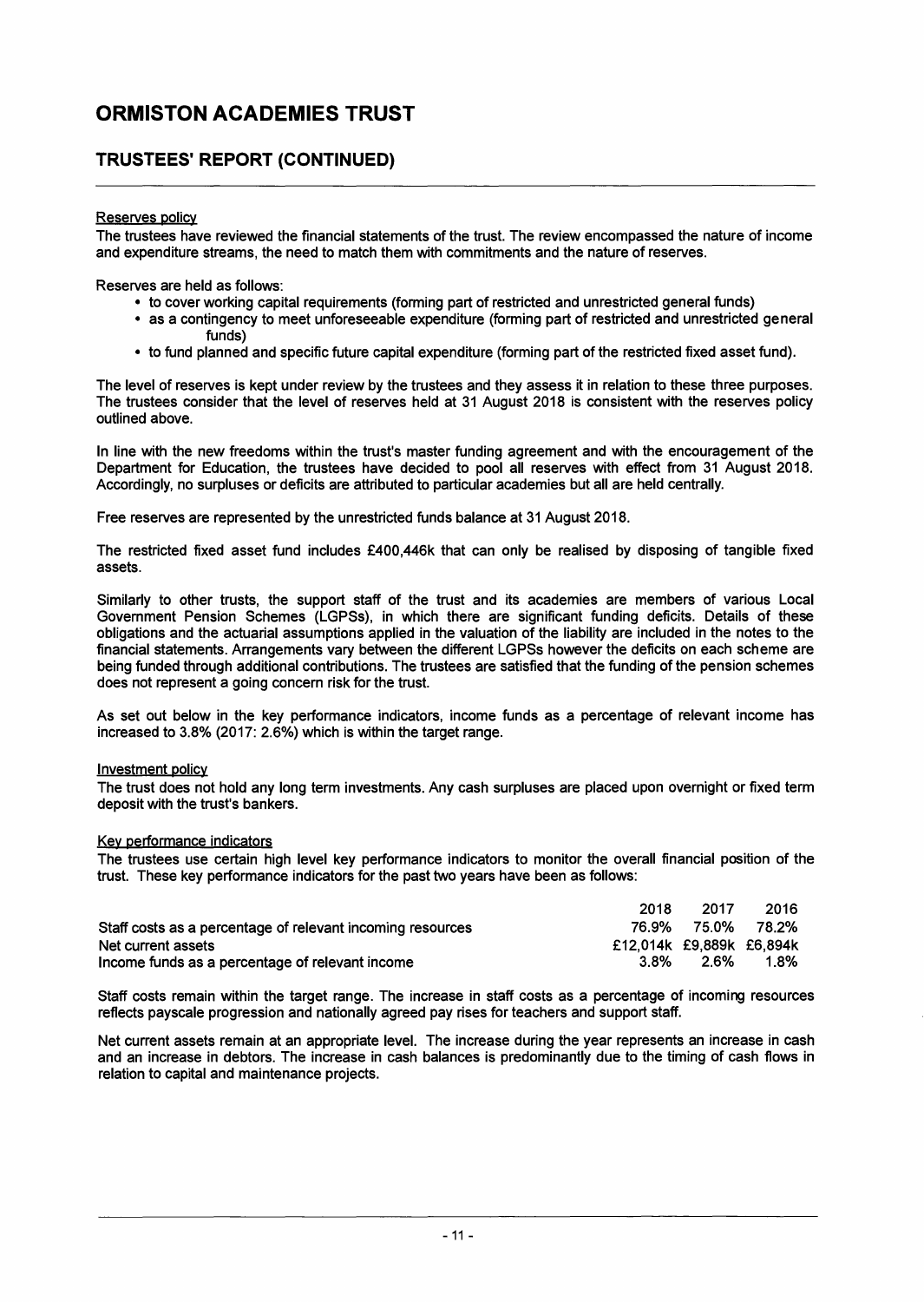### **TRUSTEES' REPORT (CONTINUED)**

#### Going concern

After making appropriate enquiries, the trustees have a reasonable expectation that the trust has adequate resources to continue in operational existence for the foreseeable future. This is based on detailed budgets prepared by management and monitored by the board of trustees. For this reason it continues to adopt the going concern basis in preparing the financial statements. Further details regarding the adoption of the going concern basis can be found in the accounting policies.

#### **Plans for future periods**

The trust's vision is for all young people within its academies to have access to the highest academic, social and practical skills required to achieve their full potential, whether going on to study at a leading university or entering the world of work. It is determined to become the trust which makes the biggest difference, both inside and outside the classroom.

The trust will continue to improve the levels of attainment of its students at all levels and it will continue its efforts to ensure its students enter employment or a place in higher education or training once they leave. In addition, the trust will provide a variety of high quality enrichment opportunities to its students to further strengthen their social and practical skills and to enhance overall levels of attachment.

The trustees are committed to a policy of measured strategic expansion of the number of primary a nd secondary academies which are sponsored by the trust. Particular priority will be given to new academies in the geographic areas in which the trust already operates.

#### **Principal risks and uncertainties**

The trustees have assessed the major risks to which the trust is exposed, in particular those relating to teaching, provision of facilities and other operational areas of the trust, and its finances. The trustees have adopted procedures to mitigate these risks for the executive team to implement and report back on any non compliance.

Where financial risk still remains they have ensured they have insurance cover. The trust has an effective system of internal financial controls.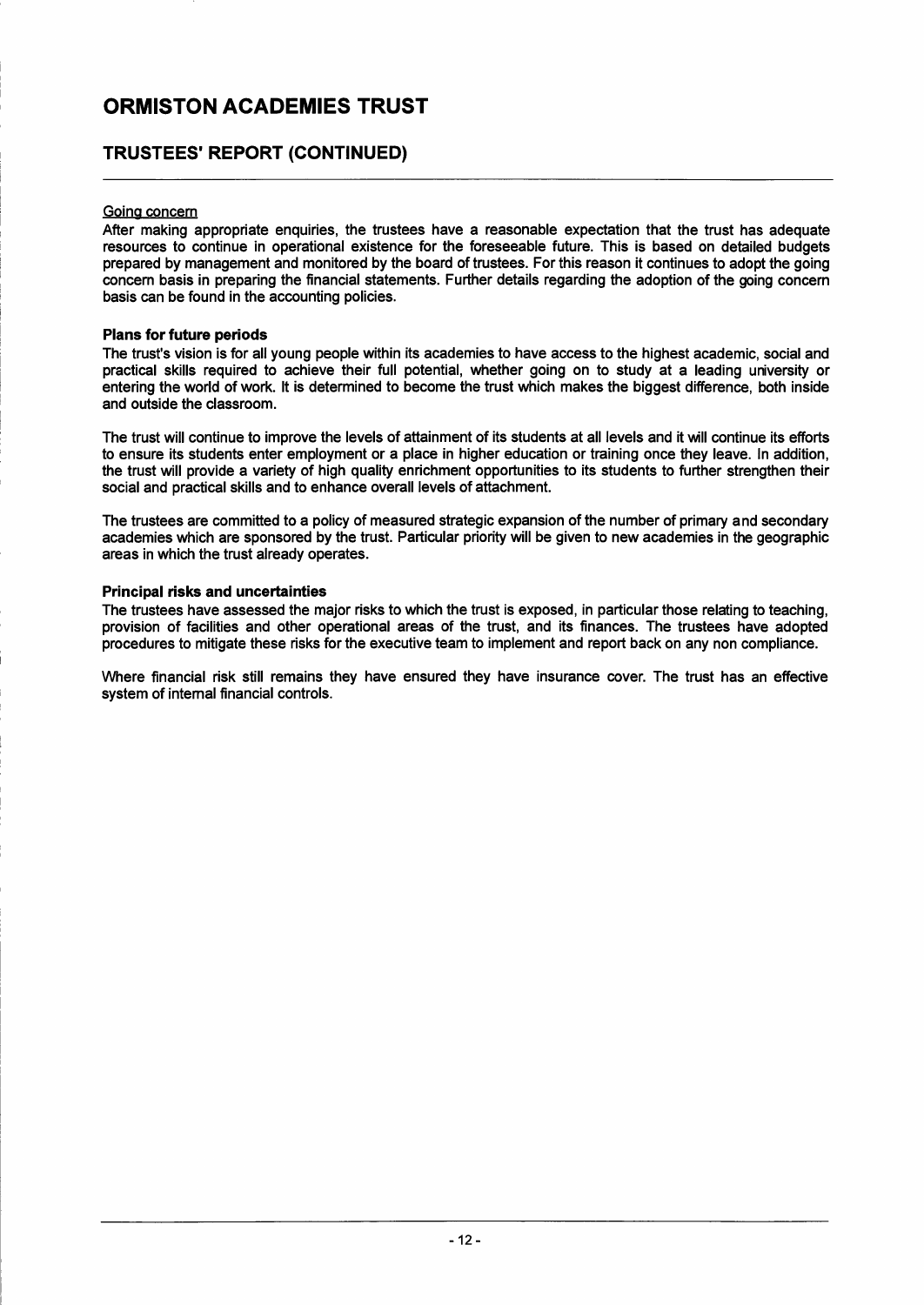### **TRUSTEES' REPORT (CONTINUED)**

There are five principal operational risks and uncertainties relating to the trust.

| <b>Risk</b><br>1. Exam results are significantly below expectations<br>within an academy or more generally                 | <b>Mitigation</b><br>There is a programme of data collection to provide the<br>school improvement team with academies' predictions<br>of exam performance. Regional directors are tasked<br>with reviewing and challenging the practice that sits<br>behind this data and putting in place interventions<br>where there is underperformance.                     |
|----------------------------------------------------------------------------------------------------------------------------|------------------------------------------------------------------------------------------------------------------------------------------------------------------------------------------------------------------------------------------------------------------------------------------------------------------------------------------------------------------|
| 2. Over expansion leads to loss of control                                                                                 | Growth is carefully controlled in coordination with the<br>trustees and the DfE. Growth is within the control of<br>the trust. Budgets and cash flow forecasts are carefully<br>monitored by the Financial oversight and risk<br>committee. Growth is matched to the capacity in<br>central resources.                                                           |
| 3. Changes in the basis of funding for<br>academies reduces income or creates<br>financial challenges                      | All academies produce three year budgets which<br>are reviewed in detail by the financial oversight and<br>risk committee. Changes in funding are likely to be<br>publicised well in advance and be accompanied by<br>transitional arrangements. The trust is able to allocate<br>financial resources to the areas of greatest need.                             |
| 4. Trust overall is unable to produce a balanced budget                                                                    | All academies produce annual budgets which are<br>approved by the financial oversight and<br>risk committee. Academies are challenged if budgetary<br>projections are not robust. Restructuring plans can be<br>put into place to reduce costs if necessary. More is<br>being done to drive efficiencies by sharing back office<br>facilities between academies. |
| 5. The trust will be unable to recruit and retain sufficient<br>highly skilled teachers especially in certain key subjects | Principals are fully engaged with anticipating<br>future teacher vacancies. A proactive approach is taken<br>in seeking out and recruiting the best teachers from the<br>UK and overseas. Certain academies are working to<br>train their own teachers. Work is on going to ensure<br>that the trust remains an employer of choice.                              |
| 6. An incident could occur in one of the<br>academies, which could cause reputational damage<br>to the trust               | The trust places the highest importance on the safety<br>and wellbeing of students and staff within its<br>academies.                                                                                                                                                                                                                                            |

#### **Fundraising**

Fundraising has been undertaken through a salaried member of the trust's team. No professional fundraisers or commercial participators have been engaged.

The trust abides by the code of fundraising practice. Fundraising activity in this financial year consisted of applications to grant making trusts and National Lottery funded organisations. No appeals to members of the public have been made.

The fundraising function of the trust is monitored through regular line management, the review of grant applications and the monitoring and evaluation of grants received.

#### **FUNDS HELD AS CUSTODIAN TRUSTEE ON BEHALF OF OTHERS**

The trust does not act as custodian trustee on behalf of any others.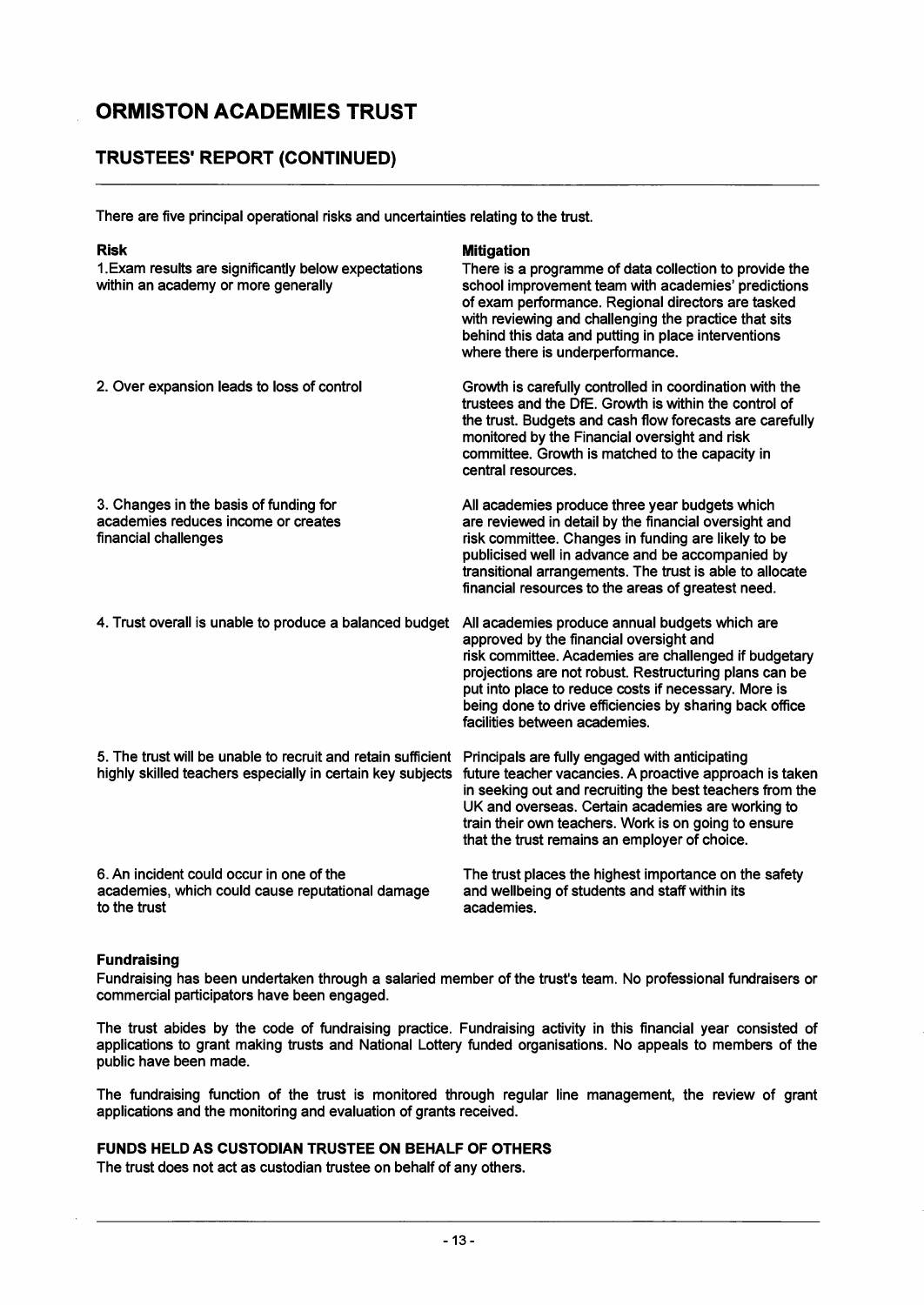### TRUSTEES' REPORT (CONTINUED)

#### EMPLOYEE CONSULTATION AND DISABLED EMPLOYEES

The trust encourages the involvement of its employees in its management through regular meetings of the worker/trustee councils which have responsibility for the dissemination of information of particular concern to employees (including financial and economic factors affecting the performance of the trust) and for receiving their views on important matters of policy.

The trust will employ disabled persons when they appear to be suitable for a particular vacancy and every effort is made to ensure that they are given full and fair consideration when such vacancies arise. There is a training scheme in operation so that employees who have been injured or disabled in the course of their employment can, where possible, continue in employment with the trust.

During employment the trust seeks to work with employees, taking into account their personal circumstances, to ensure appropriate training, development and advancement opportunities are available to enable them to reach their full potential.

#### AUDITOR

RSM UK Audit LLP indicated their willingness to be reappointed for another term and appropriate arrangements have been put in place for them to be deemed reappointed as auditors in the absence of an Annual General Meeting.

#### Statement as to disclosure of information to auditor

The trustees have confirmed that, as far as they are aware, there is no relevant audit information of which the auditor is unaware. Each of the trustees have confirmed that they have taken all the steps that they ought to have taken as trustees in order to make themselves aware of any relevant audit information and to establish that it has been communictated to the auditor.

The Trustees' Report is approved by order of the board of trustees and the Strategic Report (included therein) is approved by the board of trustees in their capacity as the directors at a meeting on 13 December 2018 and signed on its behalf by:

**TAMAL** 

Paul Hann Chair of Trustees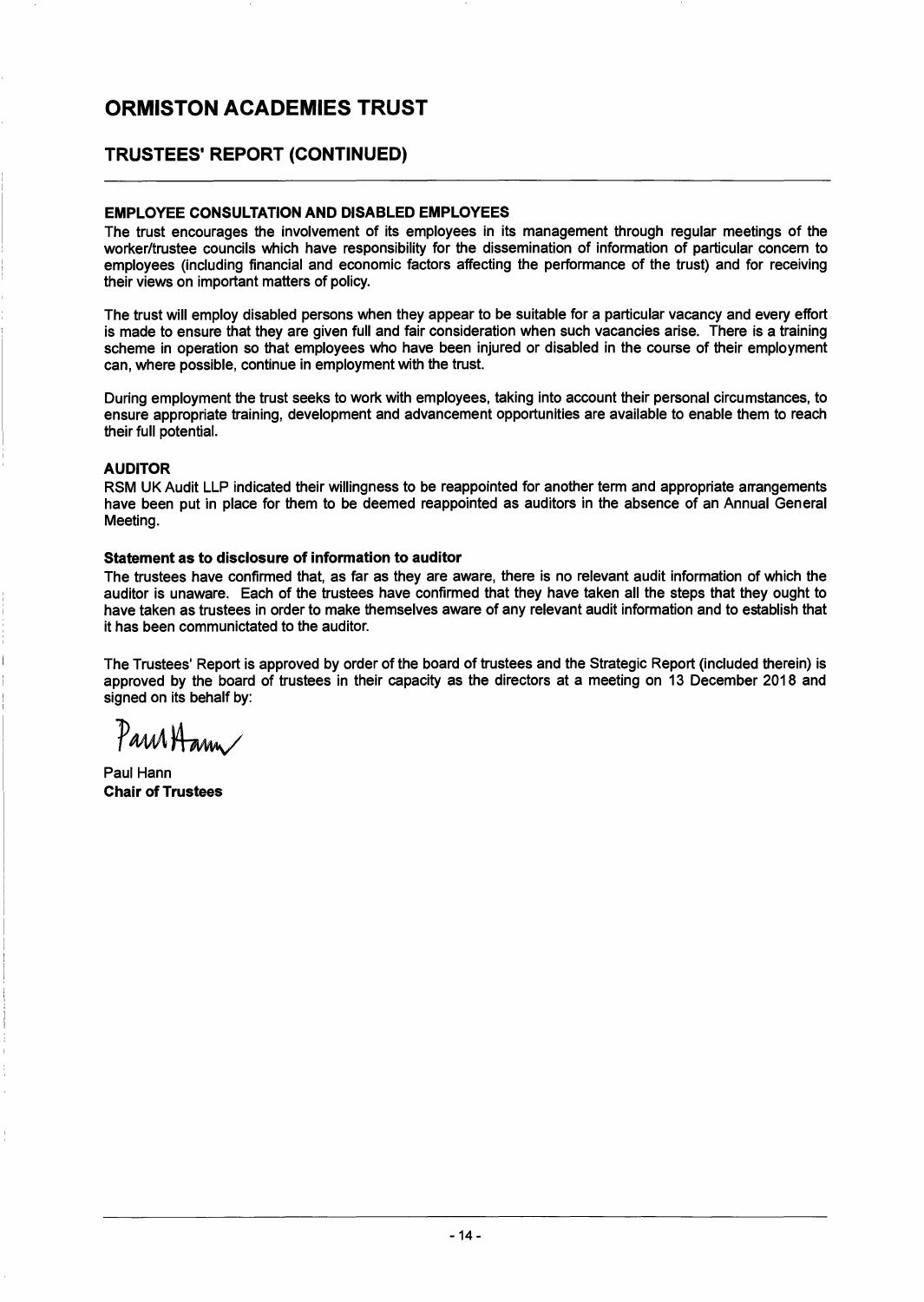### **GOVERNANCE STATEMENT**

#### Scope of responsibility

As trustees we acknowledge that we have overall responsibility for ensuring that Ormiston Academies Trust has an effective and appropriate system of control, financial and otherwise. However, such a system is designed to manage rather than eliminate the risk of failure to achieve business objectives, and can provide only reasonable and not absolute assurance against material misstatement or loss.

The board of trustees has delegated the day-to-day responsibility to the chief executive officer, as accounting officer, for ensuring financial controls conform with the requirements of both propriety and good financial management and in accordance with the requirements and responsibilities assigned to it in the funding agreement between Ormiston Academies Trust and the Secretary of State for Education. He is also responsible for reporting to the board of trustees any material weaknesses or breakdowns in internal control.

#### **Governance**

The information on governance included here supplements that described in the Trustees' Report and in the Statement of Trustees' Responsibilities. The board of trustees has formally met four times during the year. Attendance during the year at meetings of the board of trustees was as follows:

| <b>Trustees</b>                         | <b>Meetings attended</b> | Out of possible |  |
|-----------------------------------------|--------------------------|-----------------|--|
| Paul Hann (Chair of Trustees)           | 4                        |                 |  |
| Peter Murray (Founding Chairman)        |                          |                 |  |
| <b>Wendy Barnes</b>                     |                          |                 |  |
| <b>Bal Samra</b>                        |                          |                 |  |
| lan Brookman                            |                          |                 |  |
| <b>Mark Stanyer</b>                     |                          |                 |  |
| <b>Frances Hall</b>                     |                          |                 |  |
| Sir Robin Bosher                        |                          |                 |  |
| Nick Hudson (Accounting officer)        |                          |                 |  |
| Jane Nolan (appointed 14 December 2017) |                          |                 |  |

In addition to the local governing bodies of each academy, there are four committees of the board of trustees.

The financial oversight and risk committee is a committee of the board of trustees. Its purpose is to oversee the efficient and effective management of finance and resources within the trust.

Attendance at meetings in the year was as follows:

| <b>Trustees</b>     | <b>Meetings attended</b> | Out of possible |  |
|---------------------|--------------------------|-----------------|--|
| <b>Peter Murray</b> |                          | 6               |  |
| lan Brookman        | 6                        | 6               |  |
| <b>Frances Hall</b> | 6                        | 6               |  |
| <b>Nick Hudson</b>  | 6                        | 6               |  |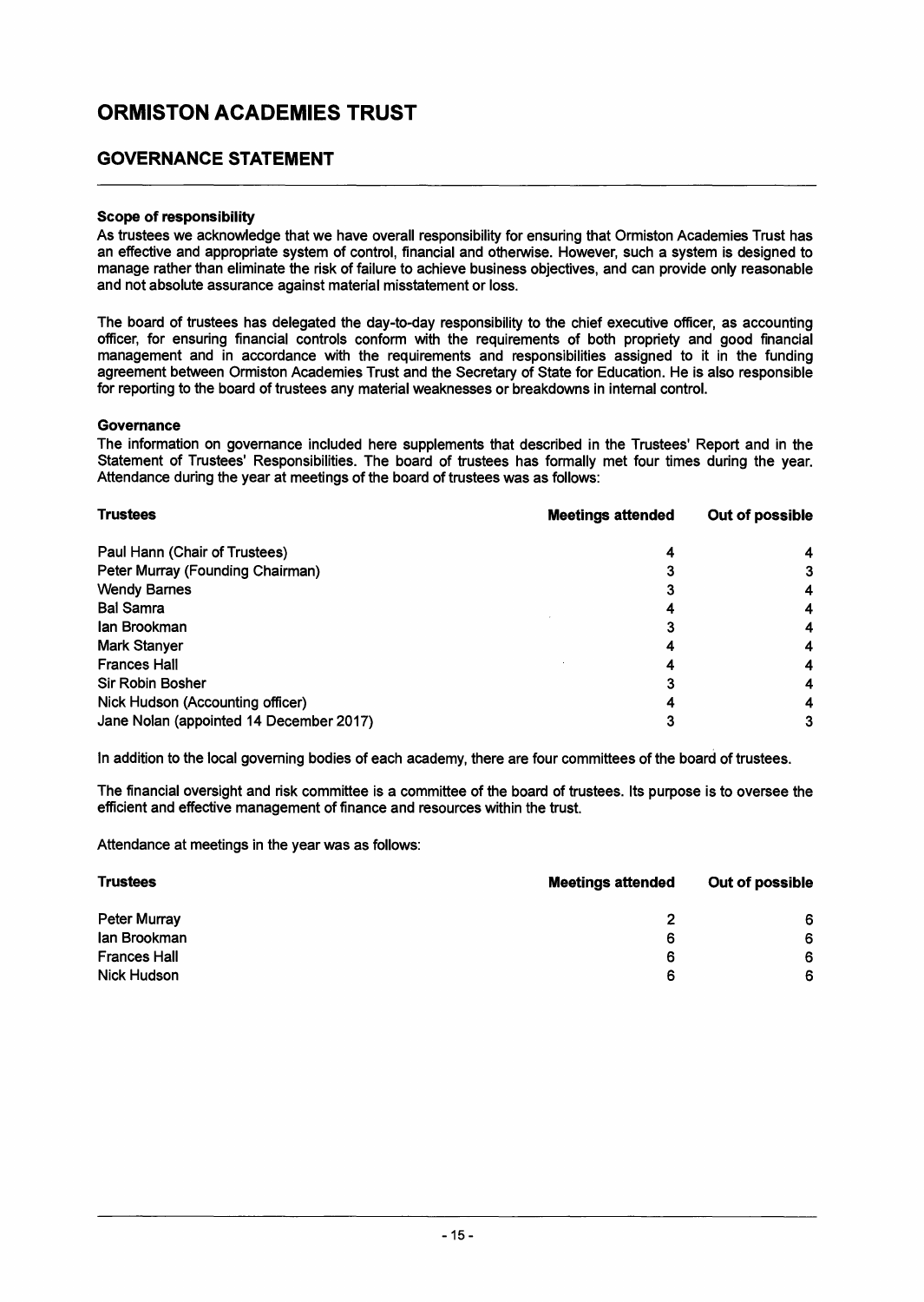### **GOVERNANCE STATEMENT (CONTINUED)**

The school improvement committee is a committee of the board of trustees. Its purpose is to oversee and challenge the work to improve levels of attainment and achievement in the academies.

Attendance at meetings in the year was as follows:

| <b>Trustees</b>     | <b>Meetings attended</b> | Out of possible |
|---------------------|--------------------------|-----------------|
| <b>Peter Murray</b> |                          |                 |
| <b>Wendy Barnes</b> | 3                        | 4               |
| Paul Hann           | 4                        |                 |
| lan Brookman        | 4                        |                 |
| Sir Robin Bosher    |                          | 4               |
| <b>Nick Hudson</b>  | Δ                        |                 |

The audit committee is a committee of the board of trustees. Its purpose is to oversee the financial management of the trust, with particular regard to the control environment and the internal and external audit functions.

Attendance at meetings in the year was as follows:

| <b>Trustees</b>     | <b>Meetings attended</b> | Out of possible |  |
|---------------------|--------------------------|-----------------|--|
| Peter Murray        | 3                        | 5               |  |
| lan Brookman        | b                        | 5               |  |
| <b>Frances Hall</b> |                          | 5               |  |

The remuneration committee is a committee of the board of trustees. Its purpose is to set and agree the remuneration of the executive team. From 1 September 2018, this remit was extended to include the approval of principals' remuneration.

Attendance at meetings in the year was as follows:

| <b>Trustees</b>  | <b>Meetings attended</b> | Out of possible |
|------------------|--------------------------|-----------------|
| Paul Hann        |                          |                 |
| lan Brookman     |                          |                 |
| <b>Bal Samra</b> |                          |                 |

During the year, an internal review was carried out of the scheme of delegation and terms of reference of the committees and local governing boards.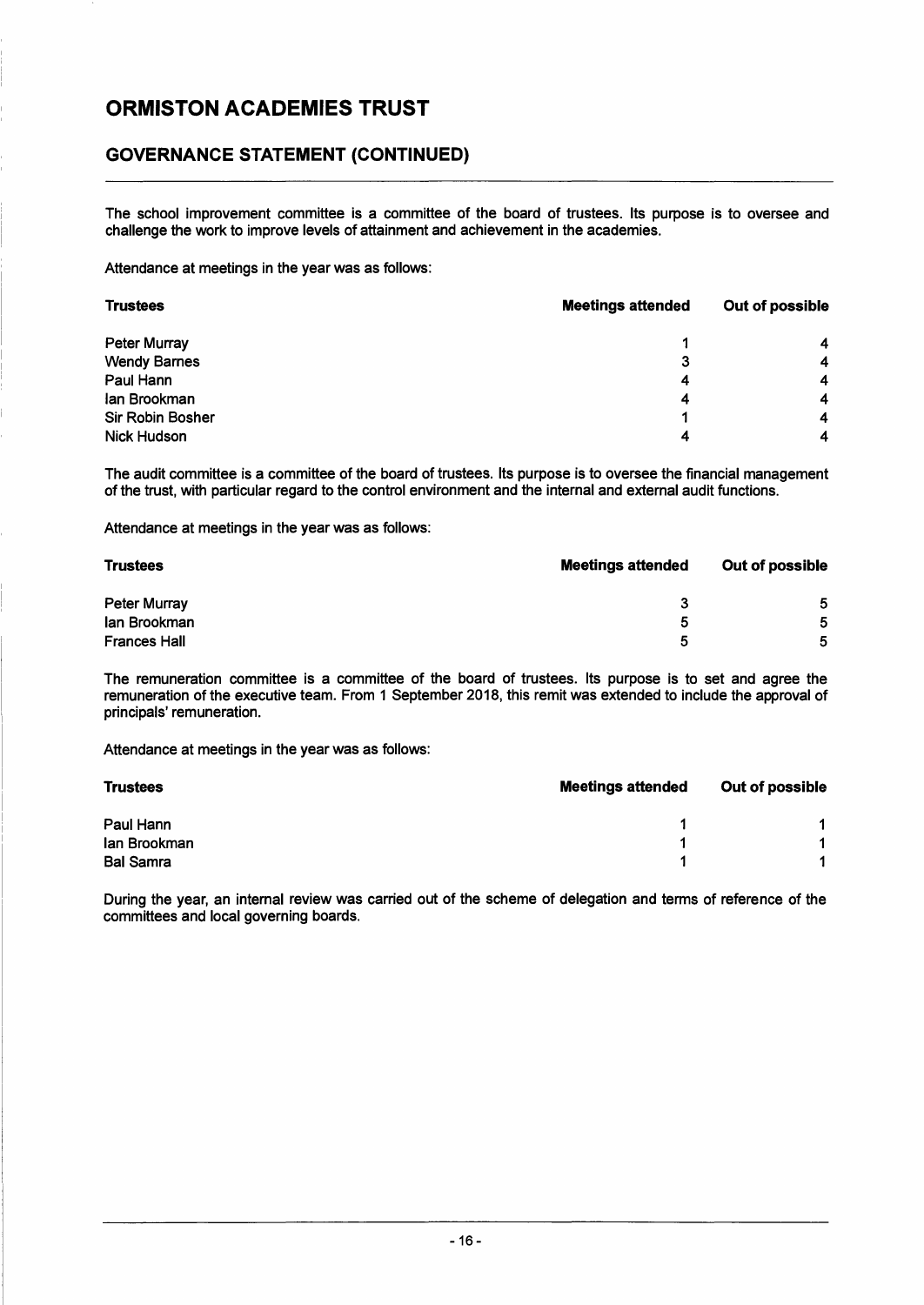### GOVERNANCE STATEMENT (CONTINUED)

#### Review of value for money

As accounting officer, the chief executive officer has responsibility for ensuring that the trust delivers good value in the use of public resources. The accounting officer understands that value for money refers to the educational and wider societal outcomes achieved in return for the taxpayer resources received.

The accounting officer considers how the trust's use of its resources has provided good value for money during each academic year, and reports to the board of trustees where value for money can be improved, including the use of benchmarking data where appropriate. The trust has delivered improved value for money during the year by:

- undertaking a tender process for ICT Services with the aim of procuring a framework that all OAT academies can utilise if the have a requirement for managed ICT services. This programme has achieved annual savings in the region of £190k for five academies that have utilised the agreement so far. This equates to savings in the region of 50% on the current spend. Some academies have not only achieved savings but also now have a service which offers more resource/staffing. Any additional academies that utilise the agreement will generate further savings.
- aligning academies so the same MIS system is utilised by all OAT academies, the MIS system has been procured under the OAT ICT services framework. This programme has achieved cost savings of £42k in year one, with savings of £21k being achieved each year from years two to five.
- undertaking a tender process for safeguarding with the aim of improving academy safeguarding procedures by utilising a web-based portal to record and flag any safeguarding concerns within academies. There are no fiscal savings associated to this area as academies previously used a paper based system with no cost associated, however, there are benefits generated by the increased visibility transparency of safeguarding concerns raised across the trust.
- undertaking a tender process for catering services with the aim of procuring a framework that all OAT academies can utilise if they have a requirement for a catering service. Three academies have used the framework since its award and this programme has achieved savings of £51k and investment of £78k. In addition to this the framework is designed to operate at nil cost to the academy, however should any profits be generated by the supplier these will be shared with the academy. Any additional academies that utilise the agreement will generate further savings.
- undertaking a tender process for internal audit services with the aim of procuring a contract that will be utilised by all OAT academies. The programme is projected to achieve annual savings in the region of £33k.
- undertaking a tender process for energy services (gas and electricity) for all OAT academies as existing contracts were ending. The programme did not achieve cost savings in comparison to previous periods, however this reflects cost pressures due to market conditions in the energy sector and uncertainty due to Brexit. Subsequent market condition reports show that since the contract was awarded in April 2018 costs have continued to increase; the tender process has minimised the extent to which academies have been affected by price increases for energy.
- continuing with a programme of targeted cost savings for head office and the academies.

#### The purpose of the system of internal control

The system of internal control is designed to manage risk to a reasonable level, rather than to eliminate the risk of failure to achieve policies, aims and objectives. It can therefore only provide reasonable and not absolute assurance of effectiveness. The system of internal control is based on an on-going process designed to identify and prioritise the risks to the achievement of trust policies, aims and objectives, to evaluate the likelihood of those risks being realised and the impact should they be realised, and to manage them efficiently, effectively and economically. The system of internal control has been in place in Ormiston Academies Trust for the period 1 September 2017 to 31 August 2018 and up to the date of approval of the annual report and financial statements.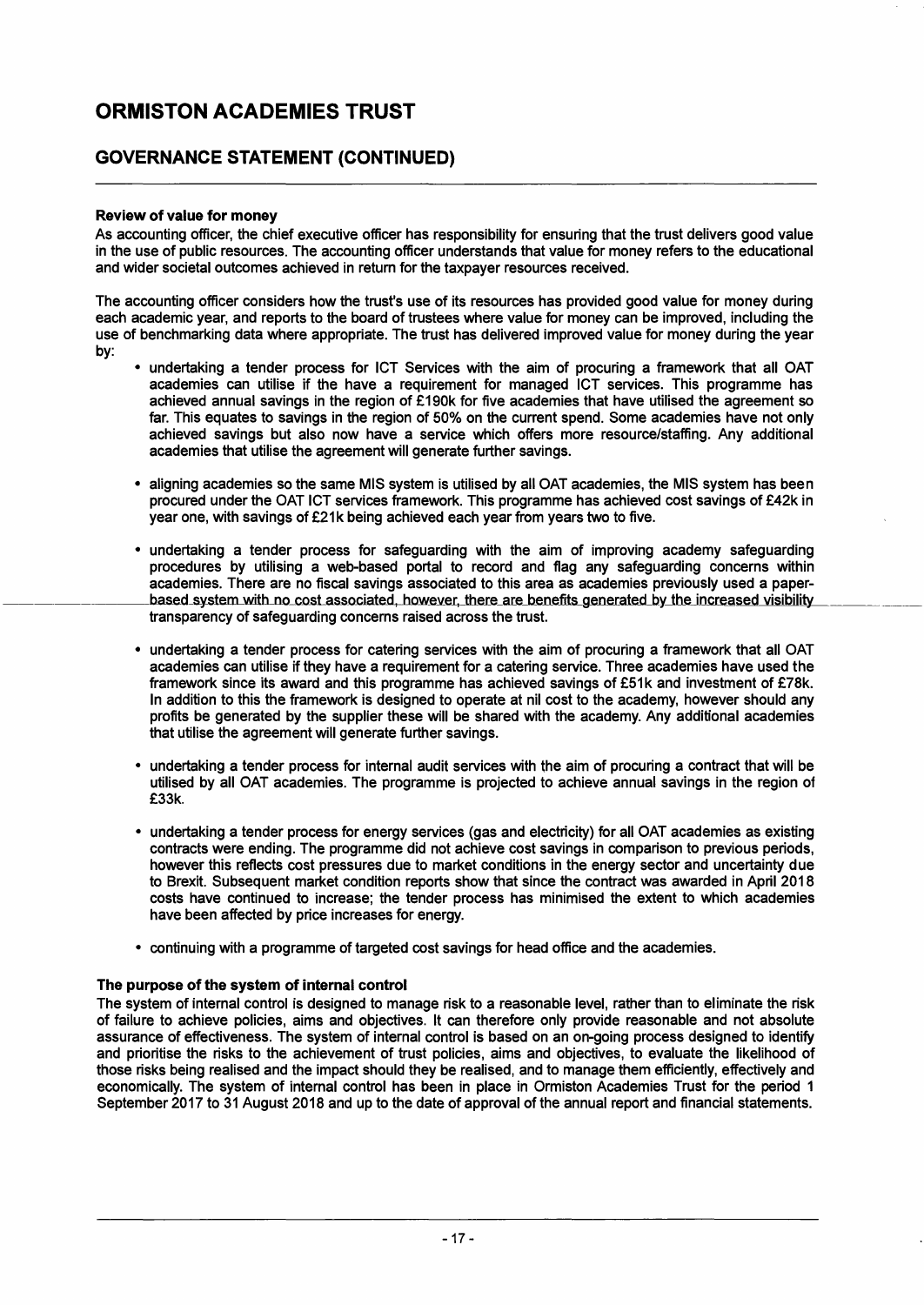#### **GOVERNANCE STATEMENT (CONTINUED)**

#### Capacity to handle risk

The board of trustees has reviewed the key risks to which the trust is exposed together with the operating, financial and compliance controls that have been implemented to mitigate those risks. The board of trustees is of the view that there is a formal ongoing process for identifying, evaluating and managing the trust's significant risks that has been in place for the period 1 September 2017 to 31 August 2018 and up to the date of approval of the annual report and financial statements. This process is regularly reviewed by the board of trustees.

#### The risk and control framework

The trust's system of internal financial control is based on a framework of regular management information and administrative procedures including the segregation of duties and a system of delegation and accountability. In particular it includes:

- comprehensive budgeting and monitoring systems with an annual budget and periodic financial reports which are reviewed and agreed by the board of trustees;
- regular reviews by the financial oversight and risk committee of reports which indicate financial performance against the forecasts and of major purchase plans, capital works and expenditure programmes;
- setting targets to measure financial and other performance;
- clearly defined purchasing (asset purchase or capital investment) guidelines;
- delegation of authority and segregation of duties;
- identification and management of risks.

The board of trustees regularly considers the need for a specific internal audit function. The use of an external firm to perform this function continues to be considered appropriate.

The internal auditor's role includes giving advice on financial matters and performing a range of checks on the trust's financial systems. On a termly basis, the internal auditor reports to the audit committee on the operation of the systems of control and on the discharge of the board of trustees' financial responsibilities.

The programme of work by the internal auditors is agreed in advance with the audit committee. Work for the current year has included strategic reviews and operational reviews. Strategic reviews included a review of risk management and governance arrangements. Operational reviews have included a review of purchases, payments and suppliers, checking the accuracy of profiling of budgets, checking control account reconciliations, reviewing income budgets, reviewing longer term financial plans, checking payroll and expenses.

#### Review of effectiveness

As accounting officer the chief executive officer has responsibility for reviewing the effectiveness of the system of internal control. During the year in question the review has been informed by:

- the work of the internal auditor;
- the work of the external auditor;
- the financial management and governance self-assessment process;
- the work of the executive team within the trust who have responsibility for the development and maintenance of the internal control framework.

The accounting officer has been advised of any implications as a result of their review of the system of internal control by the financial oversight and risk committee and a plan to address weaknesses and ensure continuous improvement of the system is in place.

Approved by order of the board of trustees on 13 December 2018 and signed on its behalf by:

Paul Hann

Chair of Trustees **Accounting Officer** Accounting Officer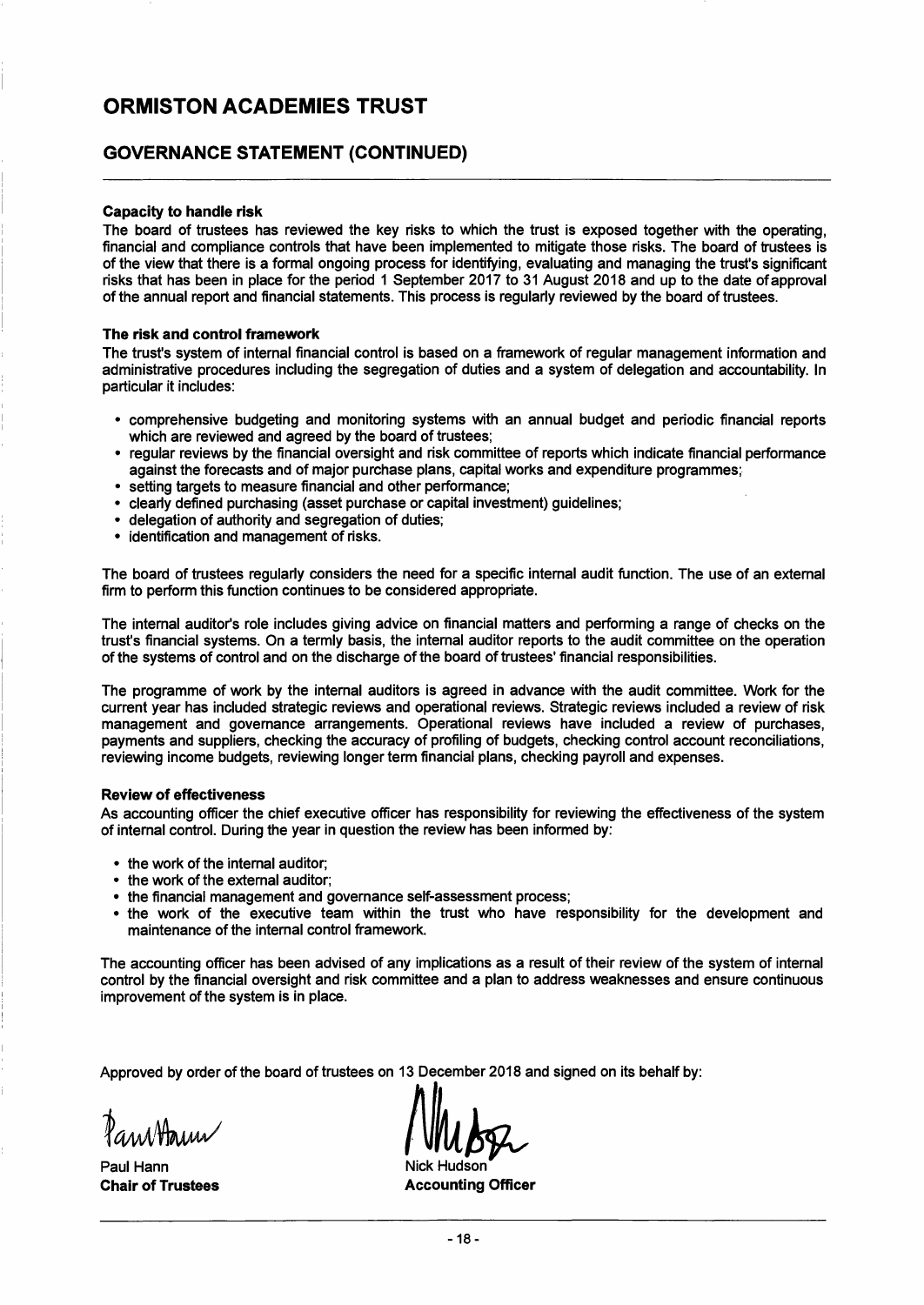### **STATEMENT OF REGULARITY, PROPRIETY AND COMPLIANCE**

As accounting officer of Ormiston Academies Trust, I have considered my responsibility to notify the board of trustees and the Education and Skills Funding Agency (ESFA) of material irregularity, impropriety and noncompliance with terms and conditions of all funding received by the academy trust, under the funding agreement in place between the trust and the Secretary of State for Education. As part of my consideration I have had due regard to the requirements of the Academies Financial Handbook 2017.

I confirm that I and the trust's board of trustees are able to identify any material irregular or improper use of funds by the trust, or material non-compliance with the terms and conditions of funding under the trust's funding agreement and the Academies Financial Handbook 2017.

I confirm that no instances of material irregularity, impropriety or funding non-compliance have been discovered to date. If any instances are identified after the date of this statement, these will be notified to the board of trustees and ESFA.

Nick Hudson **Accounting Officer** 

13 December 2018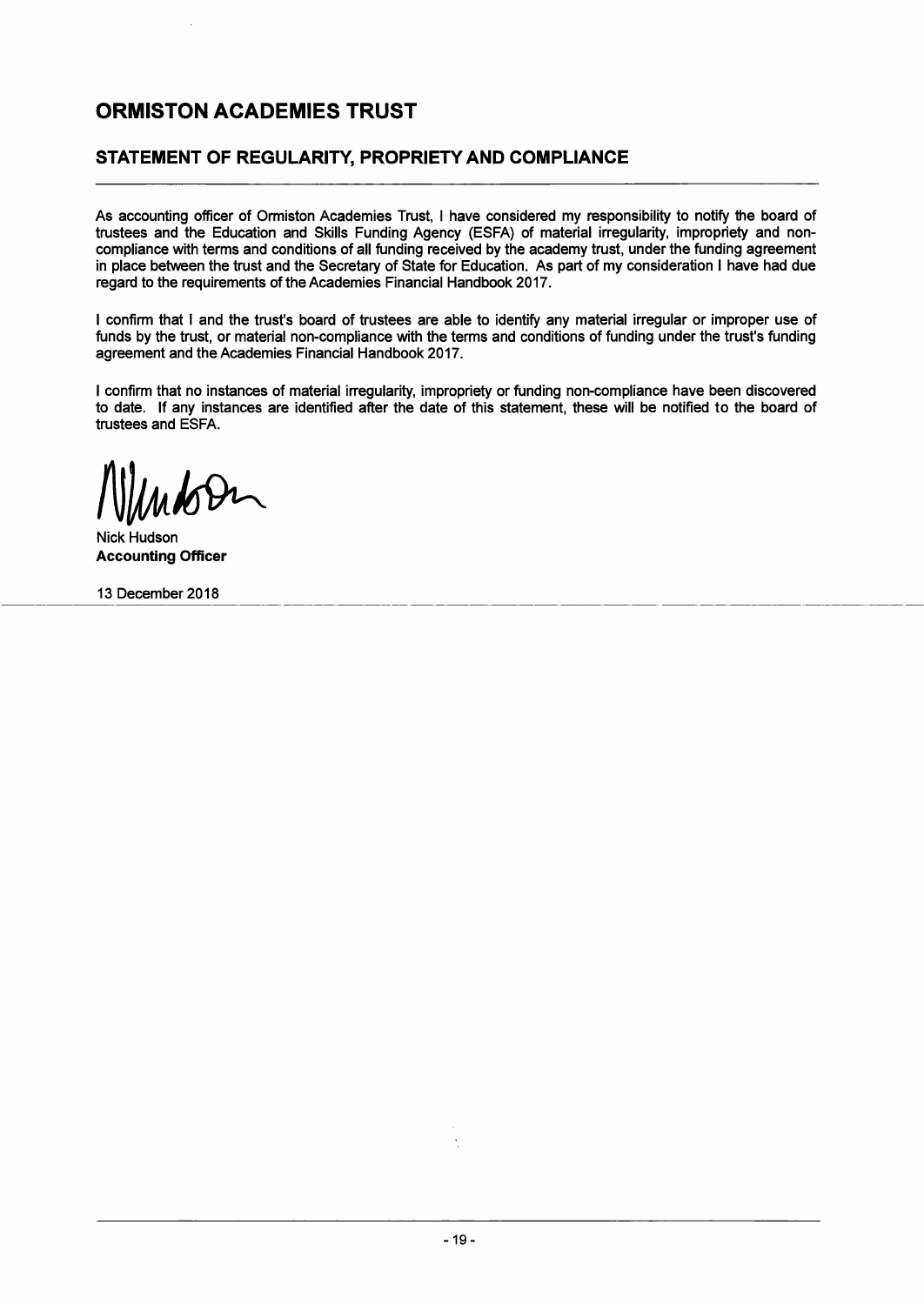### **STATEMENT OF TRUSTEES' RESPONSIBILITIES**

The trustees (who are also the directors of Ormiston Academies Trust for the purposes of company law) are responsible for preparing the Trustees' Report (including the Strategic Report) and the financial statements in accordance with the Annual Accounts Direction issued by the Education and Skills Funding Agency. United Kingdom Accounting Standards (United Kingdom Generally Accepted Accounting Practice) and applicable law and regulations.

Company law requires the trustees to prepare financial statements for each financial year. Under company law the trustees must not approve the financial statements unless they are satisfied that they give a true and fair view of the state of affairs of the charitable company and of its incoming resources and application of resources, including its income and expenditure, for that period. In preparing these financial statements, the trustees are required to:

- select suitable accounting policies and then apply them consistently;
- observe the methods and principles in the Charities SORP 2015 and the Academies Accounts Direction 2017 to 2018;
- make judgements and accounting estimates that are reasonable and prudent;
- state whether applicable UK Accounting Standards have been followed, subject to any material departures disclosed and explained in the financial statements; and
- prepare the financial statements on the going concern basis unless it is inappropriate to presume that the charitable company will continue in business.

The trustees are responsible for keeping adequate accounting records that are sufficient to show and explain the charitable company's transactions and disclose with reasonable accuracy at any time the financial position of the charitable company and enable them to ensure that the financial statements comply with the Companies Act 2006. They are also responsible for safeguarding the assets of the charitable company and hence for taking reasonable steps for the prevention and detection of fraud and other irregularities.

The trustees are responsible for ensuring that in its conduct and operation the charitable company applies financial and other controls, which conform with the requirements both of propriety and of good financial management. They are also responsible for ensuring that grants received from ESFAlDfE have been applied for the purposes intended.

The trustees are responsible for the maintenance and integrity of the corporate and financial information included on the charitable company's website. Legislation in the United Kingdom governing the preparation and dissemination of financial statements may differ from legislation in other jurisdictions.

Approved by order of the members of the board of trustees on 13 December 2018 and signed on its behalf by:

Pana Hann

Paul Hann Chair of Trustees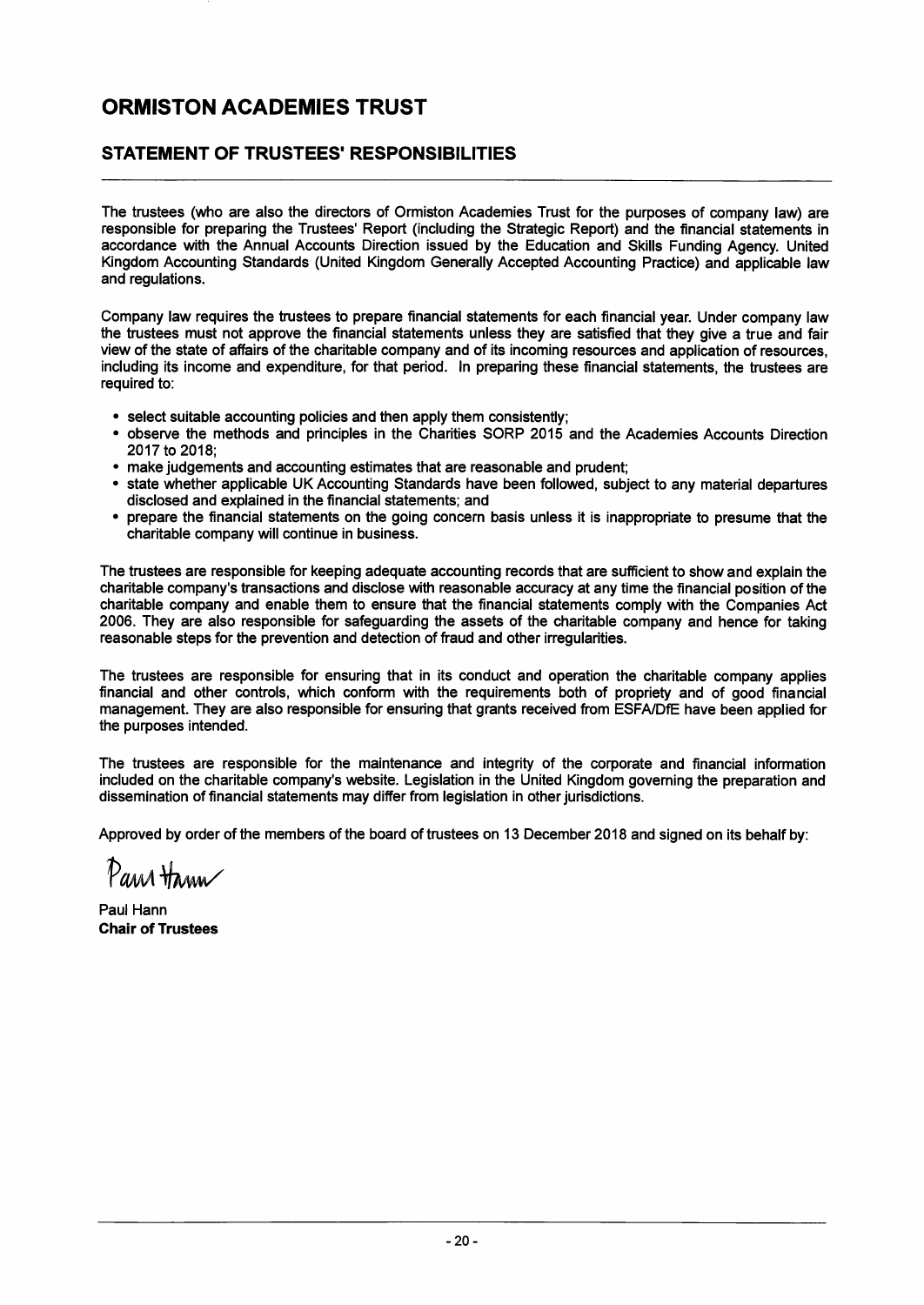#### INDEPENDENT AUDITOR'S REPORT TO THE MEMBERS OF ORMISTON ACADEMIES **TRUST**

#### Opinion

We have audited the financial statements of Ormiston Academies Trust (the "charitable company") for the year ended 31 August 2018 which comprise the Statement of Financial Activities, the Balance Sheet, the Statement of Cash Flows and the notes to the financial statements, including a summary of significant accounting policies. The financial reporting framework that has been applied in their preparation is applicable law, United Kingdom Accounting Standards, including FRS 102 "The Financial Reporting Standard applicable in the UK and Republic of Ireland" (United Kingdom Generally Accepted Accounting Practice), and the Academies: Accounts Direction 2017 to 2018 issued by the Education and Skills Funding Agency.

In our opinion the financial statements:

- give a true and fair view of the state of the charitable company's affairs as at 31 August 2018 and of its incoming resources and application of resources, including its income and expenditure, for the year then ended;
- have been properly prepared in accordance with United Kingdom Generally Accepted Accounting Practice;
- have been prepared in accordance with the requirements of the Companies Act 2006; and
- have been prepared in accordance with the Academies Accounts Direction 2017 to 2018 issued by the Education and Skills Funding Agency.

#### Basis for opinion

We conducted our audit in accordance with International Standards on Auditing (UK) (ISAs (UK)) and applicable law. Our responsibilities under those standards are further described in the Auditor's responsibilities for the audit of the financial statements section of our report. We are independent of the charitable company in accordance with the ethical requirements that are relevant to our audit of the financial statements in the UK, including the FRC's Ethical Standard and we have fulfilled our other ethical responsibilities in accordance with these requirements. We believe that the audit evidence we have obtained is sufficient and appropriate to provide a basis for our opinion.

#### Conclusions relating to going concern

We have nothing to report in respect of the following matters in relation to which the ISAs (UK) require us to report to you where:

- the trustees' use of the going concern basis of accounting in the preparation of the financial statements is not appropriate; or
- the trustees have not disclosed in the financial statements any identified material uncertainties that may cast significant doubt about the charitable company's ability to continue to adopt the going concern basis of accounting for a period of at least twelve months from the date when the financial statements are authorised for issue.

#### Other information

The other information comprises the information included in the Annual Report, other than the financial statements and our auditor's report thereon. The trustees are responsible for the other information. Our opinion on the financial statements does not cover the other information and, except to the extent otherwise explicitly stated in our report, we do not express any form of assurance conclusion thereon.

In connection with our audit of the financial statements, our responsibility is to read the other information and, in doing so, consider whether the other information is materially inconsistent with the financial statements or our knowledge obtained in the audit or otherwise appears to be materially misstated. If we identify such material inconsistencies or apparent material misstatements, we are required to determine whether there is a material misstatement in the financial statements or a material misstatement of the other information. If, based on the work we have performed, we conclude that there is a material misstatement of this other information, we are required to report that fact.

We have nothing to report in this regard.

#### Opinions on other matters prescribed by the Companies Act 2006

In our opinion, based on the work undertaken in the course of the audit:

- the information given in the Trustees' Report which includes the Directors' Report and Strategic Report prepared for the purposes of company law, for the financial year for which the financial statemehts are prepared is consistent with the financial statements; and
- the Directors' Report and the Strategic Report included within the Trustees' Report have been prepared in accordance with applicable legal requirements.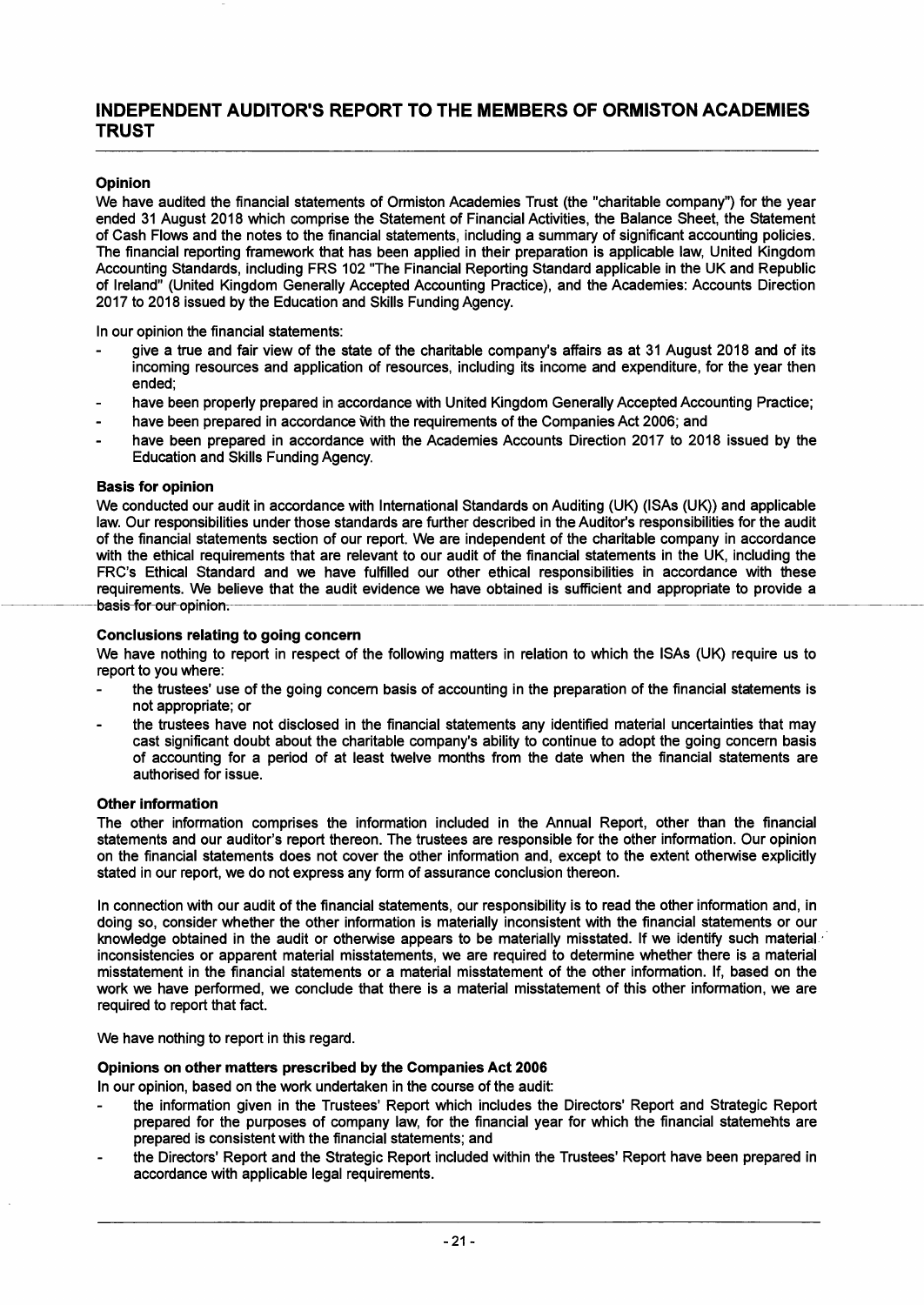### INDEPENDENT AUDITOR'S REPORT TO THE MEMBERS OF ORMISTON ACADEMIES TRUST (CONTINUED)

#### Matters on which we are required to report by exception

In the light of the knowledge and understanding of the charitable company and its environment obtained in the course of the audit, we have not identified material misstatements in the Directors' Report or the Strategic Report included within the Trustees' Report.

We have nothing to report in respect of the following matters in relation to which the Companies Act 2006 requires us to report to you if, in our opinion:

- adequate accounting records have not been kept, or returns adequate for our audit have not been received from branches not visited by us; or
- the financial statements are not in agreement with the accounting records and returns; or
- certain disclosures of trustees' remuneration specified by law are not made; or
- we have not received all the information and explanations we require for our audit.

#### Responsibilities of trustees

As explained more fully in the Statement of Trustees' Responsibilities set out on page 20, the trustees (who act as trustees for the charitable activities of the charitable company are also the directors of the charitable company for the purposes of company law) are responsible for the preparation of the financial statements and for being satisfied that they give a true and fair view, and for such internal control as the trustees determine is necessary to enable the preparation of financial statements that are free from material misstatement, whether due to fraud or error.

In preparing the financial statements, the trustees are responsible for assessing the charitable company's ability to continue as a going concern, disclosing, as applicable, matters related to going concern and using the going concern basis of accounting unless the trustees either intend to liquidate the charitable company or to cease operations, or have no realistic alternative but to do so.

#### Auditor's responsibilities for the audit of the financial statements

Our objectives are to obtain reasonable assurance about whether the financial statements as a whole are free from material misstatement, whether due to fraud or error, and to issue an auditor's report that includes our opinion. Reasonable assurance is a high level of assurance, but is not a guarantee that an audit conducted in accordance with ISAs (UK) will always detect a material misstatement when it exists. Misstatements can arise from fraud or error and are considered material if, individually or in the aggregate, they could reasonably be expected to influence the economic decisions of users taken on the basis of these financial statements.

A further description of our responsibilities for the audit of the financial statements is located on the Financial Reporting Council's website at: http://www.frc.org.uklauditorsresponsibilities.This description forms part of our auditor's report.

#### Use of our report

This report is made solely to the charitable company's members, as a body, in accordance with Chapter 3 of Part 16 of the Companies Act 2006. Our audit work has been undertaken so that we might state to the charitable company's members those matters we are required to state to them in an auditor's report and for no other purpose. To the fullest extent permitted by law, we do not accept or assume responsibility to anyone other than the charitable company and the charitable company's members as a body, for our audit work, for this report, or for the opinions we have formed.

for of holb and

Paul Oxtoby (Senior Statutory Auditor) For and on behalf of RSM UK Audit LLP, Statutory Auditor Chartered Accountants St Philips Point Temple Row Birmingham West Midlands, B2 5AF  $t$ g $\cdot$ ke $\cdot$ / $\cdot$ ke $\cdot$ / $\cdot$ ke $\cdot$ / $\cdot$ ke $\cdot$ / $\cdot$ ke $\cdot$ / $\cdot$ ke $\cdot$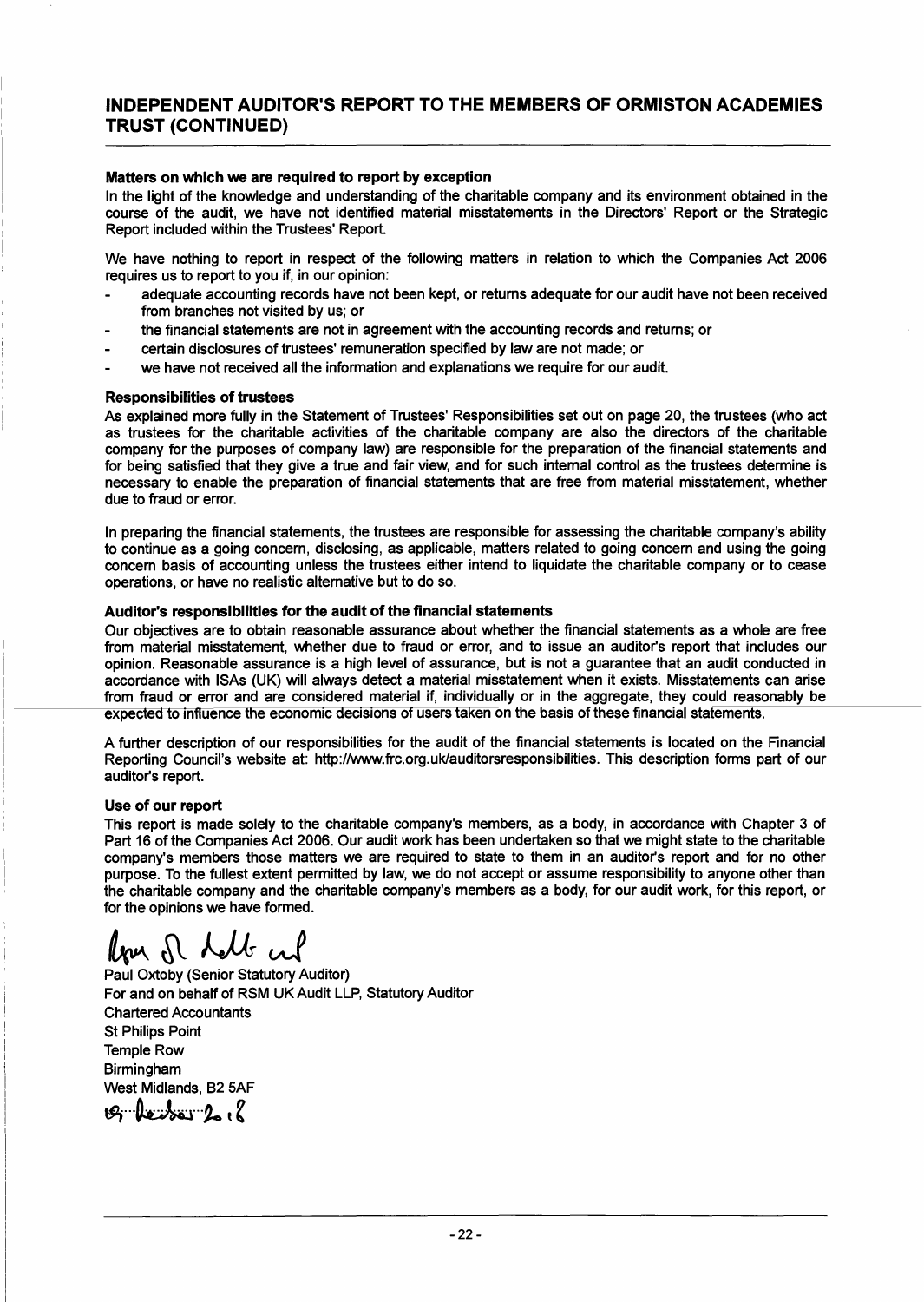### STATEMENT OF FINANCIAL ACTIVITIES INCLUDING INCOME AND EXPENDITURE ACCOUNT

### FOR THE YEAR ENDED 31 AUGUST 2018

|                                                       |                         | <b>Unrestricted</b><br><b>Funds</b> | <b>Restricted</b><br><b>Funds</b> | <b>Restricted</b><br><b>General Fixed asset</b><br><b>Funds</b> | <b>Total</b><br>2018 | <b>Total</b><br>2017<br>as restated |
|-------------------------------------------------------|-------------------------|-------------------------------------|-----------------------------------|-----------------------------------------------------------------|----------------------|-------------------------------------|
|                                                       | <b>Notes</b>            | £'000                               | £'000                             | £'000                                                           | £'000                | £'000                               |
| Income and endowments from:                           |                         |                                     |                                   |                                                                 |                      |                                     |
| Donations and capital grants                          | $\mathbf{3}$            | 56                                  | 2,978                             | 5,439                                                           | 8,473                | 5,759                               |
| Donations - conversion and transfer                   |                         |                                     |                                   |                                                                 |                      |                                     |
| into the trust                                        | 31                      | 112                                 | (8,631)                           | 67,589                                                          | 59,070               | 19,917                              |
| Charitable activities:                                |                         |                                     |                                   |                                                                 |                      |                                     |
| - Funding for educational operations                  | 4                       | 2,655                               | 158,817                           |                                                                 | 161,472              | 141,152                             |
| Other trading activities                              | 5                       | 2,711                               | 2,841                             |                                                                 | 5,552                | 4,677                               |
| <b>Investments</b>                                    | 6                       | 20                                  |                                   |                                                                 | 20                   | 25                                  |
| <b>Total</b>                                          |                         | 5,554                               | 156,005                           | 73,028                                                          | 234,587              | 171,530                             |
| <b>Expenditure on:</b>                                |                         |                                     |                                   |                                                                 |                      |                                     |
| <b>Raising funds</b>                                  | $\overline{7}$          | 151                                 | 173                               |                                                                 | 324                  | 685                                 |
| <b>Charitable activities:</b>                         |                         |                                     |                                   |                                                                 |                      |                                     |
| --Educational operations                              | 8                       | 4,272                               | 169,048                           | 18,402                                                          | 191,722              | 163,615                             |
| <b>Total</b>                                          | $\overline{\mathbf{z}}$ | 4,423                               | 169,221                           | 18,402                                                          | 192,046              | 164,300                             |
| Net income/(expenditure)                              |                         | 1,131                               | (13, 216)                         | 54,626                                                          | 42,541               | 7,230                               |
|                                                       |                         |                                     |                                   |                                                                 |                      |                                     |
| <b>Transfers between funds</b>                        | 20                      |                                     | (1, 143)                          | 1,143                                                           |                      |                                     |
| <b>Other recognised gains/(losses)</b>                |                         |                                     |                                   |                                                                 |                      |                                     |
| Actuarial gains on defined benefit<br>pension schemes | 27                      |                                     | 16,043                            |                                                                 | 16,043               | 13,649                              |
|                                                       |                         |                                     |                                   |                                                                 |                      |                                     |
| <b>Net movement in funds</b>                          |                         | 1,131                               | 1,684                             | 55,769                                                          | 58,584               | 20,879                              |
| <b>Reconciliation of funds</b>                        |                         |                                     |                                   |                                                                 |                      |                                     |
| Total funds brought forward                           |                         | 1,359                               | (51, 938)                         | 347,563                                                         | 296,984              | 276,105                             |
|                                                       |                         |                                     |                                   |                                                                 |                      |                                     |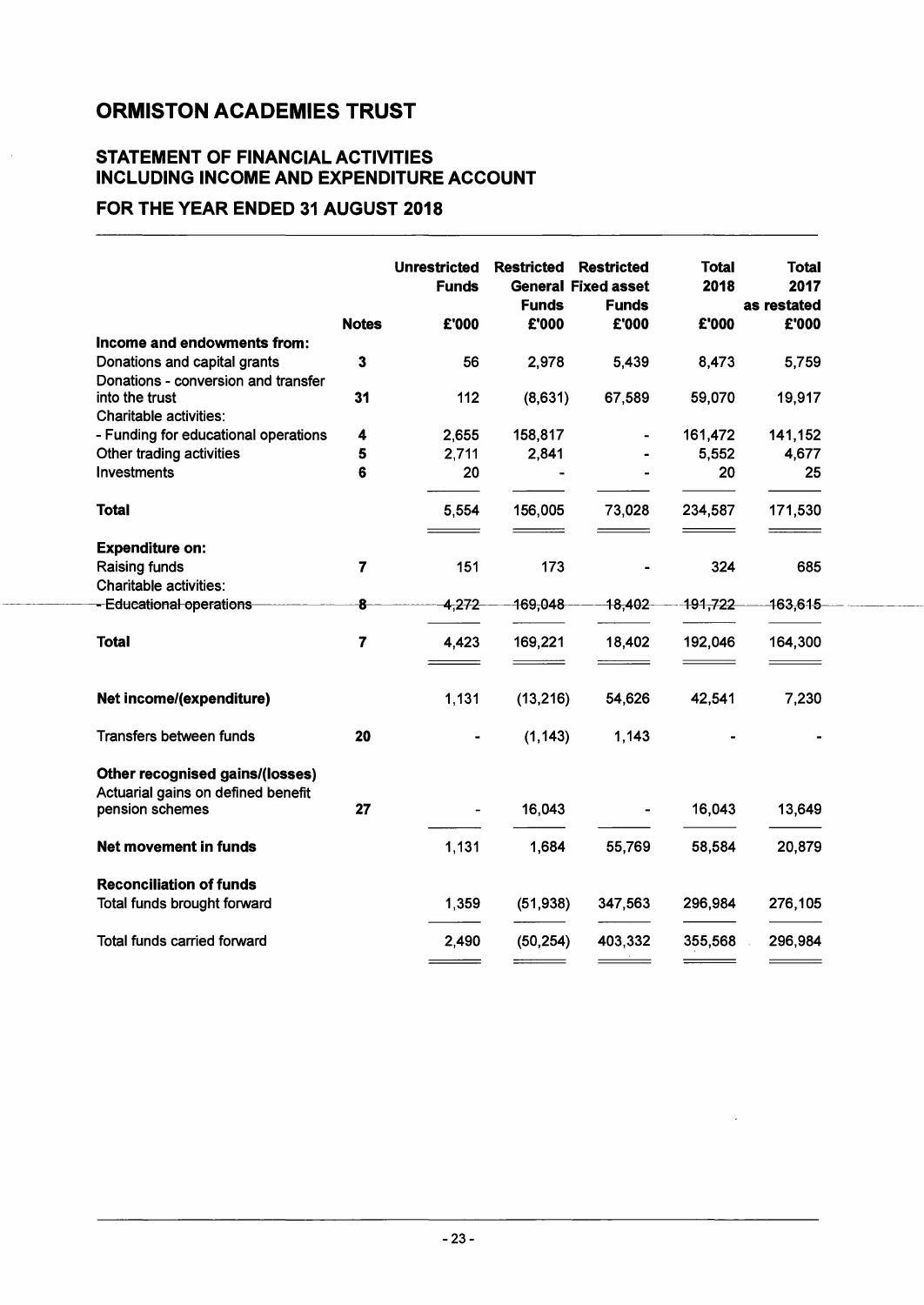### BALANCE SHEET

### AS AT 31 AUGUST 2018

|                                                            |              | 2018      |           | 2017      |           |
|------------------------------------------------------------|--------------|-----------|-----------|-----------|-----------|
|                                                            | <b>Notes</b> | £'000     | £'000     | £'000     | £'000     |
| <b>Fixed assets</b>                                        |              |           |           |           |           |
| Tangible assets                                            | 13           |           | 400,446   |           | 342,941   |
| <b>Current assets</b>                                      |              |           |           |           |           |
| <b>Stocks</b>                                              |              | 355       |           |           |           |
| <b>Debtors</b>                                             | 15           | 8,694     |           | 7,236     |           |
| Cash at bank and in hand                                   |              | 16,899    |           | 14,773    |           |
|                                                            |              | 25,948    |           | 22,009    |           |
| <b>Current liabilities</b>                                 |              |           |           |           |           |
| Creditors: amounts falling due within one<br>year          | 16           | (13, 934) |           | (12, 120) |           |
| <b>Net current assets</b>                                  |              |           | 12,014    |           | 9,889     |
|                                                            |              |           |           |           |           |
| Total assets less current liabilities                      |              |           | 412,460   |           | 352,830   |
| Creditors: amounts falling due after more<br>than one year | 17           |           | (3,038)   |           | (1, 540)  |
|                                                            |              |           |           |           |           |
| Net assets excluding pension liability                     |              |           | 409,422   |           | 351,290   |
| Defined benefit pension scheme liability                   | 27           |           | (53, 854) |           | (54, 306) |
| <b>Net assets</b>                                          |              |           | 355,568   |           | 296,984   |
|                                                            |              |           |           |           |           |
| <b>Funds of the trust:</b>                                 |              |           |           |           |           |
| <b>Restricted funds</b>                                    | 20           |           |           |           |           |
| - Restricted fixed asset funds                             |              |           | 403,332   |           | 347,563   |
| - Restricted income funds                                  |              |           | 3,600     |           | 2,368     |
| - Pension reserve                                          |              |           | (53, 854) |           | (54, 306) |
| <b>Total restricted funds</b>                              |              |           | 353,078   |           | 295,625   |
| <b>Unrestricted income funds</b>                           | 20           |           | 2,490     |           | 1,359     |
| <b>Total funds</b>                                         |              |           | 355,568   |           | 296,984   |
|                                                            |              |           |           |           |           |

The financial statements on pages 23 to 58 were approved by the board of trustees and authorised for issue on 13 December 2018 and are signed on their behalf by:

Panntform

Paul Hann Chair of Trustees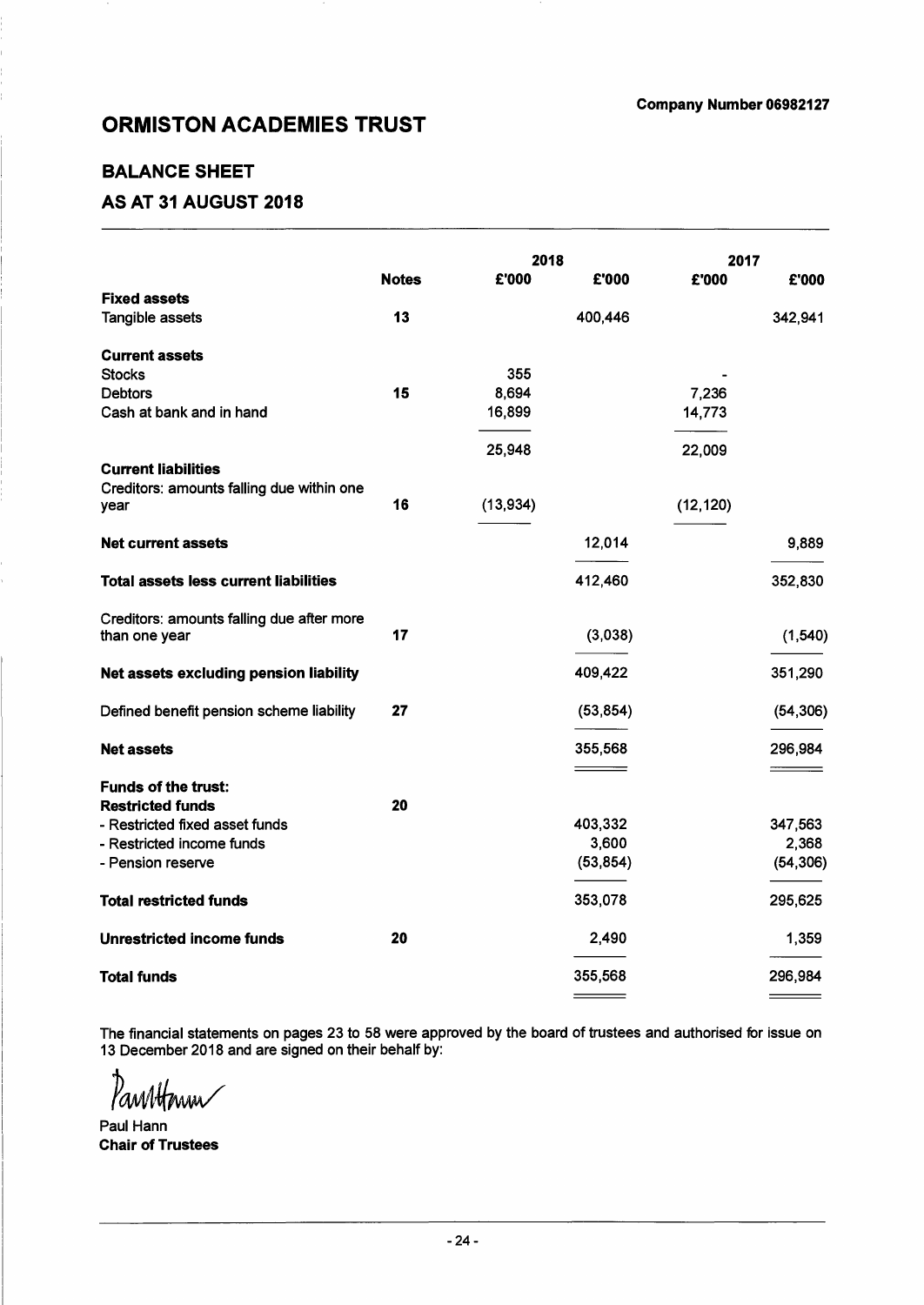### **STATEMENT OF CASH FLOWS FOR THE YEAR ENDED 31 AUGUST 2018**

|                                                    |              | 2018    |         | 2017  |         |
|----------------------------------------------------|--------------|---------|---------|-------|---------|
|                                                    | <b>Notes</b> | £'000   | £'000   | £'000 | £'000   |
| <b>Cash flows from operating activities</b>        |              |         |         |       |         |
| Net cash used in operating activities              | 25           |         | (2,913) |       | (3,534) |
| <b>Cash flows from investing activities</b>        |              |         |         |       |         |
| <b>Interest</b>                                    |              | 20      |         | 25    |         |
| Capital grants from DfE and ESFA                   |              | 5,439   |         | 5,447 |         |
| Purchase of tangible fixed assets                  |              | (2,409) |         | (837) |         |
| Cash funds transferred on conversion               | 31           | 493     |         | 185   |         |
| Proceeds from sales of tangible fixed assets       |              | 9       |         |       |         |
| Net cash provided by investing activities          |              |         | 3,552   |       | 4,820   |
| <b>Cash flows from financing activities</b>        |              |         |         |       |         |
| Advancements from Education and Skills Funding     |              |         |         |       |         |
| Agency loans                                       |              | 1,242   |         | 478   |         |
| Advancements from Salix Ioan                       |              | 482     |         | 937   |         |
| Repayment of Education and Skills Funding Agency-  |              |         |         |       |         |
| loans                                              |              | (80)    |         |       |         |
| Repayment of Salix loan                            |              | (157)   |         |       |         |
| Net cash provided by financing activities          |              |         | 1,487   |       | 1,415   |
| Net increase in cash and cash equivalents in the   |              |         |         |       |         |
| reporting period                                   |              |         | 2,126   |       | 2,701   |
| Cash and cash equivalents at beginning of the year |              |         | 14,773  |       | 12,072  |
| Cash and cash equivalents at end of the year       |              |         | 16,899  |       | 14,773  |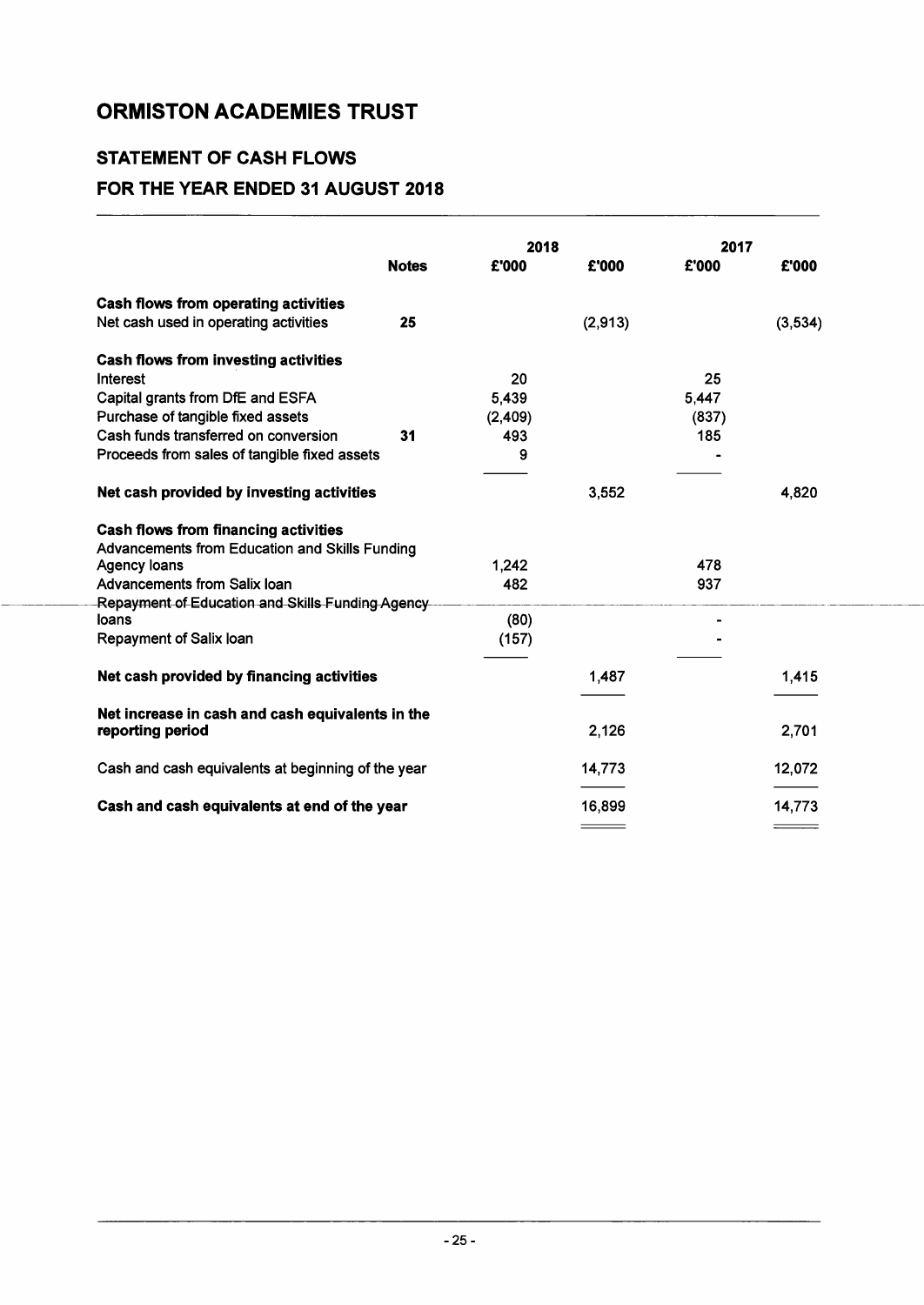### **NOTES TO THE FINANCIAL STATEMENTS FOR THE YEAR ENDED 31 AUGUST 2018**

#### 1 Accounting policies

#### General information

Ormiston Academies Trust is a charitable company. The address of its principal place of business is given on page 1 and the nature of its operations are set out in the Trustees' Report.

A summary of the principal accounting policies adopted (which have been applied consistently, except where noted), judgements and key sources of estimation uncertainty, is set out below.

#### Basis of preparation

The financial statements of the trust have been prepared under the historical cost convention in accordance with the Financial Reporting Standard Applicable in the UK and Republic of Ireland (FRS 102), the Accounting and Reporting by Charities: Statement of Recommended Practice applicable to charities preparing their financial statements in accordance with the Financial Reporting Standard applicable in the UK and Republic of Ireland (FRS 102) (Charities SORP (FRS 102)), the Academies Accounts Direction 2017 to 2018 issued by ESFA, the Charities Act 2011 and the Companies Act 2006. The trust is a public benefit entity under FRS 102 and has therefore applied the relevant public benefit requirements of FRS 102.

The financial statements are presented in sterling which is also the functional currency of the trust.

Monetary amounts in these financial statements are rounded to the nearest whole £1,000, except where otherwise indicated.

#### Going concern

The trustees assess whether the use of going concern is appropriate, ie whether there are any material uncertainties related to events or conditions that may cast significant doubt on the ability of the charitable company to continue as a going concern. The trustees make this assessment in respect of a period of at least one year from the date of authorisation for issue of the financial statements and have concluded that the trust has adequate resources to continue in operational existence for the foreseeable future and there are no material uncertainties about the trust's ability to continue as a going concern. Thus they continue to adopt the going concern basis of accounting in preparing the financial statements.

#### Basis of consolidation

The trust has taken advantage of the exemption in section 400 of the Companies Act 2006 from the requirement to prepare consolidated financial statements. Consequently, these financial statements present the financial position and financial performance of the trust as a single entity.

The financial statements of the trust are consolidated in the financial statements of Ormiston Trust. The financial statements of Ormiston Trust can be obtained from its registered office, 1 Bell Yard, London, WC2A2JR.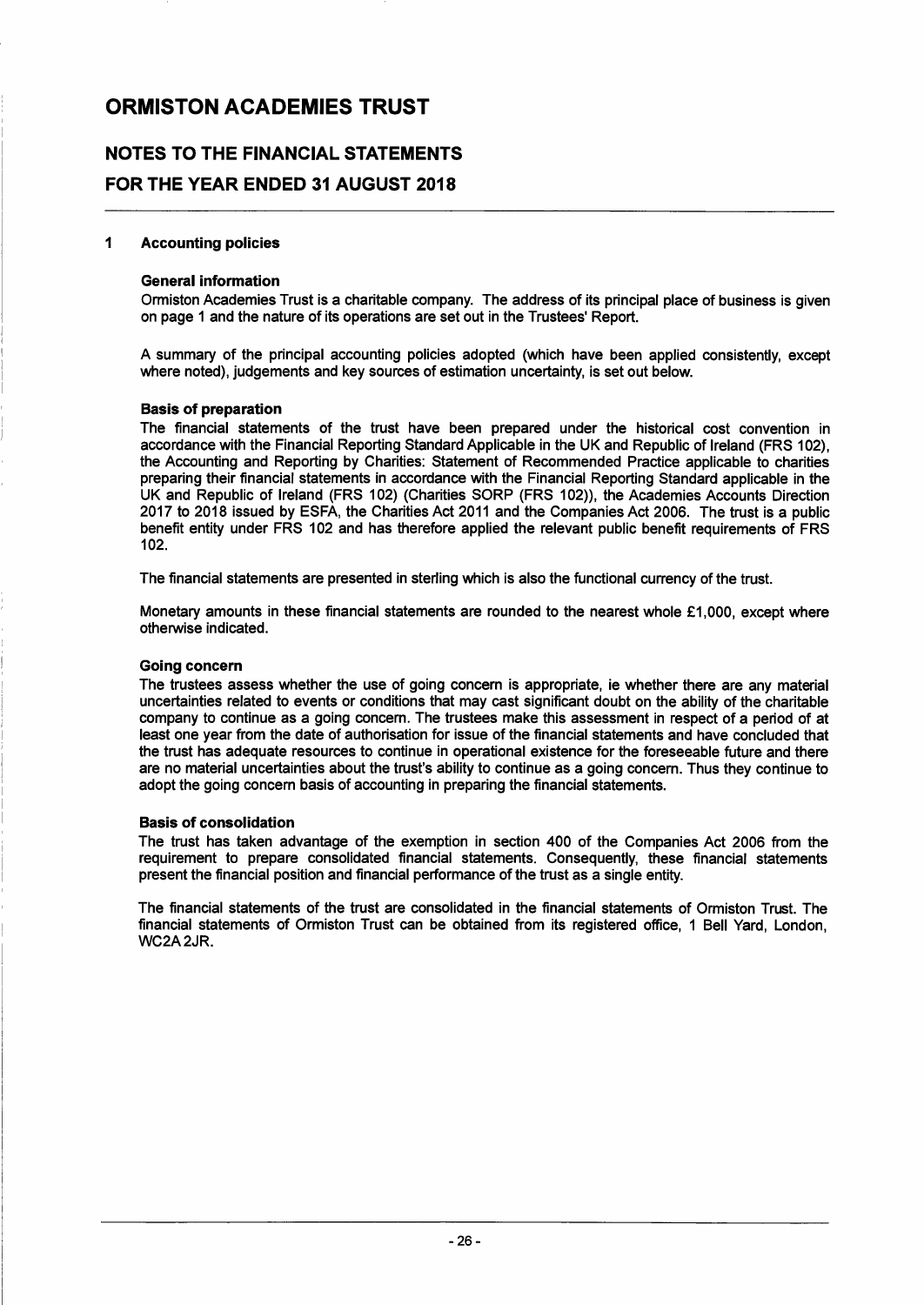### **NOTES TO THE FINANCIAL STATEMENTS (CONTINUED) FOR THE YEAR ENDED 31 AUGUST 2018**

#### **1 Accounting policies (Continued)**

#### **Conversion to an academy trust**

The conversion from a state maintained school to a trust and the transfer of school into the trust involved the transfer of identifiable assets and liabilities and the operations of the schools for £nil consideration. The substance of the transfer is that of a gift and it has been accounted for on that basis as set out below.

The assets and liabilities transferred on conversion from Broadland High School and Sandon Business and Enterprise College to the trust have been valued at their fair value. The fair value has been derived based on that of equivalent items. The amounts have been recognised under the appropriate balance sheet categories, with a corresponding amount recognised in Donations - transfer from local authority on conversion in the Statement of Financial Activities and analysed under unrestricted funds, restricted general funds and restricted fixed asset funds. Further details of the transaction are set out in note 31.

The assets and liabilities transferred from the Flegg Education Academy Trust, North East Wolverhampton Academy (NEWA) and Thomas Wolsey School to the trust have been included at their fair value. The fair value has been derived based on that of equivalent items. The amounts have been recognised under the appropriate balance sheet categories, with a corresponding amount recognised in Donations - transfer of existing academy into the trust in the Statement of Financial Activities and analysed under unrestricted funds, restricted general funds and restricted fixed asset funds. Further details of the transaction are set out in note 31.

#### **Income**

All incoming resources are recognised when the trust has entitlement to the funds, the receipt is probable and the amount can be measured reliably.

#### **Grants**

Grants are included in the Statement of Financial Activities on a receivable basis. The balance of income received for specific purposes but not expended during the period is shown in the relevant funds on the Balance Sheet. Where income is received in advance of meeting any performance-related conditions there is not unconditional entitlement to the income and its recognition is deferred and included in creditors as deferred income until the performance-related conditions are met. Where entitlement occurs before income is received, the income is accrued.

General Annual Grant is recognised in full in the Statement of Financial Activities in the period for which it is receivable, and any abatement in respect of the period is deducted from income and recognised as a liability.

Capital grants are recognised in full when there is an unconditional entitlement to the grant. Unspent amounts of capital grants are reflected in the Balance Sheet in the restricted fixed asset fund. Capital grants are recognised when there is entitlement and are not deferred over the life of the asset on which they are expended.

#### Sponsorship income

Sponsorship income provided to the trust which amounts to a donation is recognised in the statement of financial activities in the period in which it is receivable (where there are no performance-related conditions), where the receipt is probable and it can be measured reliably.

#### Donations

Donations are recognised on a receivable basis (where there are no performance-related conditions) where the receipt is probable and the amount can be reliably measured.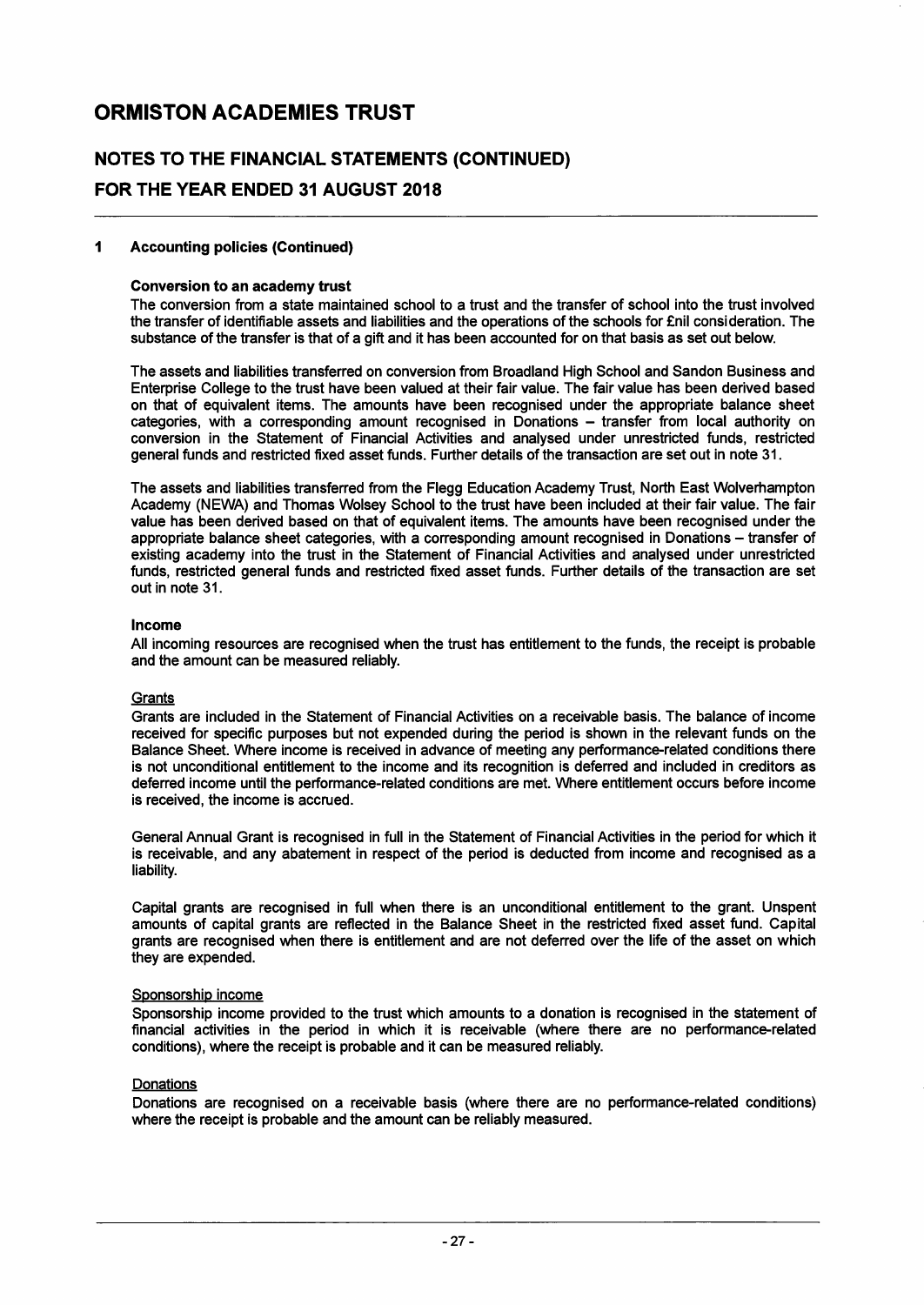### NOTES TO THE FINANCIAL STATEMENTS (CONTINUED) FOR THE YEAR ENDED 31 AUGUST 2018

#### 1 Accounting policies (Continued)

#### Other income

Other income, including the hire of facilities, catering income and academy trips, is recognised at fair value of the consideration received or receivable in the period it is receivable and to the extent the trust has provided the goods or services.

#### **Expenditure**

Expenditure is recognised once there is a legal or constructive obligation to transfer economic benefit to a third party, it is probable that a transfer of economic benefits will be required in settlement, and the amount of the obligation can be measured reliably.

Expenditure is classified by activity. The costs of each activity are made up of the total of direct costs and shared costs, including support costs involved in undertaking each activity. Direct costs attributable to a single activity are allocated directly to that activity. Shared costs which contribute to more than one activity and support costs which are not attributable to a single activity are apportioned between those activities on a basis consistent with the use of resources. Central staff costs are allocated on the basis of time spent, and depreciation charges are allocated on the portion of the asset's use.

All resources expended are inclusive of irrecoverable VAT.

#### Expenditure on raising funds

This includes all expenditure incurred by the trust to raise funds for its charitable purposes and includes costs of all fundraising activities events and non-charitable trading.

#### Charitable activities

These are costs incurred on the trust's educational operations to further its charitable aims for the benefit of the beneficiaries, including support costs and costs relating to the governance of the trust apportioned to charitable activities.

#### Tangible fixed assets and depreciation

Assets costing £1,000 or more are capitalised as tangible fixed assets and are carried at cost, net of depreciation and any provision for impairment. Subsequent costs are capitalised only when it is probable that such costs will generate future economic benefits. All other costs of repairs and maintenance are charged to the statement of financial activities as incurred.

Where tangible fixed assets have been acquired with the aid of specific grants, either from the government or from the private sector, they are included in the balance sheet at cost and depreciated over their expected useful economic life. Where there are specific conditions attached to the funding that require the continued use of the asset, the related grants are credited to a restricted fixed asset fund in the Statement of Financial Activities and carried forward in the Balance Sheet. Depreciation on the relevant assets is charged directly to the restricted fixed asset fund in the statement of financial activities. Where tangible fixed assets have been acquired with unrestricted funds, depreciation on such assets is charged to the unrestricted fund. Where tangible fixed assets are gifted to the trust, these are initially recorded at valuation which is treated as deemed cost.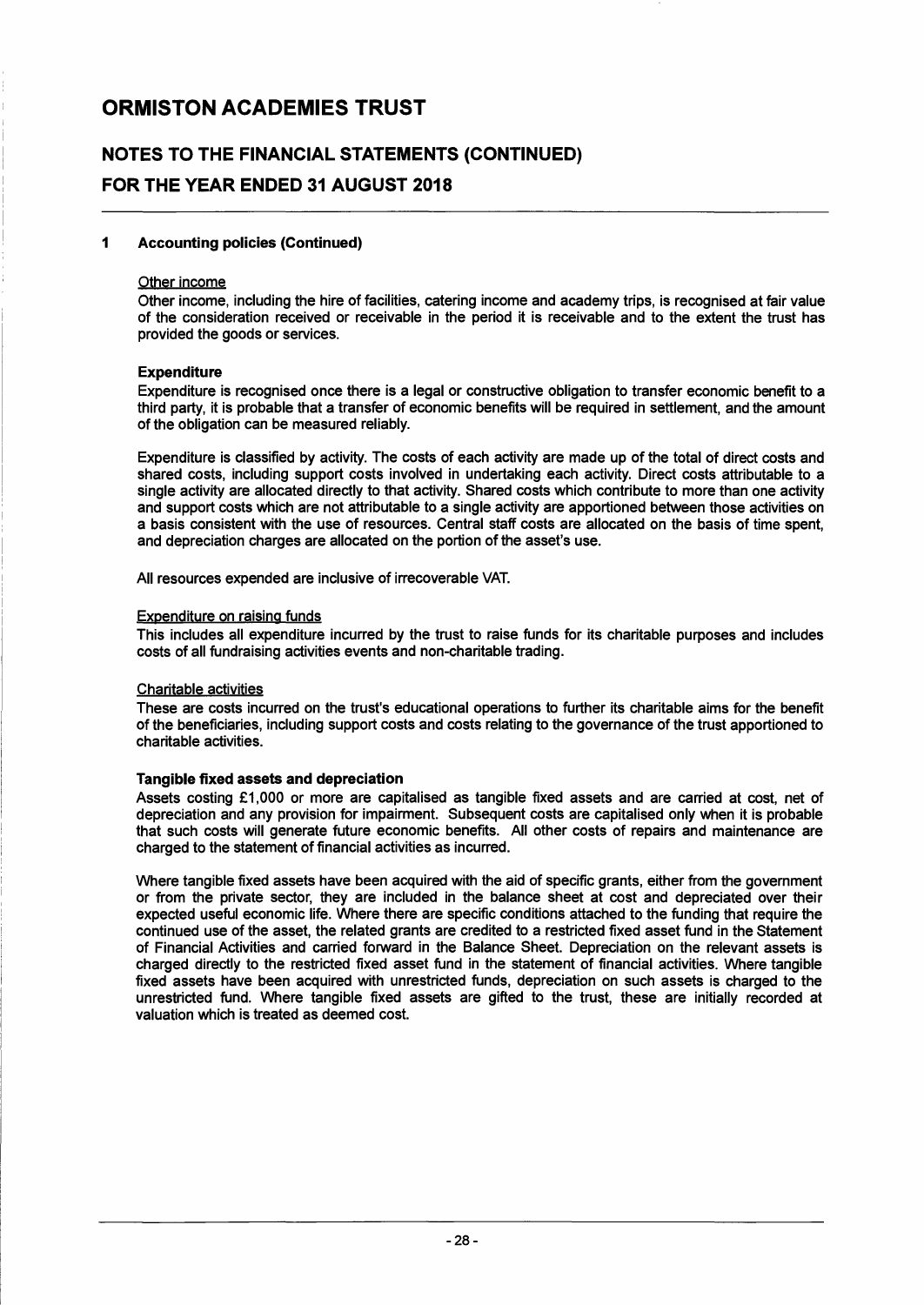### NOTES TO THE FINANCIAL STATEMENTS (CONTINUED) FOR THE YEAR ENDED 31 AUGUST 2018

#### 1 Accounting policies (Continued)

#### Tangible fixed assets and depreciation (continued)

Depreciation is provided on all tangible fixed assets other than freehold land, so as to write off the cost of assets less their residual values over their useful lives on the following bases:

| Freehold buildings               | 2% straight line       |
|----------------------------------|------------------------|
| Long leasehold buildings         | 2% straight line       |
| Long leasehold land              | over 125 years         |
| Computer equipment               | 20% straight line      |
| Fixtures, fittings and equipment | 10 - 15% straight line |
| Motor vehicles                   | 15% straight line      |
|                                  |                        |

Residiual value is calculated on prices prevailing at the reporting date, after estimated costs of disposal, for the asset as if it were at the age and in the condition expected at the end of its useful life.

Assets in the course of construction are included at cost. Depreciation on these assets is not charged until they are brought into use. Leasehold land is depreciated over the term of the lease. Freehold land is not depreciated.

A review for impairment of a fixed asset is carried out if events or changes in circumstances indicate that the carrying value of any fixed asset may not be recoverable. Shortfalls between the carrying value of fixed assets and their recoverable amounts are recognised as impairments. Impairment losses are recognised in the Statement of Financial Activities.

With respect to the buildings from which three of the academies operates, these are legally owned by the Stoke on Trent Local Authority and Sandwell Local Authority and the relevant academies are able to use the buildings under the terms of a licence to occupy. The licence to occupy gives the right to use these buildings and the substance of the licence is that this will be on an ongoing basis reflecting the historic arrangements in place therefore substantially all the risks and rewards of ownership have not been transferred to the academies and the assets not have been recognised within tangible fixed assets.

#### Liabilities

Liabilities are recognised when there is an obligation at the Balance Sheet date as a result of a past event, it is probable that a transfer of economic benefit will be required in settlement, and the amount of the settlement can be estimated reliably. Liabilities are recognised at the amount that the trust anticipates it will pay to settle the debt or the amount it has received as advanced payments for the goods of services it must provide.

#### Operating leases

Rentals payable under operating leases are charged against income on a straight line basis over the period of the lease.

#### Financial instruments

The trust has chosen to adopt Sections 11 and 12 of FRS 102 in full in respect of financial instruments.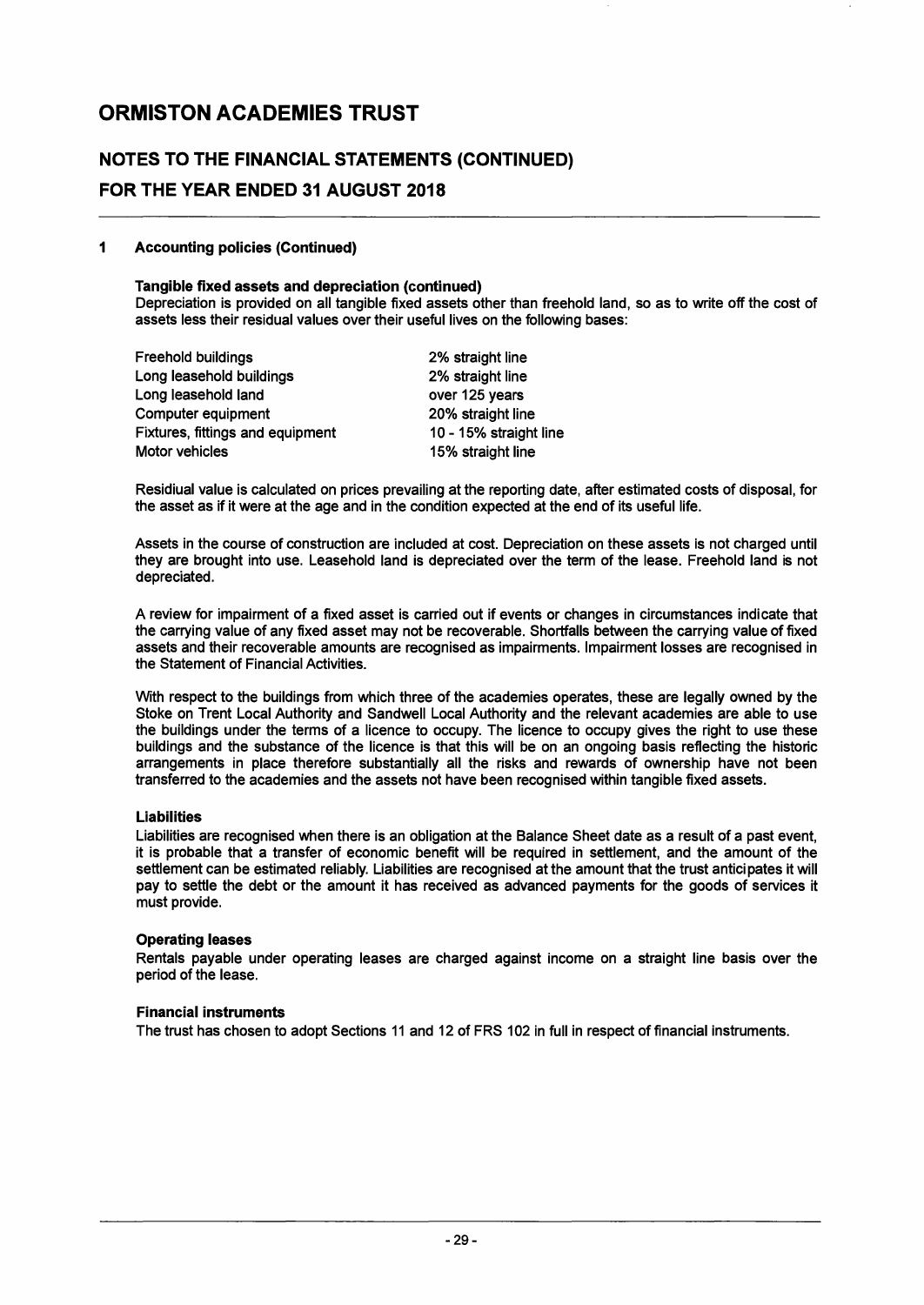### NOTES TO THE FINANCIAL STATEMENTS (CONTINUED) FOR THE YEAR ENDED 31 AUGUST 2018

#### 1 Accounting policies (Continued)

#### Financial assets and liabilities

Financial assets and financial liabilities are recognised when the trust becomes a party to the contractual provisions of the instrument.

Financial liabilities are classified according to the substance of the financial instrument's contractual obligations, rather than the financial instrument's legal form.

All financial assets and liabilities are initially measured at transaction price (including transaction costs), unless the arrangement constitutes a financing transaction. A financial asset or financial liability that is payable or receivable in one year is measured at the undiscounted amount expected to be received or paid net of impairment, unless it is a financing transaction. If an agreement constitutes a financing transaction, the financial asset or financial liability is measured at the present value of the future payments discounted at a market rate of interest for a similar debt instrument.

Concessionary loans are initially measured at the amount received. In subsequent years, the carrying amount of concessionary loans is adjusted to reflect any interest payable, where relevant.

Financial assets and financial liabilities are offset only when there is a current legally enforceable right to set off the recognised amounts and the intention to either settle on a net basis, or to realise the asset and settle the liability simultaneously.

#### Derecognition of financial assets and liabilities

A financial asset is derecognised only when the contractual rights to cash flow expire or are settled, or substantially all the risks and the rewards of ownership are transferred to another party, or if some significant risks and rewards of ownership are retained but control of the asset has transferred to another party that is able to sell the asset in its entirety to an unrelated third party. A financial liability (or part thereof) is derecognised when the obligation specified in the contract is discharged, cancelled or expires.

#### Stock

Unsold uniforms and catering stocks are valued at the lower of cost and estimated selling price less costs to complete and sell.

#### Taxation

The trust is considered to pass the tests set out in Paragraph 1 Schedule 6 of the Finance Act 2010 and therefore it meets the definition of a charitable company for UK corporation tax purposes. Accordingly, the trust is potentially exempt from taxation in respect of income or capital gains received within categories covered by chapter 3 part 11 of the Corporation Tax Act 2010 or Section 256 of the Taxation of Chargeable Gains Act 1992, to the extent that such income or gains are applied exclusively to charitable purposes.

#### Short term employment and termination benefits

Short term employment benefits such as salaries and compensated absences (holiday pay) are recognised as an expense in the year in which the employees render service to the trust. The cost of any unused holiday entitlement the trust expects to pay in future periods is recognised in the period the employees' services are rendered.

The best estimate of the expenditure required to settle an obligation for termination benefits is recognised immediately as an expense when the Trust is demonstrably committed to terminate the employment of an employee or to provide termination benefits.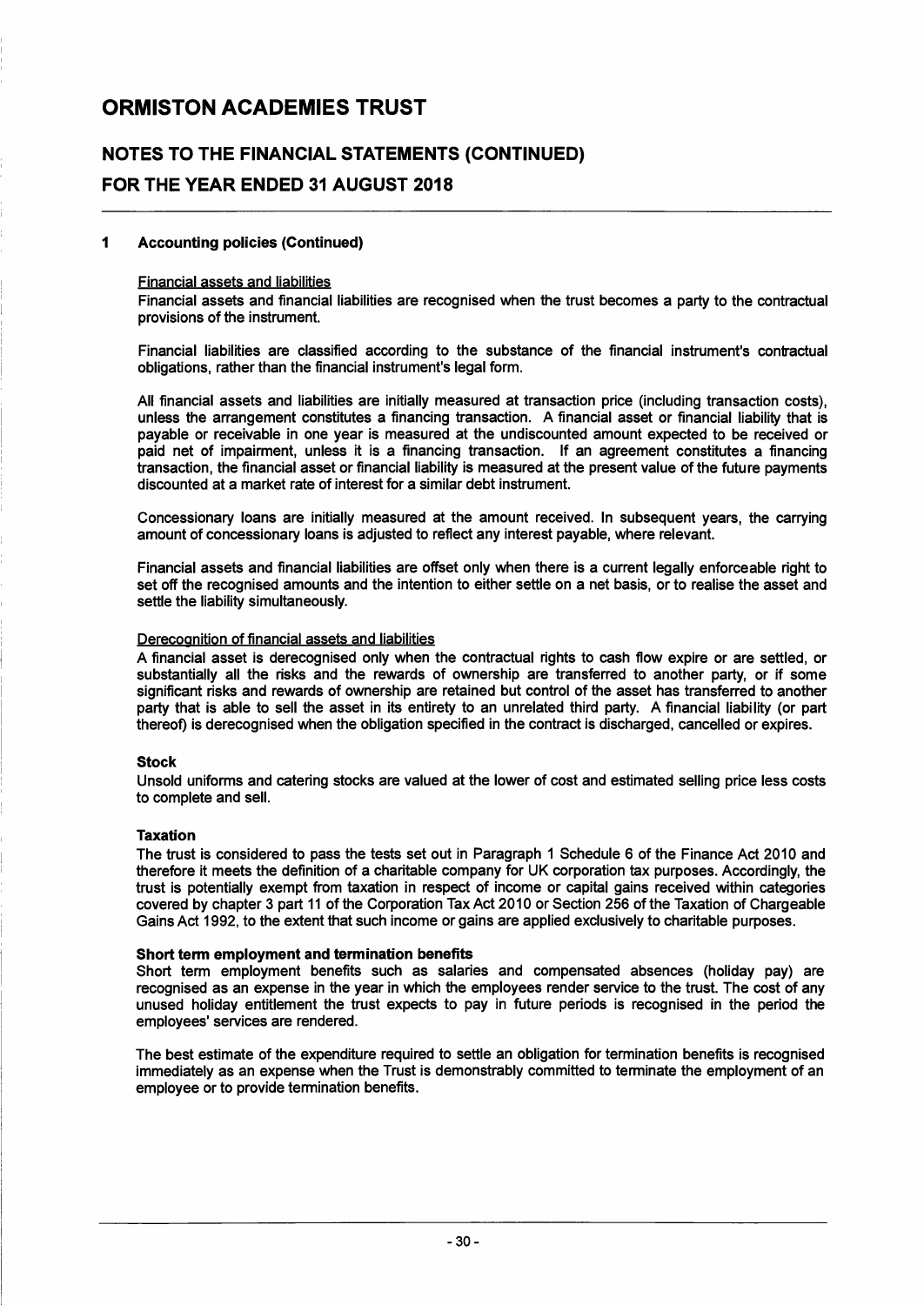### **NOTES TO THE FINANCIAL STATEMENTS (CONTINUED) FOR THE YEAR ENDED 31 AUGUST 2018**

#### 1 Accounting policies (Continued)

#### Pensions benefits

Retirement benefits to employees of the trust are provided by the Teachers' Pension Scheme ('TPS') and the Local Government Pension Scheme ('LGPS'), which are multi-employer defined benefit schemes. The various LGPS of which the trust is a member are administered by the relevant Local Authority.

The TPS is an unfunded scheme and contributions are calculated so as to spread the cost of pensions over employees' working lives with the trust in such a way that the pension cost is a substantially level percentage of current and future pensionable payroll. The contributions are determined by the government actuary on the basis of quadrennial valuations using a projected unit method. The TPS is a multi-employer scheme but there is insufficient information available to use defined benefit accounting. The TPS is therefore treated as a defined contribution scheme for accounting purposes and the contributions are recognised in the period to which they relate. Differences between contributions payable in the year and contributions actually paid are shown as either accruals or prepayments.

The LGPS are funded schemes and the assets are held separately from those of the trust in separate trustee administered funds. Pension scheme assets are measured at fair value and liabilities are measured on an actuarial basis using the projected unit credit method and discounted at a rate equivalent to the current rate of return on a high quality corporate bond of equivalent term and currency to the liabilities. The actuarial valuations are obtained at least triennially and are updated at each reporting date. The amounts charged to net income are the current service costs and the costs of scheme introductions, benefit changes, settlements and curtailments. They are included as part of staff costs as incurred. Net interest on the net defined benefit liabilities/assets is also recognised in the statement of financial activities and comprises the interest cost on the defined benefit obligation and interest income on the scheme assets, calculated by multiplying the fair value of the scheme assets at the beginning of the period by the rate used to discount the benefit obligations. The difference between the interest income on the scheme assets and the actual return on the scheme assets is recognised in other recognised gains and losses. Actuarial gains and losses are recognised immediately in other recognised gains and losses.

#### Fund accounting

Unrestricted income funds represent those resources which may be used towards meeting any of the charitable objects of the trust at the discretion of the trustees.

Restricted fixed asset funds are resources which are to be applied to specific capital purposes imposed by funders where the asset acquired or created is held for a specific purpose.

Restricted general funds comprise all other restricted funds received with restrictions imposed by the funder/donor and include grants from the Education and Skills Funding Agency.

#### Agency arrangements

The trust acts as an agent in distributing 16-19 bursary funds from the ESFA. Payments received from the ESFA and subsequent disbursements to students are excluded from the statement of financial activities as the trust does not have control over charitable application of the funds. The trust can use up to 5% of the allocation towards its own administration costs and this is would be recognised in the statement of financial activities, however the trust does not retain this 5%. The funds received, paid and any balances held are disclosed in note 30.

#### Investments

The trust's investment in Ormiston Bolingbroke Academy Trust, is included in the Balance Sheet at the cost of acquisition, being £nil.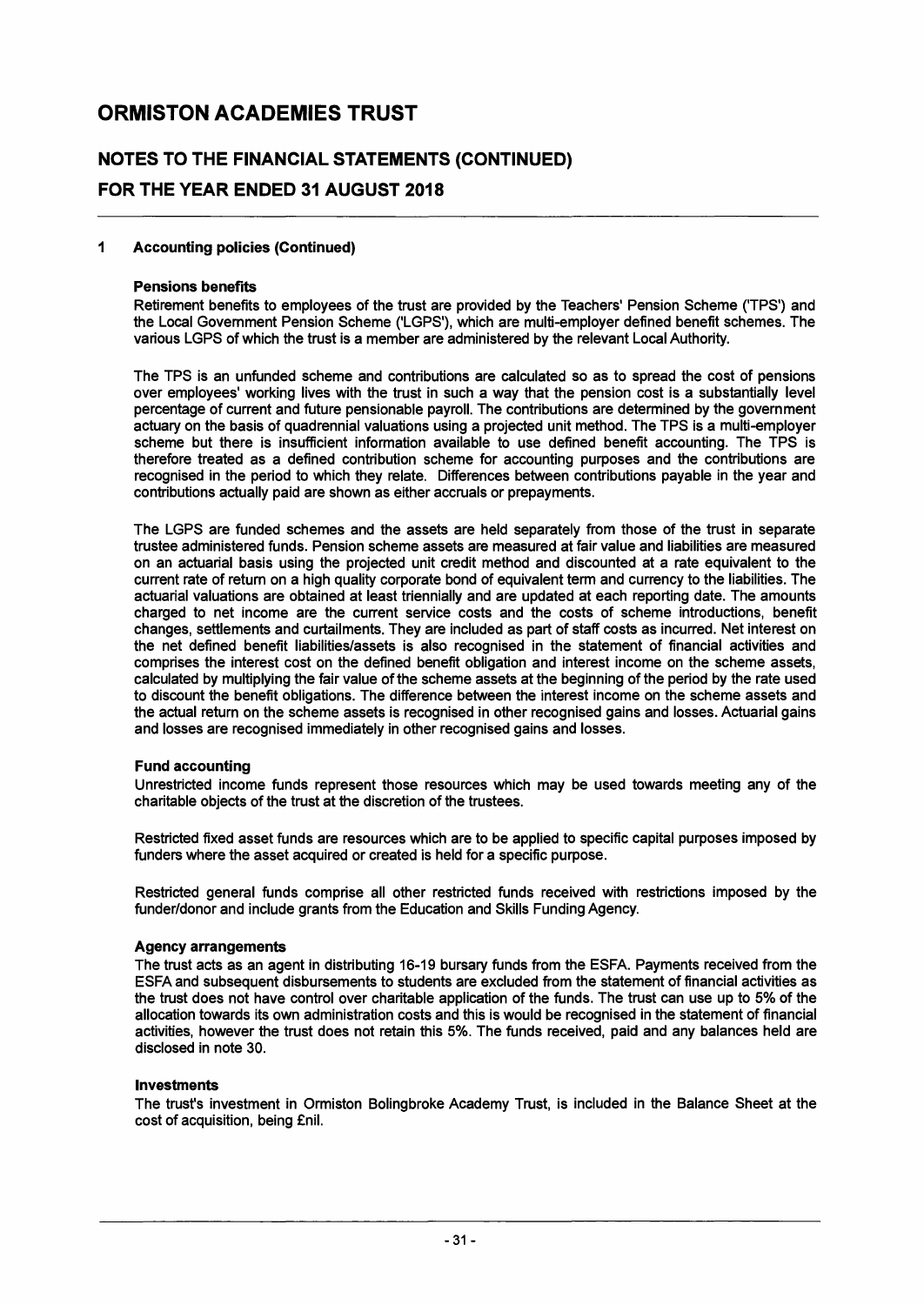### NOTES TO THE FINANCIAL STATEMENTS (CONTINUED) FOR THE YEAR ENDED 31 AUGUST 2018

#### 2 Critical accounting estimates and areas of judgement

Accounting estimates and judgements are continually evaluated and are based on historical experience and other factors, including expectations of future events that are believed to be reasonable under the circumstances.

#### Critical accounting estimates and assumptions

The trust makes estimates and assumptions concerning the future. The resulting accounting estimates and assumptions will, by definition, seldom equal the related actual results. The estimates and assumptions that have a significant risk of causing a material adjustment to the carrying amounts of assets and liabilities within the next financial year are discussed below.

The present value of the Local Government Pension Scheme defined benefit liabilities depends on a number of factors that are determined on an actuarial basis using a variety of assumptions. The assumptions used in determining the net cost or income for pensions include the discount rate. Any changes in these assumptions, which are disclosed in note 27, will impact the carrying amount of the pension liabilities. Furthermore a roll forward approach which projects results from the latest full actuarial valuation performed at 31 March 2016 has been used by the actuaries in valuing the pensions liabilities at 31 August 2018. Any differences between the figures derived from the roll forward approach and a full actuarial valuation would impact on the carrying amount of the pension liabilities.

#### Critical areas of judgement

In some cases, the trust occupies buildings under PFI agreements with the local authority and has applied judgement in determining that these buildings should not be capitalised on the Balance Sheet. The trust does not believe that there are any other additional critical areas where judgement is used.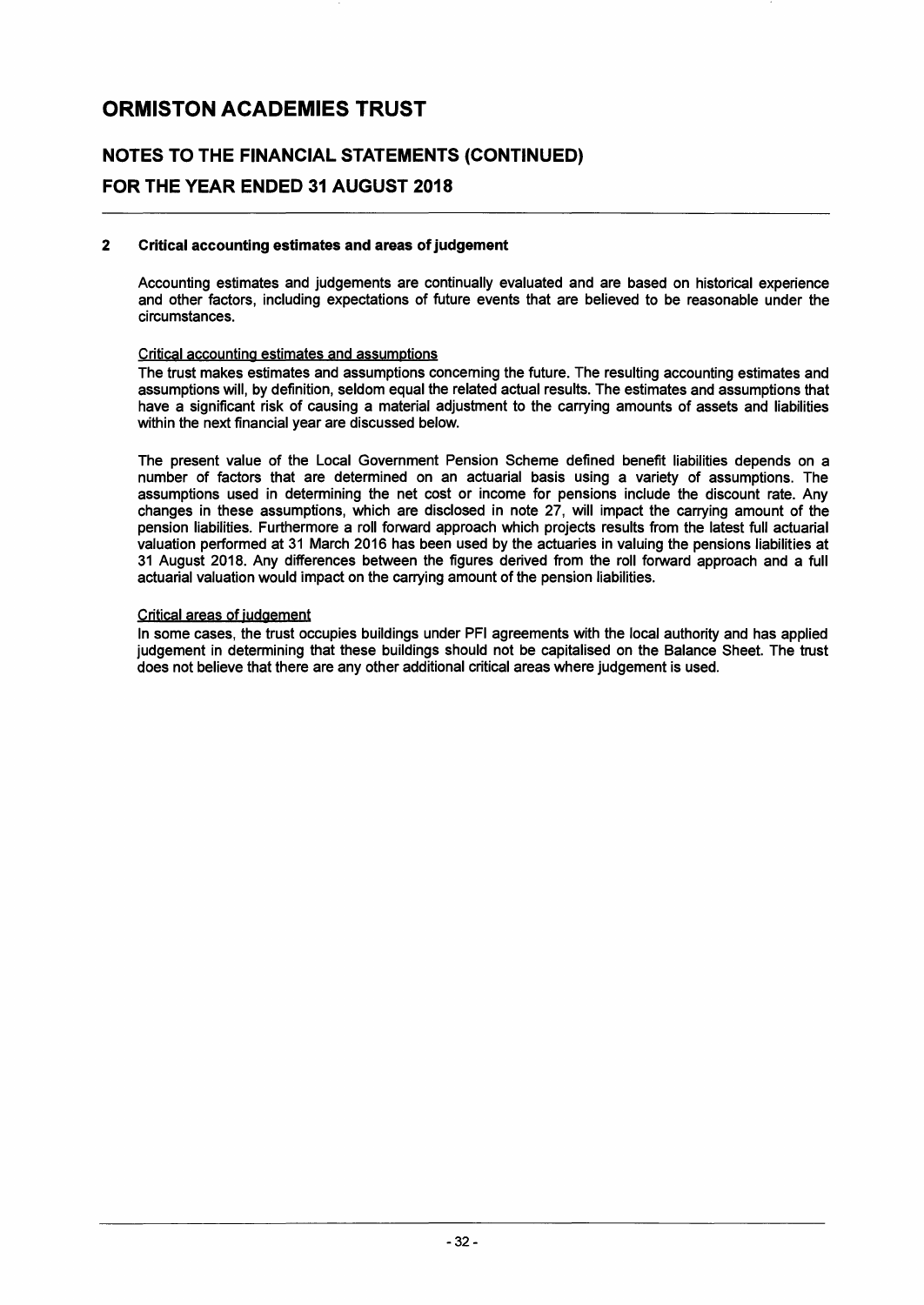### **NOTES TO THE FINANCIAL STATEMENTS (CONTINUED) FOR THE YEAR ENDED 31 AUGUST 2018**

| 3 | <b>Donations and capital grants</b> |                     |                   |              |                   |
|---|-------------------------------------|---------------------|-------------------|--------------|-------------------|
|   |                                     | <b>Unrestricted</b> | <b>Restricted</b> | <b>Total</b> | <b>Total</b>      |
|   |                                     | funds               | funds             | 2018         | 2017              |
|   |                                     |                     |                   |              | as restated       |
|   |                                     | £'000               | £'000             | £'000        | £'000             |
|   | Private sponsorship                 | $\blacksquare$      | 102               | 102          | 89                |
|   | Capital grants                      | $\blacksquare$      | 5,439             | 5,439        | 5,447             |
|   | Other donations                     | 56                  | 2,876             | 2,932        | 223               |
|   |                                     |                     |                   |              |                   |
|   |                                     | 56                  | 8,417             | 8,473        | 5,759             |
|   |                                     |                     | ====              | _______      | $\equiv$ $\equiv$ |

The income from donations and capital grants was £8,473k (2017: £5,759k) of which £56k was unrestricted (2017: £72k), £2,978k was restricted (2017: £240k) and £5,439k was restricted fixed assets (2017: £5,447k).

#### **Restatement of comparative figures**

Capital grants income disclosed for the year ended 31 August 2017 has been restated by £3,955k to eliminate internal recharges between the trust and individual academies. Support costs within charitable activities (note 9) have been reduced by the same amount.

|                                                          | 31 August 2017<br>As previously<br>stated | 31 August 2017<br>As restated | <b>Prior period</b><br>adjustments |
|----------------------------------------------------------|-------------------------------------------|-------------------------------|------------------------------------|
|                                                          | £'000                                     | £'000                         | £'000                              |
| Donations and capital grant                              | 9.714                                     | 5,759                         | 3,955                              |
| <b>Charitable activities</b><br>- Educational operations | 167,570                                   | 163,615                       | 3,955                              |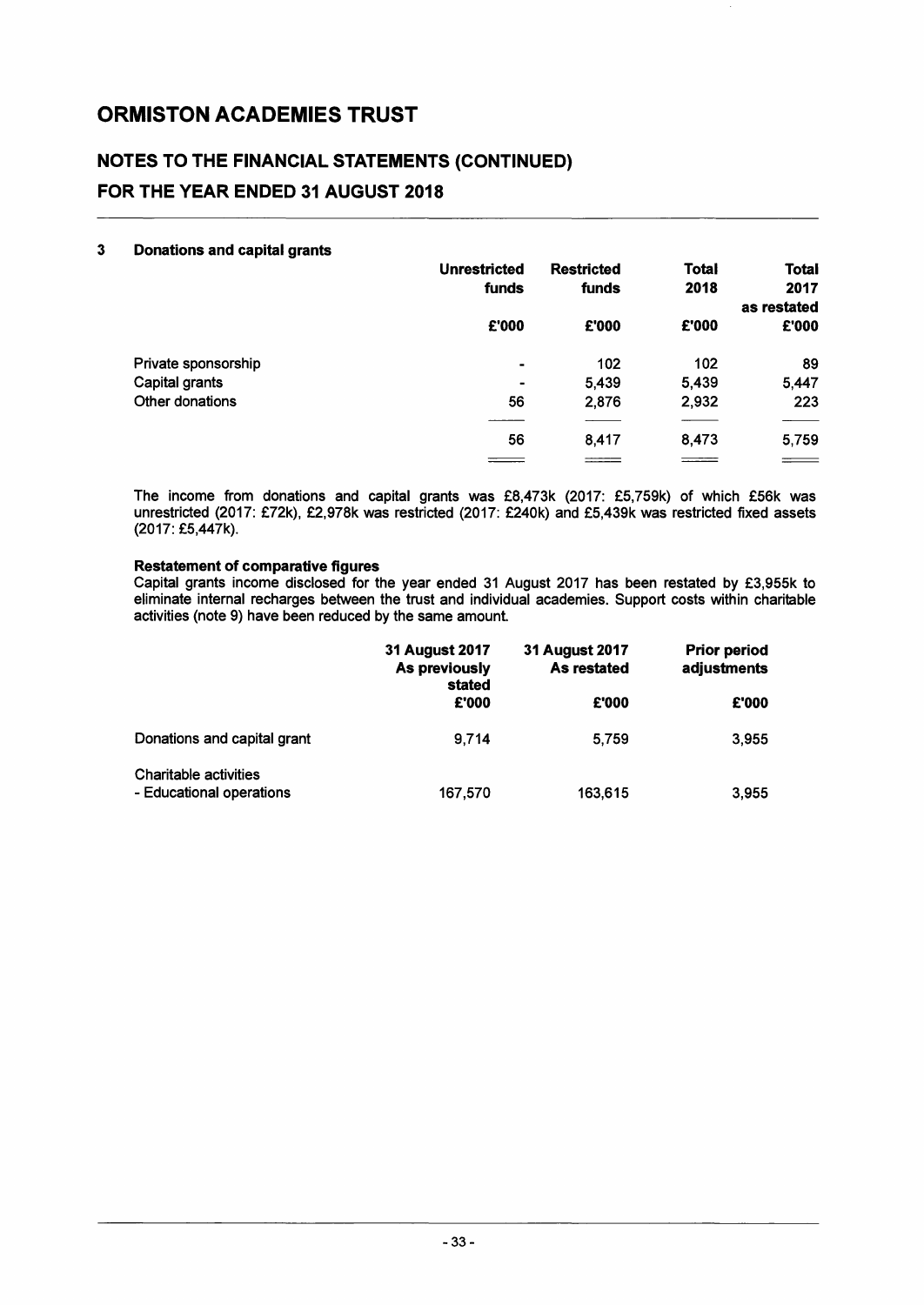### **NOTES TO THE FINANCIAL STATEMENTS (CONTINUED) FOR THE YEAR ENDED 31 AUGUST 2018**

#### 4 **Funding for the trust's educational operations**

|                            | <b>Unrestricted</b><br>funds<br>£'000 | <b>Restricted</b><br>funds<br>£'000 | <b>Total</b><br>2018<br>£'000 | <b>Total</b><br>2017<br>£'000 |
|----------------------------|---------------------------------------|-------------------------------------|-------------------------------|-------------------------------|
| DfE / ESFA grants          |                                       |                                     |                               |                               |
| General annual grant (GAG) |                                       | 140,263                             | 140,263                       | 121,219                       |
| Start up grants            |                                       | 184                                 | 184                           | 210                           |
| Other DfE group grants     |                                       | 10,903                              | 10,903                        | 11,500                        |
| <b>Teaching school</b>     |                                       | 1,629                               | 1,629                         | 1,546                         |
|                            |                                       | 152,979                             | 152,979                       | 134,475                       |
|                            |                                       |                                     |                               |                               |
| Other government grants    |                                       |                                     |                               |                               |
| Local authority grants     |                                       | 3,385                               | 3,385                         | 2,392                         |
| Other goverments grants    |                                       | 1,495                               | 1,495                         | 1,254                         |
|                            |                                       | 4,880                               | 4,880                         | 3,646                         |
|                            |                                       |                                     |                               |                               |
| Other incoming resources   | 2,655                                 | 958                                 | 3,613                         | 3,031                         |
|                            |                                       |                                     |                               |                               |
|                            | 2,655                                 | 158,817                             | 161,472                       | 141,152                       |
|                            |                                       |                                     |                               |                               |

The income from funding for educational operations was £161,472k (2017: £141,152k) of which £2,655k was unrestricted (2017: £1,908k) and £158,817k was restricted (2017: £139,244k).

#### 5 **Other trading activities**

| <b>Unrestricted</b><br>funds<br>£'000 | <b>Restricted</b><br>funds<br>£'000 | <b>Total</b><br>2018<br>£'000 | <b>Total</b><br>2017<br>£'000 |
|---------------------------------------|-------------------------------------|-------------------------------|-------------------------------|
| 657                                   | ٠                                   | 657                           | 551                           |
| 2,054                                 | 2,841                               | 4,895                         | 4,126                         |
| 2,711                                 | 2,841                               | 5 5 5 2                       | 4,677                         |
|                                       |                                     |                               |                               |

The income from other trading activities was £5,552k (2017: £4,677k) of which £2,711k was unrestricted (2017: £2,452k) and £2,841k was restricted (2017: £2,225k).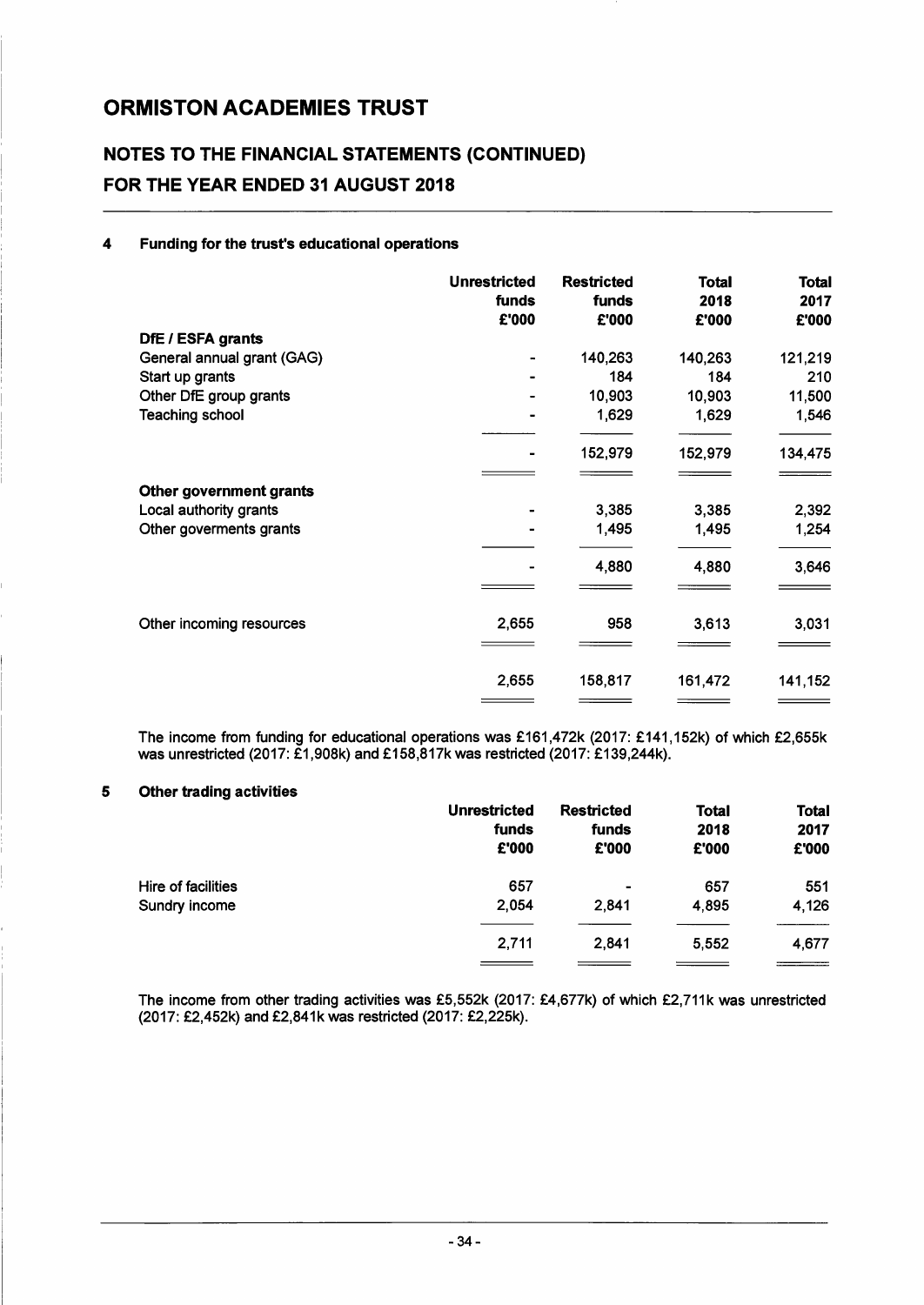### NOTES TO THE FINANCIAL STATEMENTS (CONTINUED) FOR THE YEAR ENDED 31 AUGUST 2018

#### 6 Investment income

|                                   | <b>Unrestricted</b> | Restricted     | <b>Total</b> | Total |
|-----------------------------------|---------------------|----------------|--------------|-------|
|                                   | funds               | funds          | 2018         | 2017  |
|                                   | £'000               | £'000          | £'000        | £'000 |
| Interest from short term deposits | 20                  | $\blacksquare$ | 20           | 25    |

In 2017, the total investment income of £25k was unrestricted.

#### 7 Expenditure

|                                  |                    | <b>Non Pay Expenditure</b> |              |         | <b>Total</b> |
|----------------------------------|--------------------|----------------------------|--------------|---------|--------------|
|                                  | <b>Staff costs</b> | <b>Premises</b>            | <b>Other</b> | 2018    | 2017         |
|                                  | £'000              | £'000                      | £'000        | £'000   | £'000        |
| Expenditure on raising funds     |                    |                            |              |         |              |
| - Direct costs                   |                    | -                          | 324          | 324     | 685          |
| Academy's educational operations |                    |                            |              |         |              |
| - Direct costs                   | 109.075            |                            | 19,063       | 128,138 | 109,059      |
| - Allocated support costs        | 25,932             | 29.734                     | 7.918        | 63,584  | 54,556       |
| Total support costs              | 135.007            | 29.734                     | 27,305       | 192.046 | 164,300      |
|                                  |                    |                            |              |         |              |

The expenditure on raising funds was £324k (2017: £685k) of which £151k was unrestricted (2017: £126k) and £173k (2017: £559k) was restricted. l,

| Net income/(expenditure) for the year includes:                                                                        | 2018   | 2017  |
|------------------------------------------------------------------------------------------------------------------------|--------|-------|
|                                                                                                                        | £'000  | £'000 |
| Operating lease rentals                                                                                                | 868    | 815   |
| Depreciation of tangible fixed assets                                                                                  | 12.490 | 9,014 |
| Gain on disposal of fixed assets                                                                                       | (9)    |       |
| Net interest on defined benefit pension liability                                                                      | 1.581  | 1.911 |
| Fees payable to RSM UK Audit LLP and its associates in respect of both<br>audit and non-audit services are as follows: |        |       |
| - Audit                                                                                                                | 54     | 47    |
| - Other assurance services                                                                                             | 18     | 15    |
| - All other non-audit services                                                                                         | 31     | 19    |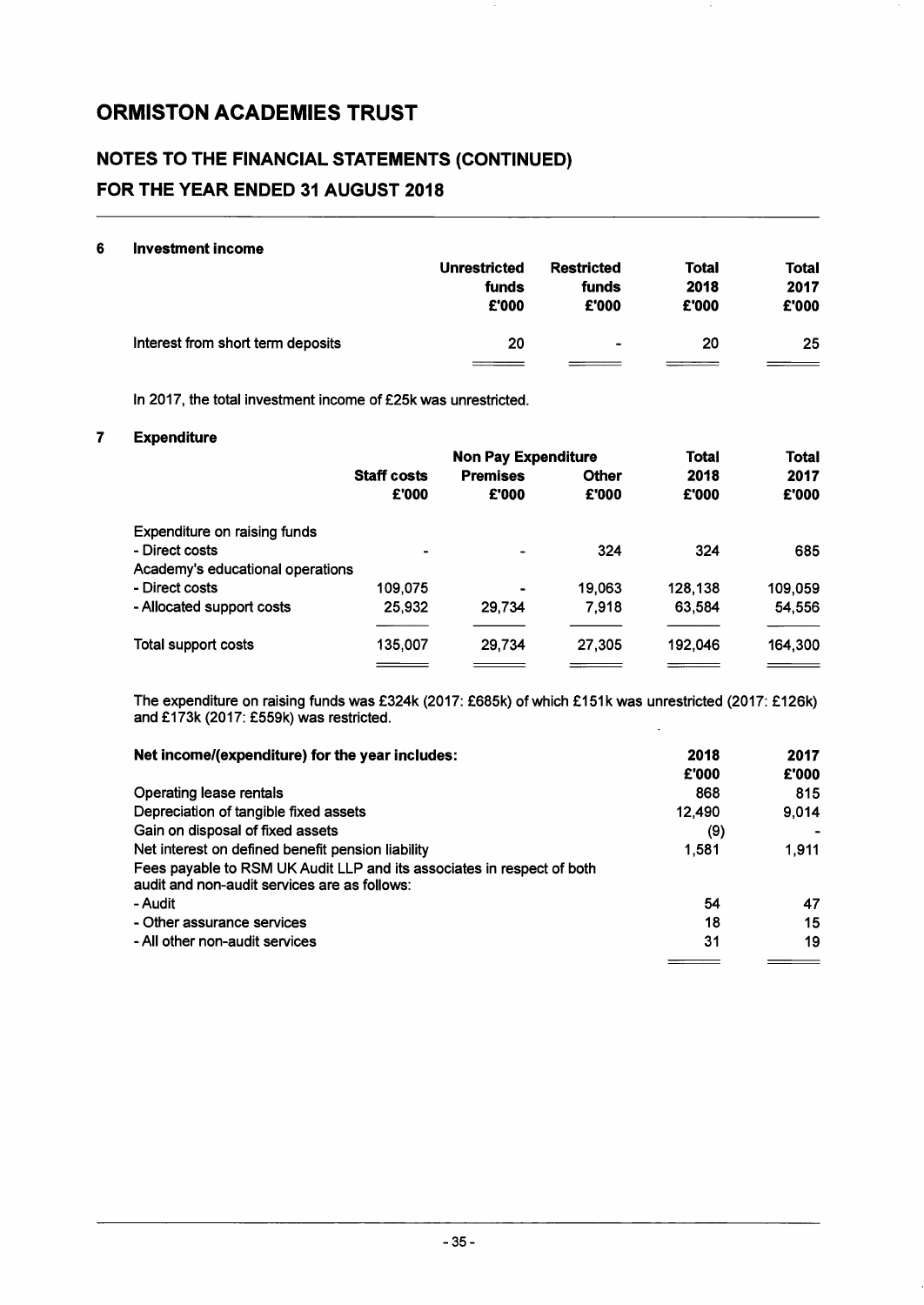### NOTES TO THE FINANCIAL STATEMENTS (CONTINUED) FOR THE YEAR ENDED 31 AUGUST 2018

#### 8 Charitable activities

|                               | <b>Unrestricted</b><br>funds | <b>Restricted</b><br>funds | <b>Total</b><br>2018 | <b>Total</b><br>2017<br>as restated |
|-------------------------------|------------------------------|----------------------------|----------------------|-------------------------------------|
|                               | £'000                        | £'000                      | £'000                | £'000                               |
| Direct costs                  |                              |                            |                      |                                     |
| <b>Educational operations</b> | 2,854                        | 125,284                    | 128,138              | 109,059                             |
| <b>Support costs</b>          |                              |                            |                      |                                     |
| <b>Educational operations</b> | 1,418                        | 62,166                     | 63,584               | 54,556                              |
|                               | 4,272                        | 187,450                    | 191,722              | 163,615                             |
|                               |                              |                            |                      |                                     |

The expenditure on charitable activities was £191,722k (2017: £163,615k) of which £4,272k was unrestricted (2017: £3,912k), £169,048k was restricted (2017: £146,948k) and £18,402k was restricted fixed assets (2017: 12,755k).

|                                  | 2018   | 2017<br>as restated |
|----------------------------------|--------|---------------------|
|                                  | £'000  | £'000               |
| <b>Analysis of support costs</b> |        |                     |
| Support staff costs              | 25,932 | 22,146              |
| Depreciation                     | 12,481 | 9,014               |
| <b>Technology costs</b>          | 196    | 338                 |
| <b>Premises costs</b>            | 17,253 | 12,990              |
| Other support costs              | 7,248  | 9,789               |
| Governance costs                 | 474    | 279                 |
|                                  | 63,584 | 54,556              |
|                                  |        |                     |

#### 9 Staff

#### Staff costs

Staff costs during the year were:

|                           | 2018<br>£'000 | 2017<br>£'000 |
|---------------------------|---------------|---------------|
| Wages and salaries        | 101,544       | 86,605        |
| Social security costs     | 9,595         | 9,247         |
| <b>Pension costs</b>      | 21,011        | 17,514        |
| Staff costs               | 132,150       | 113,366       |
| Agency staff costs        | 2,609         | 2,621         |
| Staff restructuring costs | 248           | 526           |
| Total staff expenditure   | 135,007       | 116,513       |
|                           |               |               |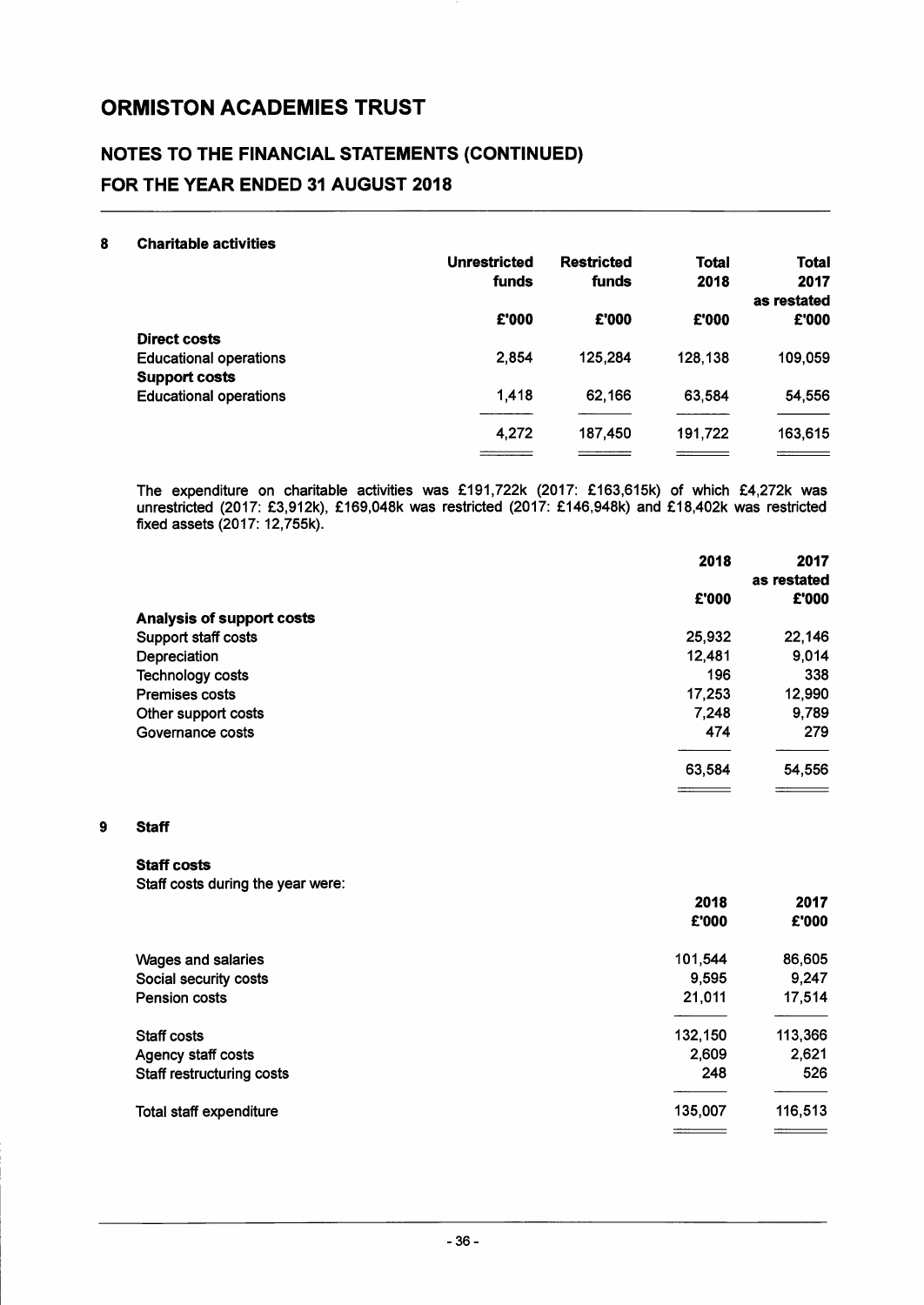### **NOTES TO THE FINANCIAL STATEMENTS (CONTINUED) FOR THE YEAR ENDED 31 AUGUST 2018**

#### **9 Staff (Continued)**

#### **Non statutory/non-contractual staff severance payments**

Included in staff restructuring costs are non-statutory/non-contractual severance payments totalling £75,937 (2017: £259,091). Individually, the payments were: £30,100 made on 30 August 2018, £21,000 made on 31 December 2017, £17,417 made on 12 June 2018, £5,000 made on 19 August 2018, £1,411 made on 28 September 2018, £809 made on 31 January 2018, £100 made on 12 April 2018 and £100 made on 28 June 2018.

#### **Staff numbers**

The average number of persons employed by the trust during the year, based on headcount, was as follows:

|                            | 2018          | 2017                     |
|----------------------------|---------------|--------------------------|
|                            | <b>Number</b> | <b>Number</b>            |
| <b>Teachers</b>            | 1,796         | 1,589                    |
| Administration and support | 2,155         | 2,004                    |
| Senior leadership          | 246           | 211                      |
|                            |               |                          |
|                            | 4,197         | 3,804                    |
|                            |               | $\overline{\phantom{a}}$ |

Of the total staff numbers 34 were employed at head office (2017: 35). All other staff worked in the academies. The majority of senior leadership employees work in academies and have day to day teaching responsibilities.

The number of persons employed, expressed as a full time equivalent, was as follows:

|                            | 2018<br><b>Number</b> | 2017<br><b>Number</b> |
|----------------------------|-----------------------|-----------------------|
| <b>Teachers</b>            | 1,630                 | 1,463                 |
| Administration and support | 1,503                 | 1,470                 |
| Senior leadership          | 247                   | 213                   |
|                            |                       |                       |
|                            | 3,380                 | 3,146                 |
|                            | $\qquad \qquad$       | $\, = \,$             |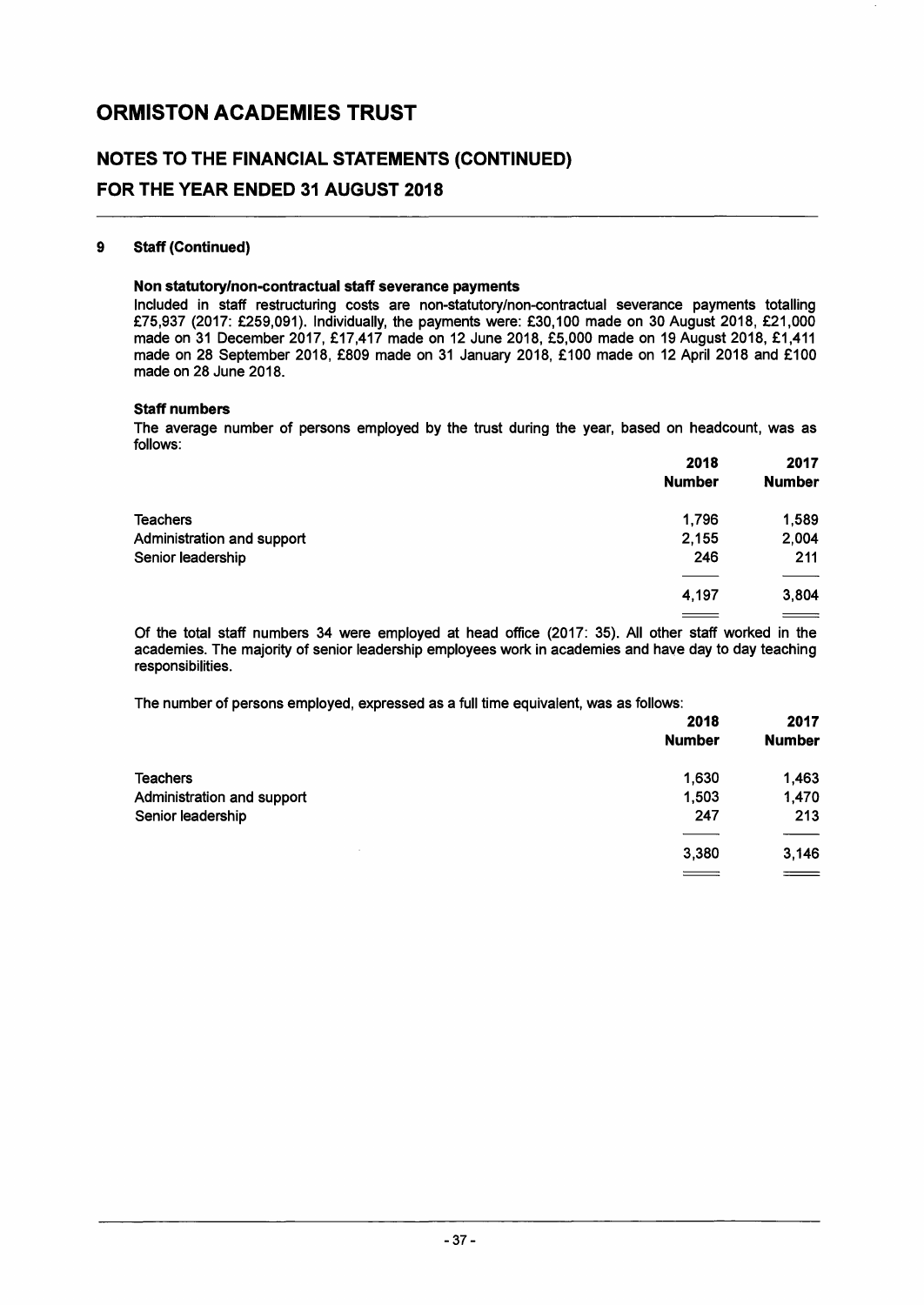### NOTES TO THE FINANCIAL STATEMENTS (CONTINUED) FOR THE YEAR ENDED 31 AUGUST 2018

#### 9 Staff (Continued)

#### Higher paid staff

The number of employees whose employee benefits (excluding employer pension costs) exceeded £60,000 was:

|                     | 2018          | 2017          |
|---------------------|---------------|---------------|
|                     | <b>Number</b> | <b>Number</b> |
| £60,001 - £70,000   | 46            | 33            |
| £70,001 - £80,000   | 15            | 19            |
| £80,001 - £90,000   | 15            | 14            |
| £90,001 - £100,000  | 11            | 8             |
| £100,001 - £110,000 | 6             | 2             |
| £110,001 - £120,000 | 5             |               |
| £120,001 - £130,000 |               |               |
| £130,001 - £140,000 |               | 2             |
| £150,001 - £160,000 |               |               |
| £160,001 - £170,000 |               |               |
| £180,001 - £190,000 |               |               |
|                     |               |               |

87 (2017: 69) of the above employees were principals, vice principals and assistant principals and participated in the Teachers' Pension Scheme. The table also includes 6 (2017: 8) non-teaching staff who are based in academies.

#### Key management personnel

The key management personnel of the trust comprise the executive team. The total amount of employee benefits (including employer pension contributions and employers national insurance contributions) received by key management personnel for their services to the trust was £851,013 (2017: £905,581).

#### 10 Central services

All academies which are part of Ormiston Academies Trust pay a partnership fee to the trust for the central services which it provides. The services which the trust currently provides to its academies include school improvement, governance, human resources, marketing, finance, information technology, legal, PR and media, estates and compliance.

The academies which joined the trust prior to 2013 pay a flat rate fee of £140,000 for each secondary academy. This rate has not increased since 2010. During 2013, the basis of charging for new schools joining changed to a flat fee plus a variable element. The flat fee is £60,000 for each secondary academy and £25,000 for each primary academy. The variable charge is up to 3.5% of each academy's income (excluding pupil premium and SEN funding), depending on its latest Ofsted ranking and its needs. The trust seeks to further improve year on year the quality and scope of the services it provides without increasing the partnership fee payable by each academy.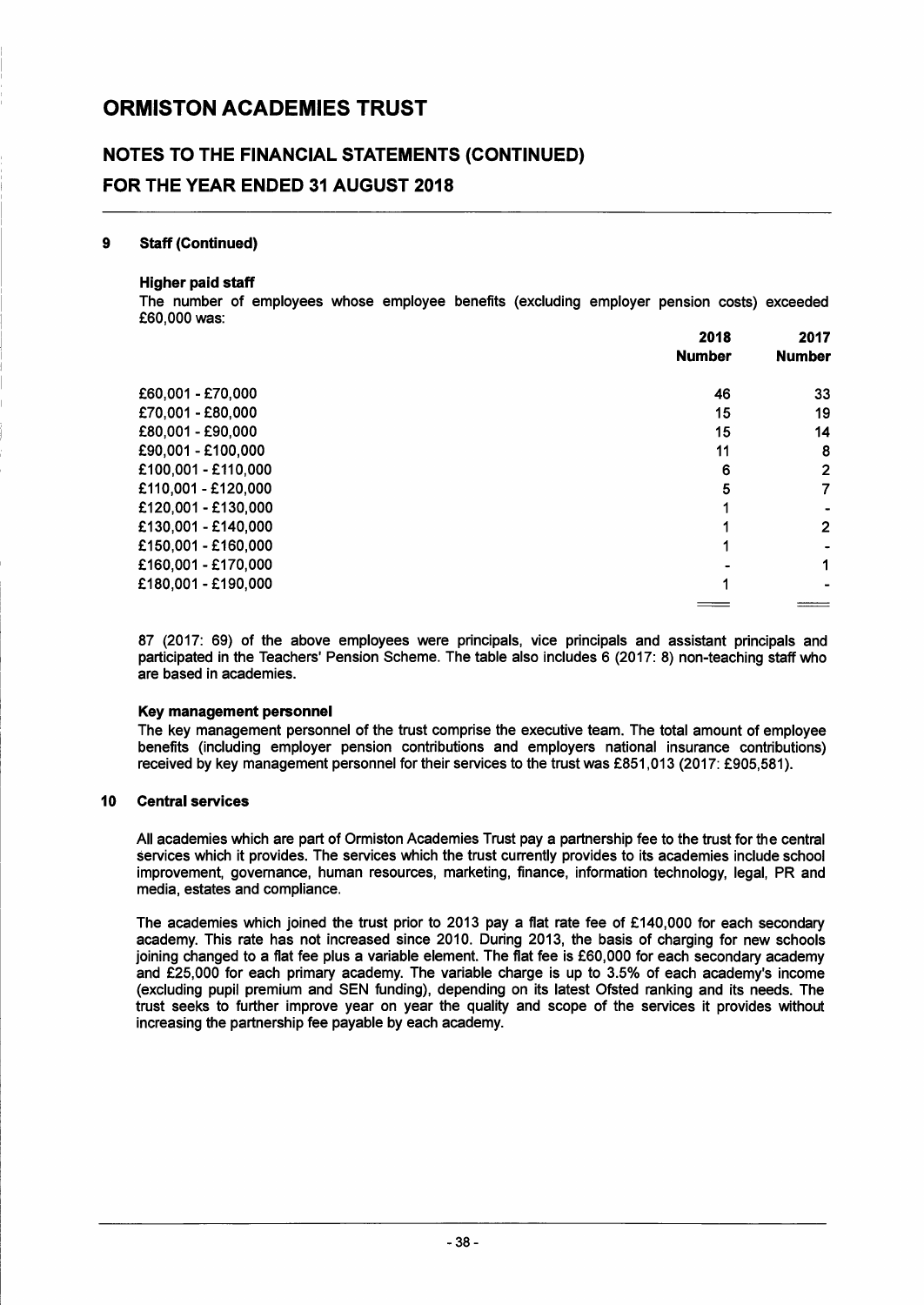### NOTES TO THE FINANCIAL STATEMENTS (CONTINUED) FOR THE YEAR ENDED 31 AUGUST 2018

#### 10 Central services (Continued)

| The amounts charged during the year were as follows: | 2018<br>£'000 | 2017<br>£'000  |
|------------------------------------------------------|---------------|----------------|
|                                                      |               |                |
| <b>Ormiston Bushfield Academy</b>                    | 140           | 140            |
| Cowes Enterprise College An Ormiston Academy         | 192           | 197            |
| <b>Ormiston Meadows Academy</b>                      | 48            | 50             |
| <b>Ormiston Park Academy</b>                         | 140           | 140            |
| <b>Ormiston Rivers Academy</b>                       | 140           | 140            |
| <b>Ormiston Six Villages Academy</b>                 | 135           | 143            |
| <b>Broadland High Ormiston Academy</b>               | $12 \,$       |                |
| City of Norwich School An Ormiston Academy           | 208           | 221            |
| <b>Cliff Park Ormiston Academy</b>                   | 171           | 187            |
| <b>Ormiston Denes Academy</b>                        | 203           | 202            |
| <b>Edward Worlledge Ormiston Academy</b>             | 67            | 31             |
| <b>Ormiston Endeavour Academy</b>                    | 140           | 140            |
| <b>Flegg High Ormiston Academy</b>                   | 91            | $\blacksquare$ |
| <b>Ormiston Herman Academy</b>                       | 56            | 56             |
| Stoke High School - Ormiston Academy                 | 157           | 152            |
| <b>Ormiston Sudbury Academy</b>                      | 140           | 140            |
| Thomas Wolsey Ormiston Academy                       | 15            |                |
| <b>Ormiston Venture Academy</b>                      | 140           | 140            |
| <b>Ormiston Victory Academy</b>                      | 140           | 140            |
| <b>Ormiston Forge Academy</b>                        | 140           | 140            |
| George Salter Academy                                | 140           | 140            |
| <b>Ormiston NEW Academy</b>                          | 166           |                |
| <b>Ormison Sandwell Community Academy</b>            | 140           | 140            |
| <b>Ormiston Shelfield Community Academy</b>          | 140           | 140            |
| <b>Ormiston SWB Academy</b>                          | 233           | 39             |
| <b>Tenbury High Ormiston Academy</b>                 | 101           | 113            |
| <b>Wodensborough Ormiston Academy</b>                | 182           | 210            |
| <b>Ormiston Chadwick Academy</b>                     | 151           | 194            |
| <b>Ormiston Horizon Academy</b>                      | 140           | 140            |
| <b>Ormiston Ilkeston Enterprise Academy</b>          | 140           | 140            |
| <b>Ormiston Maritime Academy</b>                     | 140           | 140            |
| <b>Ormiston Meridian Academy</b>                     | 169           |                |
| Packmoor Ormiston Academy                            | 62            | 63             |
| <b>Ormiston Sir Stanley Matthews Academy</b>         | 140           | 140            |
| <b>Ormiston South Parade Academy</b>                 | 40            | 40             |
|                                                      |               |                |
|                                                      | 4.559         | 3,998          |

 $\sim$ 

 $\frac{1}{2}$ 

 $\equiv$  $\equiv$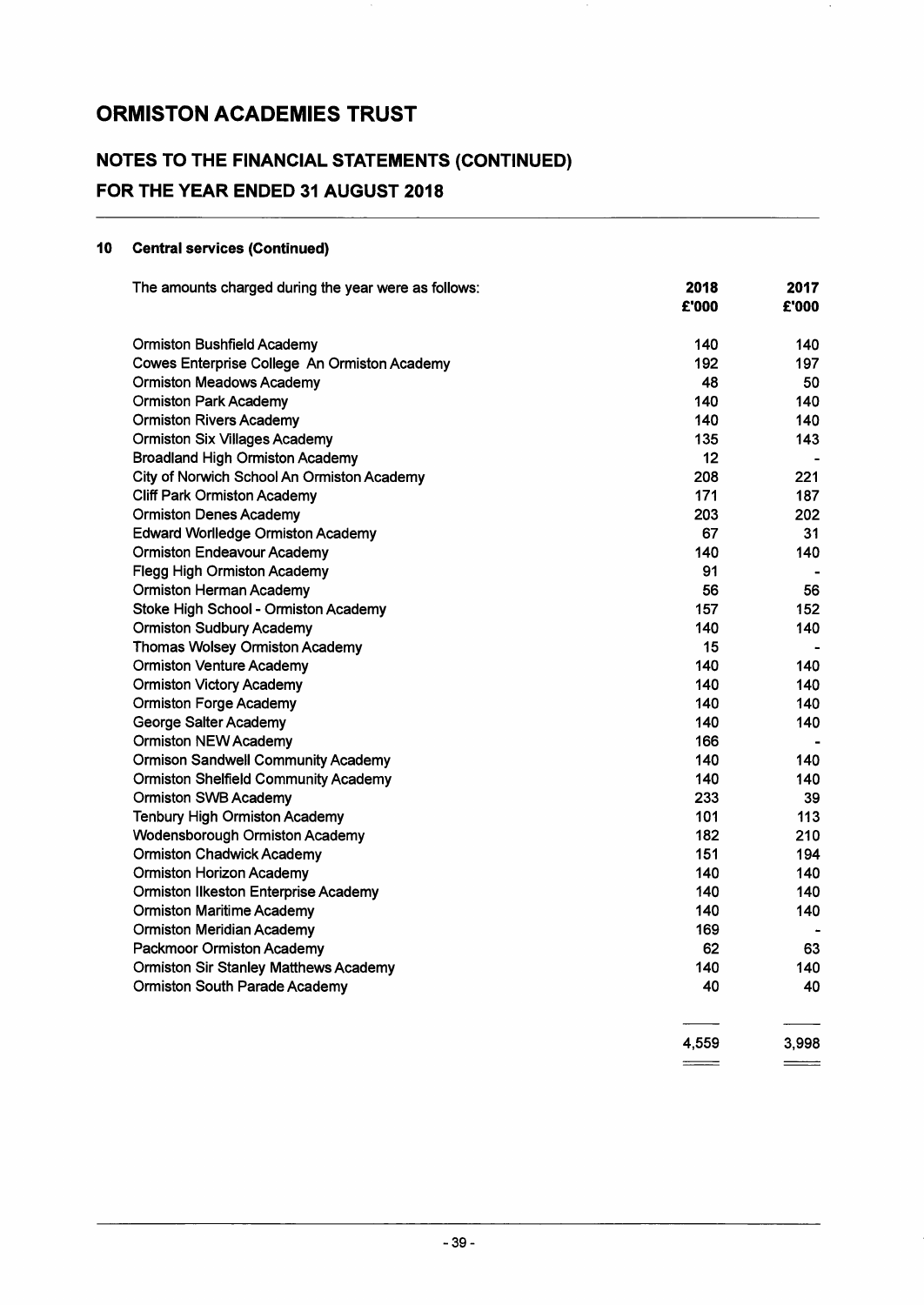### NOTES TO THE FINANCIAL STATEMENTS (CONTINUED) FOR THE YEAR ENDED 31 AUGUST 2018

#### 11 Trustees· remuneration and expenses

Three of the trustees have been paid remuneration or have received other benefits from an employment with the trust. The trustees only receive remuneration in respect of services they provide undertaking the roles as staff members under their contracts of employment, and not in respect of their services as trustees.

The value of trustees' remuneration and other benefits was as follows:

Nick Hudson received remuneration of £184,160 (2017: £31,511) and pension contributions paid by the trust in the year of £24,463 (2017: £4,601).

Mark Stanyer received remuneration of £134,800 (2017: £117,240) and pension contributions paid by the trust in the year of £20,818 (2017: £18,458).

Jane Nolan (appointed 14 December 2017) received remuneration of £64,751 (2017: £nil) and pension contributions paid by the trust in the year to £10,462 (2017: £nil).

The number of trustees to whom retirements benefits are accruing under Teachers Pension Scheme are 2 (2017: 2) and Local Government Pension Scheme are 1 (2017: 2).

In the year ended 31 August 2017, Nicole McCartney received remuneration of £140,634 and pension contributions paid by the trust of £25,113, she resigned as a trustee on 29 August 2017. Also Professor Toby Salt, who resigned as a trustee on 20 July 2017, received remuneration of £163,716 in the year ended 31 August 2017 together with pension contributions paid by the trust of £14,686.

During the year travel and subsistence expenses totalling £7,155 (2017: £4,575) were reimbursed to 5 trustees (2017: 8 trustees). This included expense reimbursements to staff trustees in connection with their employment.

Nick Hudson was the highest paid trustee during the year ended 31 August 2018.

Other related party transactions involving the trustees are set out in note 28 to the financial statements.

#### 12 Trustees· and officers insurance

In accordance with normal commercial practice, the trust has purchased insurance to protect trustees and officers from claims arising from negligent acts, errors or omissions occurring whilst on trust business. The insurance provides cover up to £2,000,000 on anyone claim. It is not possible to quantify the trustees and officers indemnity element from the overall costs of the insurance premium paid.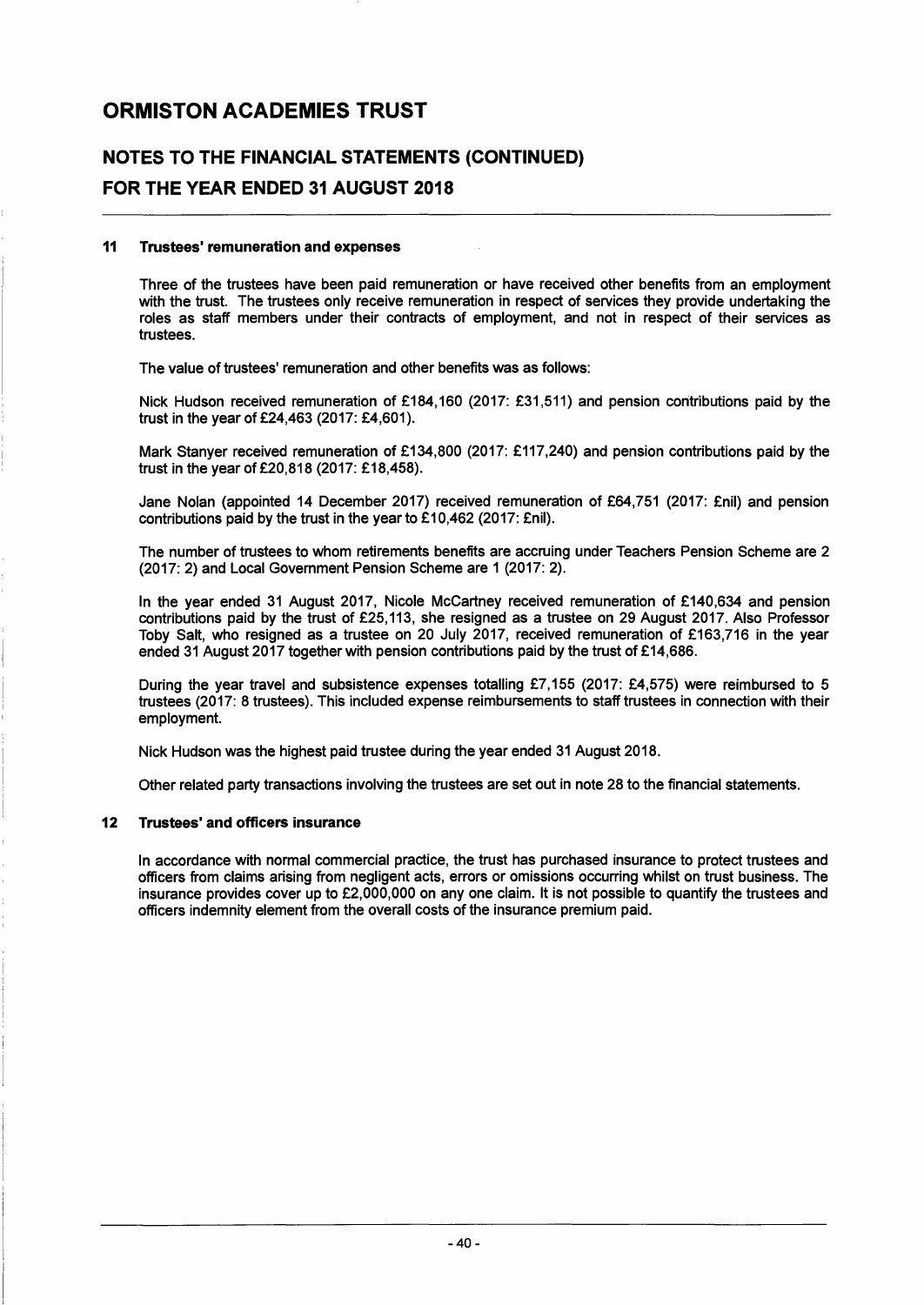## NOTES TO THE FINANCIAL STATEMENTS (CONTINUED)

FOR THE YEAR ENDED 31 AUGUST 2018

|                        | buildings | <b>Land and Assets in the</b><br>course of<br>construction | Computer | <b>Fixtures,</b><br>equipment fittings and<br>equipment | <b>Motor</b><br>vehicles | Total   |
|------------------------|-----------|------------------------------------------------------------|----------|---------------------------------------------------------|--------------------------|---------|
|                        | £'000     | £'000                                                      | £'000    | £'000                                                   | £'000                    | £'000   |
| Cost                   |           |                                                            |          |                                                         |                          |         |
| At 1 September 2017    | 363,691   | 61                                                         | 10,980   | 3,982                                                   | 324                      | 379,038 |
| Transfer on conversion | 66,281    | 76                                                         | 593      | 600                                                     | 36                       | 67,586  |
| <b>Additions</b>       | 498       | 1,254                                                      | 430      | 227                                                     |                          | 2,409   |
| <b>Disposals</b>       |           |                                                            | (18)     |                                                         |                          | (18)    |
| At 31 August 2018      | 430,470   | 1,391                                                      | 11,985   | 4,809                                                   | 360                      | 449,015 |
| <b>Depreciation</b>    |           |                                                            |          |                                                         |                          |         |
| At 1 September 2017    | 24,904    |                                                            | 7,942    | 3,024                                                   | 227                      | 36,097  |
| Charge for the year    | 10,067    |                                                            | 1,815    | 552                                                     | 56                       | 12,490  |
| On disposals           |           |                                                            | (18)     |                                                         |                          | (18)    |
| At 31 August 2018      | 34,971    |                                                            | 9,739    | 3,576                                                   | 283                      | 48,569  |
| Net book value         |           |                                                            |          |                                                         |                          |         |
| At 31 August 2018      | 395,499   | 1,391                                                      | 2,246    | 1,233                                                   | 77                       | 400,446 |
| At 31 August 2017      | 338,787   | 61                                                         | 3,038    | 958                                                     | 97                       | 342,941 |
|                        |           |                                                            |          |                                                         |                          |         |

Included in the land and buildings above is freehold land and buildings with a net book value at 31 August 2018 of £47,480k (2017: £32,238k) and long leasehold land and buildings with a net book value at 31 August 2018 of £348,019k (2017: £306,549k).

The long leasehold properties are leased from the local council's of the individual academies, relating to the land and buildings of the Trust and are leased for periods of up to 125 years for peppercorn rent. No such charges have been made in the current year (2017: £nil).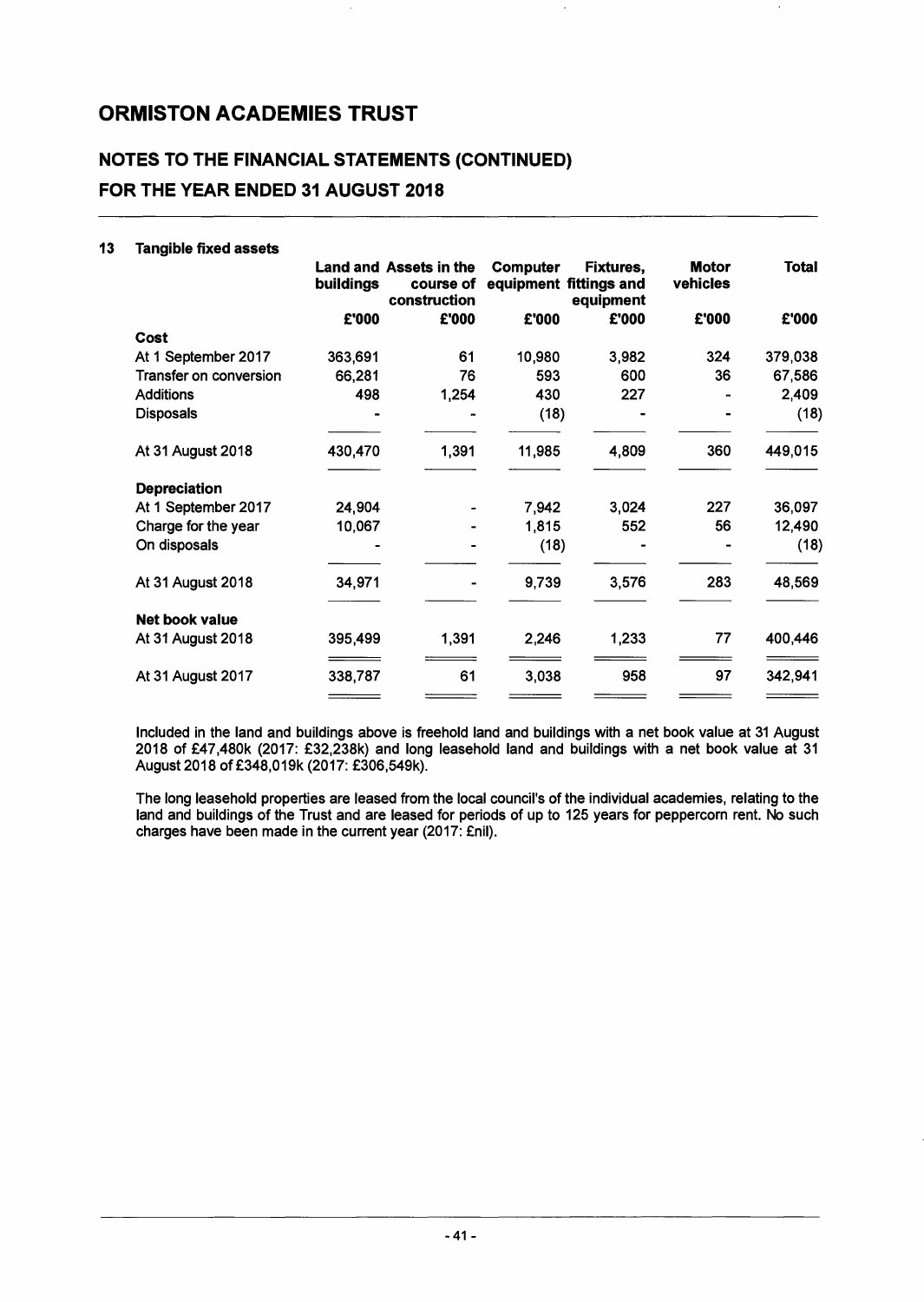### NOTES TO THE FINANCIAL STATEMENTS (CONTINUED) FOR THE YEAR ENDED 31 AUGUST 2018

#### 14 Fixed asset investments

The charitable company has control of the membership of Ormiston Bolingbroke Academy Trust, a company limited by guarantee, registered in England and Wales, the Trust is an academy for pupils aged 11 to 18 serving a catchment area in Cheshire. The registered address is Barnfield Avenue, Cheshire WA7 6EP.

These financial statements show information about the charitable company only as the group is consolidated at a higher level. The subsidiary has the following activity during the year ended 31 August 2018 and the following balances at the balance sheet date:

| <b>Statement of financial activities</b>           | 2018<br>£'000 | 2017<br>£'000 |
|----------------------------------------------------|---------------|---------------|
| Total incoming resources                           | 7,613         | 7,239         |
| Total resources expended                           | (8,088)       | (8,054)       |
| <b>Actuarial gains</b>                             | 308           | 454           |
| Retained deficit for the year ended 31 August 2018 | (167)         | (361)         |
| <b>Balance sheet</b>                               | 2018<br>£'000 | 2017<br>£'000 |
| Intangible assets                                  |               | 2             |
| Tangible assets                                    | 13,102        | 13,546        |
| <b>Current assets</b>                              | 1,562         | 1,335         |
| Creditors: due within one year                     | (563)         | (460)         |
| Defined benefit pension scheme liability           | (400)         | (555)         |
| <b>Net assets</b>                                  | 13,701        | 13,868        |
|                                                    |               |               |

Net assets are represented by total funds of £13,701k (2017: £13,868k) of which £12,891k (2017: £13,124k) are restricted. The subsidiary operates an academy school, being the same activity as the charitable company.

| 15<br><b>Debtors</b>           | 2018<br>£'000 | 2017<br>£'000 |
|--------------------------------|---------------|---------------|
| Trade debtors                  | 446           | 369           |
| VAT recoverable                | 1,360         | 1,381         |
| Other debtors                  | 580           | 666           |
| Prepayments and accrued income | 6,308         | 4,820         |
|                                | 8,694         | 7,236         |
|                                |               |               |

Included in prepayments and accrued income is £925k (2017: £nil) due after more than one year.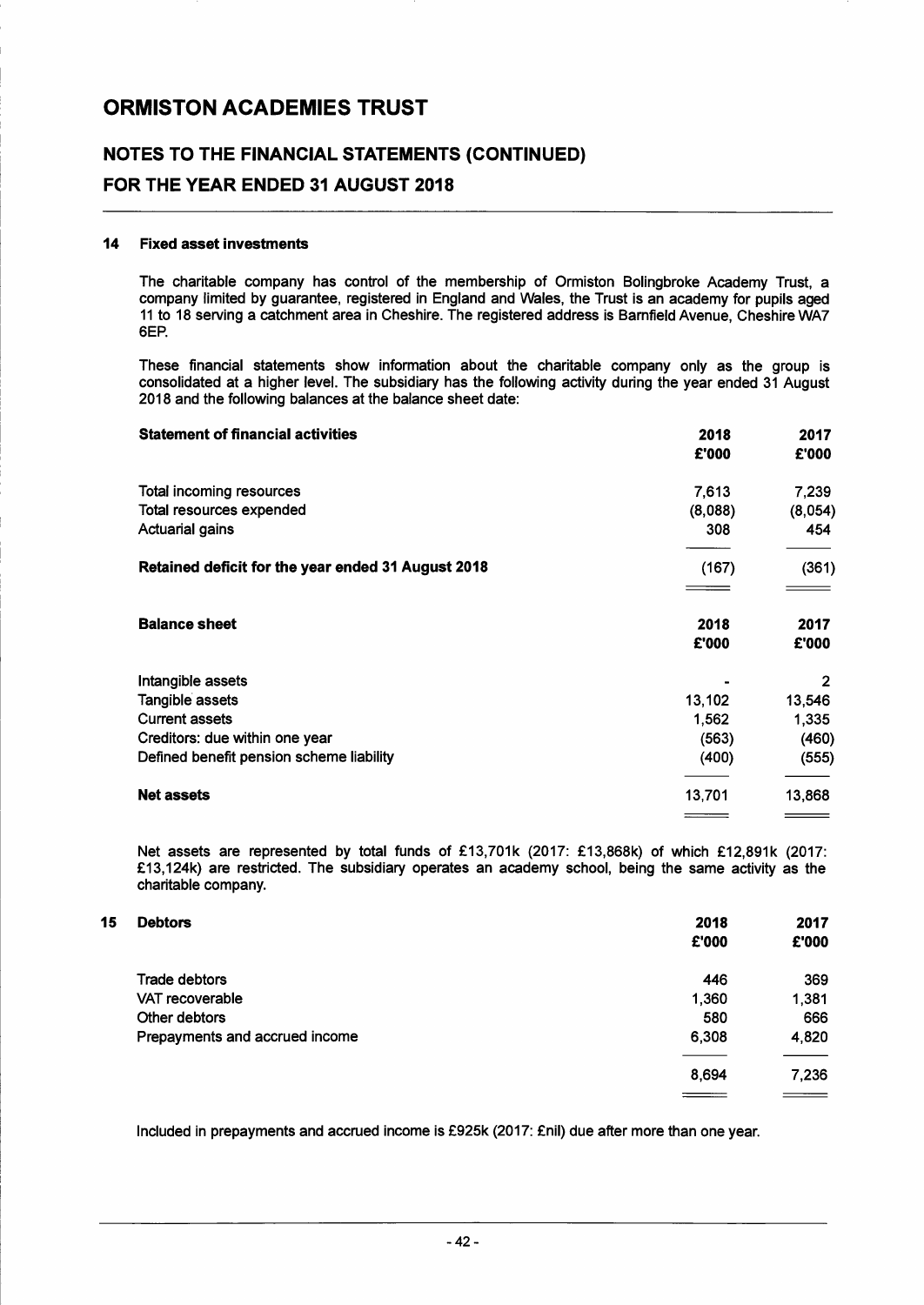### NOTES TO THE FINANCIAL STATEMENTS (CONTINUED) FOR THE YEAR ENDED 31 AUGUST 2018

| 16 | Creditors: amounts falling due within one year          | 2018<br>£'000  | 2017<br>£'000 |
|----|---------------------------------------------------------|----------------|---------------|
|    | <b>Trade creditors</b>                                  | 2,340          | 4,128         |
|    | Other taxation and social security                      | 2,421          | 1,808         |
|    | <b>Other creditors</b>                                  | 2,702          | 2,332         |
|    | Accruals and deferred income (see note 18)              | 6,276          | 3,657         |
|    | Loan from Education and Skills Funding Agency           | 116            | 116           |
|    | Salix Ioan                                              | 79             | 79            |
|    |                                                         | 13,934<br>____ | 12,120        |
| 17 | Creditors: amounts falling due after more than one year | 2018<br>£'000  | 2017<br>£'000 |
|    | Loan from Education and Skills Funding Agency           | 1,855          | 682           |
|    | Salix Ioan                                              | 1,183          | 858           |
|    |                                                         | 3,038          | 1,540         |
|    | <b>Loan maturity</b>                                    |                |               |
|    | Debt due in one year or less                            | 195            | 195           |
|    | Due in more than one year but not more than two years   | 318            | 318           |
|    | Due in more than two years but not more than five years | 1,549          | 874           |
|    | Due in more than five years                             | 1,171          | 348           |
|    |                                                         | 3,233          | 1,735         |

At the year end, the trust has a Salix loan amounting to £1,262k (2017: £937k). The loan terms are 9 years at an interest rate of 0%.

At the year end, the trust owes the Education & Skills Funding Agency £320k (2017: £320k) with agreed payment terms of 4 years at interest rates of 0% and a further loan of £551k (2017: £478k) with agreed payment terms of 9 years at interest rate of 1.83%. In the year, the trust took out a further loan with the Education and Skills Funding Agency, at the year end the trust owes £1,1 OOk (2017: £nil) with agreed payment terms of 9 years at interest rate of 0%.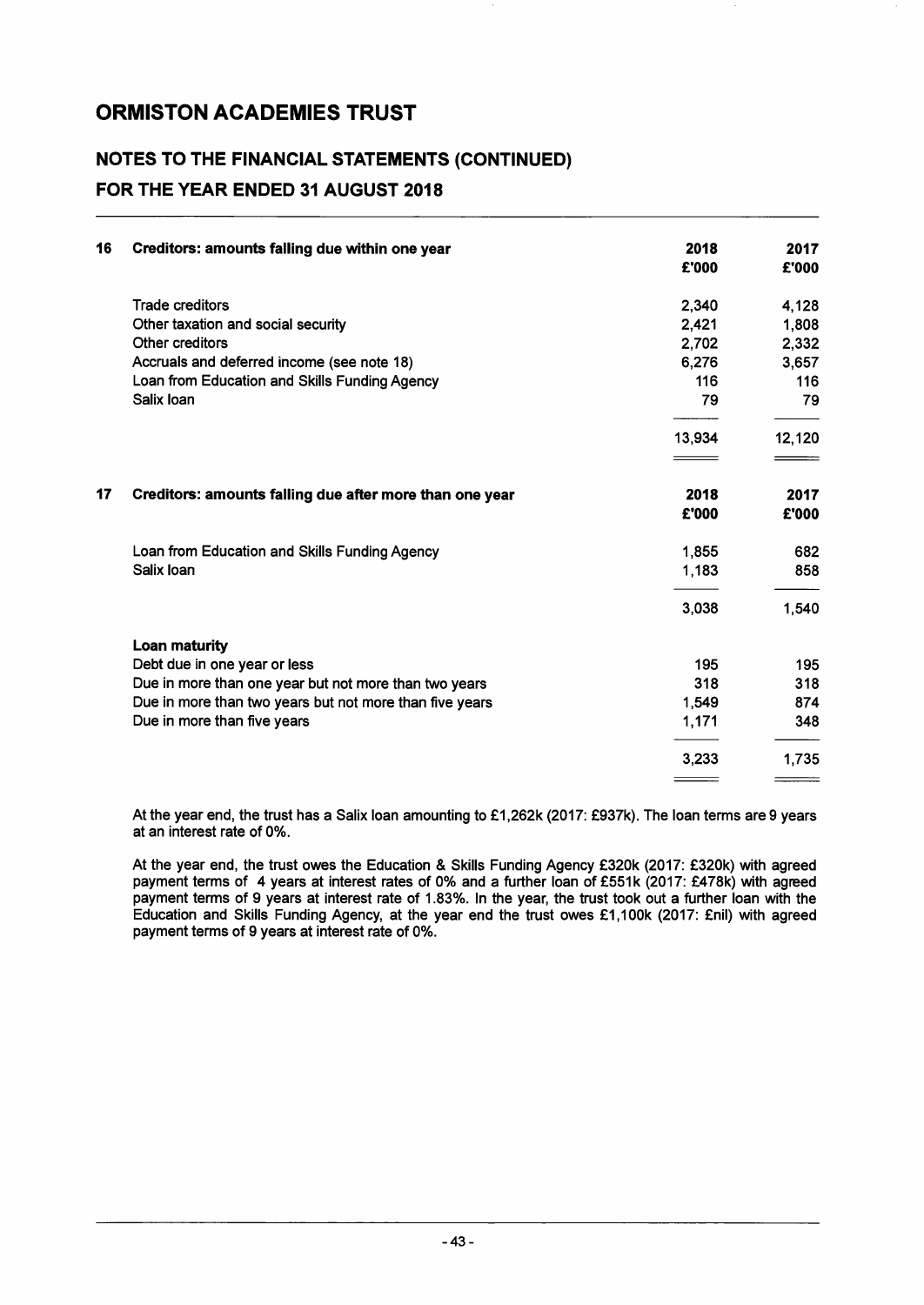### NOTES TO THE FINANCIAL STATEMENTS (CONTINUED) FOR THE YEAR ENDED 31 AUGUST 2018

| 18 | Deferred income                     | 2018    | 2017     |
|----|-------------------------------------|---------|----------|
|    |                                     | £'000   | £'000    |
|    | Deferred income is included within: |         |          |
|    | Creditors due within one year       | 987     | 1,989    |
|    |                                     |         |          |
|    | Deferred income at 1 September 2017 | 1.989   | 1.144    |
|    | Released from previous years        | (1,989) | (1, 144) |
|    | Resources deferred in the year      | 987     | 1,989    |
|    | Deferred income at 31 August 2018   | 987     | 1,989    |
|    |                                     |         |          |

Deferred income relates to project income, grant and trip income received in advance specifically for future periods.

#### 19 Financial instruments

|                                                 | 2018<br>£'000 | 2017<br>£'000 |
|-------------------------------------------------|---------------|---------------|
| Carrying amount of financial assets             |               |               |
| Debt instruments measured at amortised cost     | 5.989         | 4.209         |
|                                                 |               | $\equiv$      |
| <b>Carrying amount of financial liabilities</b> |               |               |
| Measured at amortised cost                      | 13.564        | 9.863         |
|                                                 |               |               |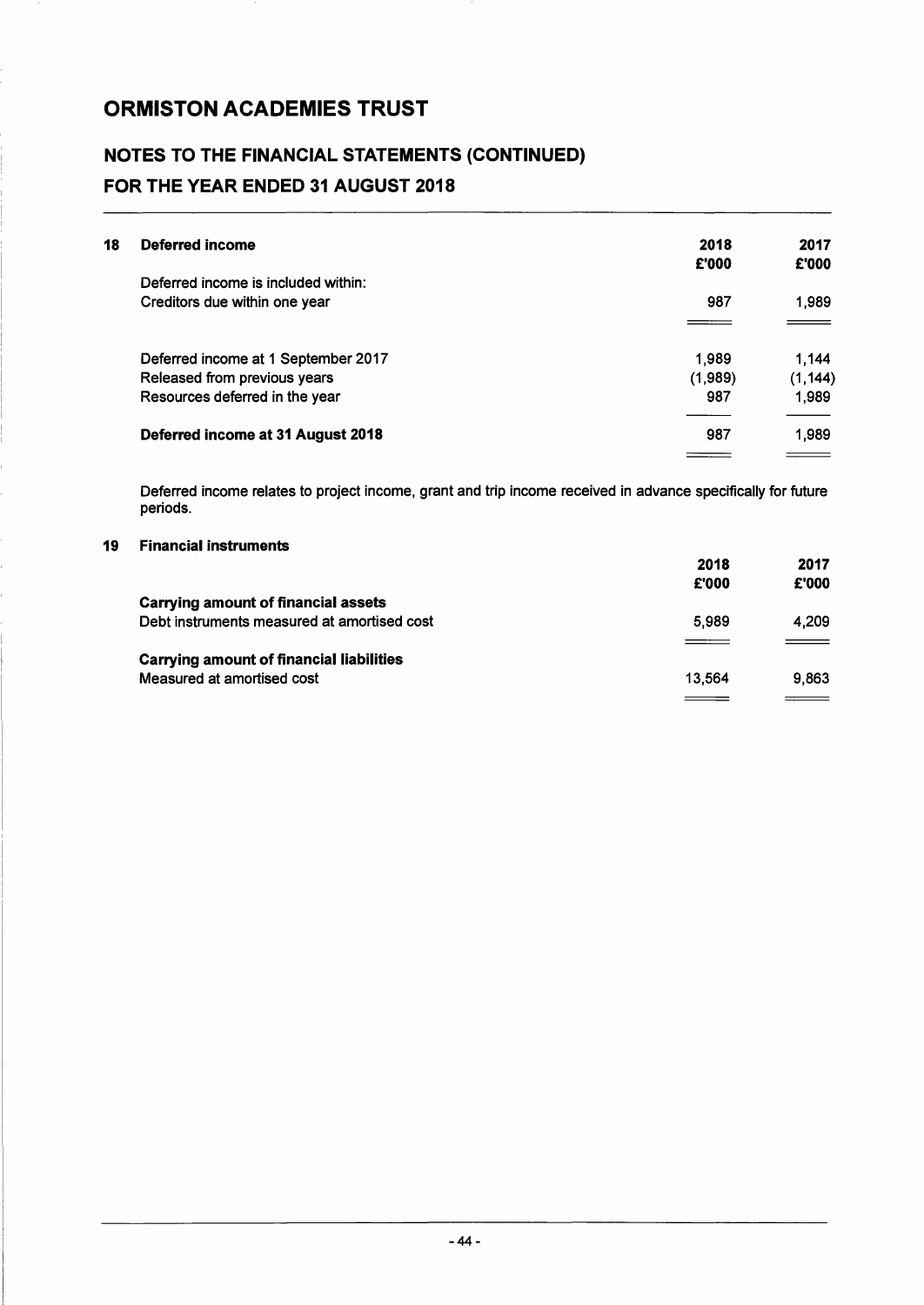$20$ 

### NOTES TO THE FINANCIAL STATEMENTS (CONTINUED) FOR THE YEAR ENDED 31 AUGUST 2018

| <b>Funds</b>                        |                                          |         |                    |                                   |                                        |
|-------------------------------------|------------------------------------------|---------|--------------------|-----------------------------------|----------------------------------------|
|                                     | <b>Balance at</b><br>1 September<br>2017 | Income  | <b>Expenditure</b> | Gains,<br>losses and<br>transfers | <b>Balance at</b><br>31 August<br>2018 |
|                                     | £'000                                    | £'000   | £'000              | £'000                             | £'000                                  |
| <b>Restricted general funds</b>     |                                          |         |                    |                                   |                                        |
| General Annual Grant (GAG)          | 25                                       | 140,263 | (138, 775)         | (1, 143)                          | 370                                    |
| Start up grants                     |                                          | 184     | (184)              |                                   |                                        |
| Other DfE / ESFA grants             | 652                                      | 12,532  | (13, 184)          |                                   |                                        |
| Other government grants             | 81                                       | 4,880   | (4, 470)           |                                   | 491                                    |
| Other restricted funds              | 1,610                                    | 6,810   | (5,681)            |                                   | 2,739                                  |
| Pension reserve                     | (54, 306)                                | (8,664) | (6, 927)           | 16,043                            | (53, 854)                              |
|                                     | (51, 938)                                | 156,005 | (169, 221)         | 14,900                            | (50, 254)                              |
|                                     |                                          |         |                    |                                   |                                        |
| <b>Restricted fixed asset funds</b> |                                          |         |                    |                                   |                                        |
| Restricted fixed asset funds        | 347,563                                  | 73,028  | (18, 402)          | 1,143                             | 403,332                                |
|                                     |                                          |         |                    |                                   |                                        |
| <b>Total restricted funds</b>       | 295,625                                  | 229,033 | (187, 623)         | 16,043                            | 353,078                                |
|                                     |                                          |         |                    |                                   |                                        |
| <b>Unrestricted funds</b>           |                                          |         |                    |                                   |                                        |
| <b>General funds</b>                | 1,359                                    | 5,554   | (4, 423)           |                                   | 2,490                                  |
|                                     |                                          |         |                    |                                   |                                        |
| <b>Total funds</b>                  | 296,984                                  | 234,587 | (192,046)          | 16,043                            | 355,568                                |
|                                     |                                          |         |                    |                                   |                                        |

The specific purposes for which the funds are to be applied are as follows:

Unrestricted income funds represent those resources which may be used towards meeting any of the charitable objectives of the academy at the discretion of the trustees, although these are designated for use by the academy from which the funds have been generated.

Restricted fixed asset funds are resources which are to be applied to specific capital purposes imposed by the Department for Education where the asset acquired or created is held for a specific purpose. Restricted fixed asset funds include life cycling and capital maintenance funds.

Restricted general funds comprise all other restricted funds received and include grants from the Department for Education. Restricted general funds shown above comprise a pension reserve of £53,854k in deficit.

Under the funding agreement with the Secretary of State the academy trust was not subject to a limit on the amount of GAG that it could carry forward at the 31 August 2018.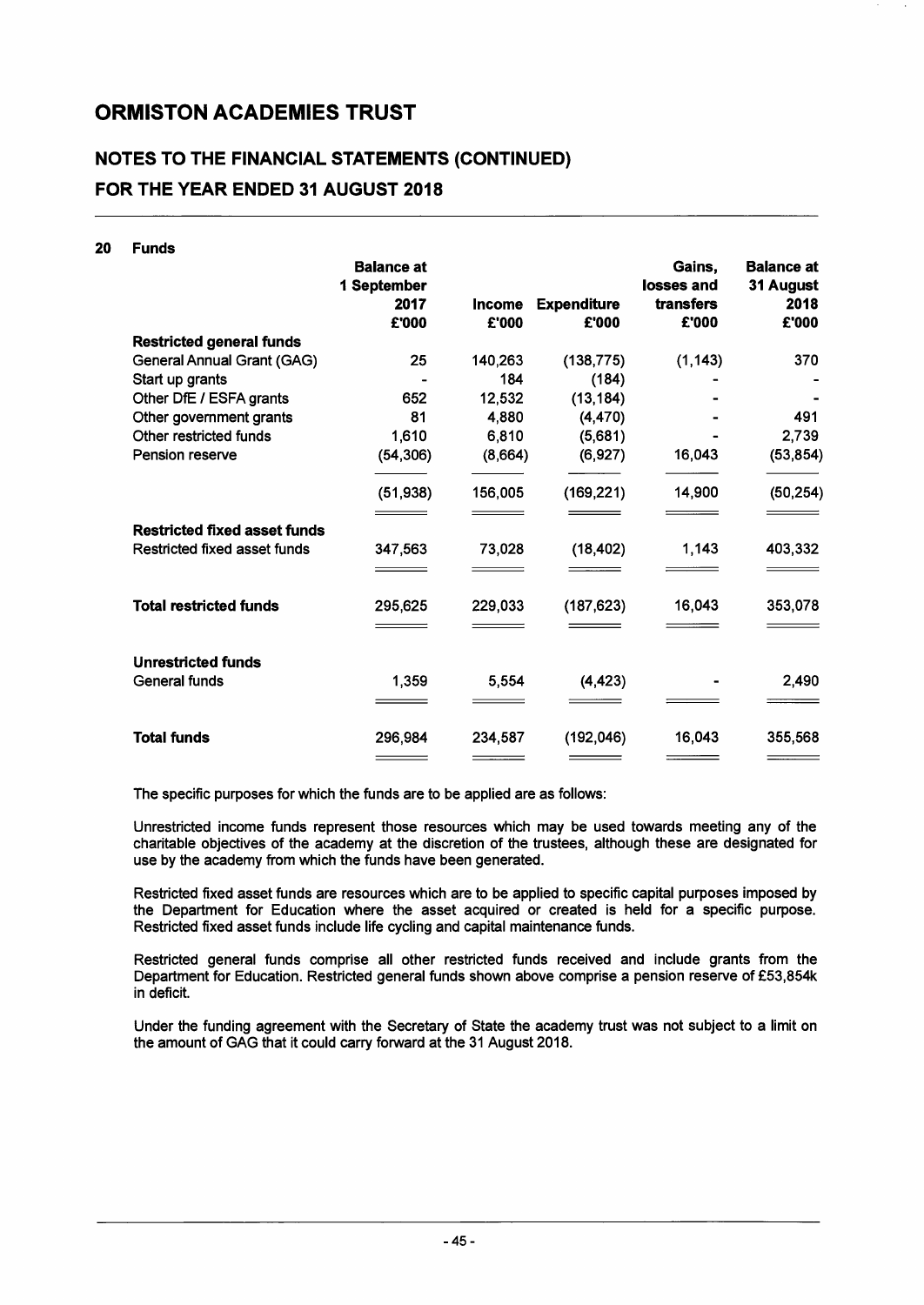### **NOTES TO THE FINANCIAL STATEMENTS (CONTINUED) FOR THE YEAR ENDED 31 AUGUST 2018**

#### 20 Funds (Continued)

#### Funds prior year

|                                     | <b>Balance at</b><br>1 September<br>2016<br>£'000 | <b>Income</b><br>£'000 | <b>Expenditure</b><br>£'000 | Gains,<br>losses and<br>transfers<br>£'000 | <b>Balance at</b><br>31 August<br>2017<br>£'000 |
|-------------------------------------|---------------------------------------------------|------------------------|-----------------------------|--------------------------------------------|-------------------------------------------------|
| <b>Restricted general funds</b>     |                                                   |                        |                             |                                            |                                                 |
| <b>General Annual Grant (GAG)</b>   |                                                   | 121,219                | (121, 194)                  |                                            | 25                                              |
| Start up grants                     |                                                   | 210                    | (210)                       |                                            |                                                 |
| Other DfE / ESFA grants             | 2,168                                             | 13,046                 | (14, 562)                   |                                            | 652                                             |
| Other government grants             |                                                   | 3,646                  | (3, 565)                    |                                            | 81                                              |
| Other restricted funds              |                                                   | 3,955                  | (2, 345)                    |                                            | 1,610                                           |
| Pension reserve                     | (58, 484)                                         | (3, 840)               | (5,631)                     | 13,649                                     | (54, 306)                                       |
|                                     | (56, 316)                                         | 138,236                | (147, 507)                  | 13,649                                     | (51, 938)                                       |
| <b>Restricted fixed asset funds</b> |                                                   |                        |                             |                                            |                                                 |
| Restricted fixed asset funds        | 332,012                                           | 28,550                 | (12, 755)                   | (244)                                      | 347,563                                         |
|                                     | 332,012                                           | 28,550                 | (12, 755)                   | (244)                                      | 347,563                                         |
|                                     |                                                   |                        |                             |                                            |                                                 |
| <b>Total restricted funds</b>       | 275,696                                           | 166,786                | (160, 262)                  | 13,405                                     | 295,625                                         |
|                                     |                                                   |                        |                             |                                            |                                                 |
| <b>Unrestricted funds</b>           |                                                   |                        |                             |                                            |                                                 |
| <b>General funds</b>                | 409                                               | 4,744                  | (4,038)                     | 244                                        | 1,359                                           |
|                                     |                                                   |                        |                             |                                            |                                                 |
| <b>Total funds</b>                  | 276,105                                           | 171,530                | (164, 300)                  | 13,649                                     | 296,984                                         |
|                                     |                                                   |                        |                             |                                            |                                                 |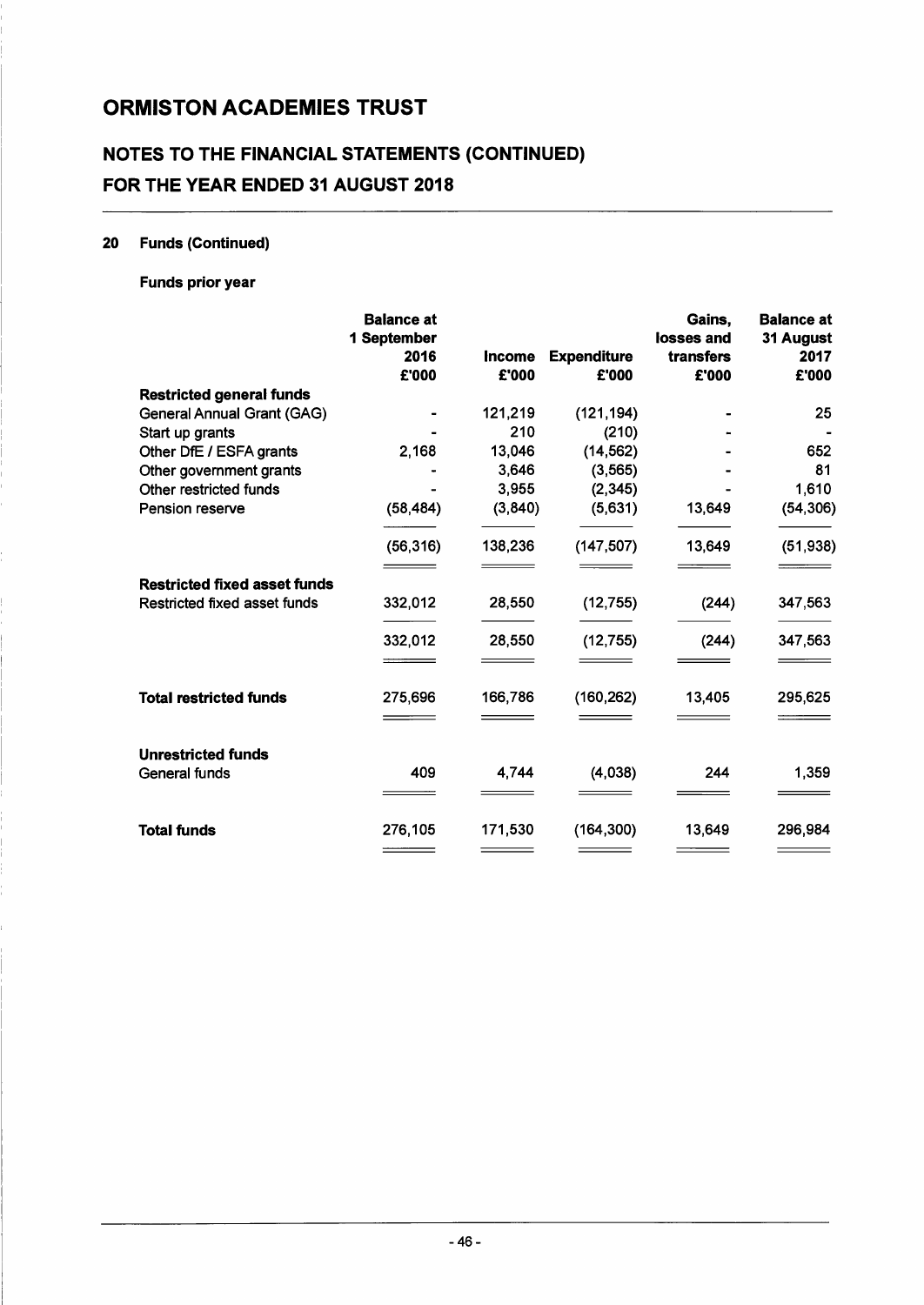### NOTES TO THE FINANCIAL STATEMENTS (CONTINUED) FOR THE YEAR ENDED 31 AUGUST 2018

### 20 Funds (Continued)

| Total funds analysis by academy                            |           |           |
|------------------------------------------------------------|-----------|-----------|
|                                                            | 2018      | 2017      |
| Fund balances at 31 August 2018 were allocated as follows: | £'000     | £'000     |
| <b>Ormiston Bushfield Academy</b>                          |           |           |
| Cowes Enterprise College An Ormiston Academy               |           | (84)      |
| <b>Ormiston Meadows Academy</b>                            |           | 166       |
| <b>Ormiston Park Academy</b>                               |           | (228)     |
| <b>Ormiston Rivers Academy</b>                             |           | (196)     |
| <b>Ormiston Six Villages Academy</b>                       |           | 175       |
| <b>Broadland High Ormiston Academy</b>                     |           |           |
| City of Norwich School An Ormiston Academy                 |           | 85        |
| <b>Cliff Park Ormiston Academy</b>                         |           | 560       |
| <b>Ormiston Denes Academy</b>                              |           | 189       |
| <b>Edward Worlledge Ormiston Academy</b>                   |           | 212       |
| <b>Ormiston Endeavour Academy</b>                          |           | (312)     |
| <b>Flegg High Ormiston Academy</b>                         |           |           |
| <b>Ormiston Herman Academy</b>                             |           | 304       |
| Stoke High School - Ormiston Academy                       |           | 968       |
| <b>Ormiston Sudbury Academy</b>                            |           | (212)     |
| <b>Thomas Wolsey Ormiston Academy</b>                      |           |           |
| <b>Ormiston Venture Academy</b>                            |           | 326       |
| <b>Ormiston Victory Academy</b>                            |           | (166)     |
| <b>Ormiston Forge Academy</b>                              |           | (527)     |
| George Salter Academy                                      |           | 350       |
| <b>Ormiston NEW Academy</b>                                |           |           |
| <b>Ormison Sandwell Community Academy</b>                  |           | 710       |
| <b>Ormiston Shelfield Community Academy</b>                |           | 39        |
| <b>Ormiston SWB Academy</b>                                |           | 76        |
| <b>Tenbury High Ormiston Academy</b>                       |           | (182)     |
| <b>Wodensborough Ormiston Academy</b>                      |           | (887)     |
| <b>Ormiston Chadwick Academy</b>                           |           | 726       |
| <b>Ormiston Horizon Academy</b>                            |           | 155       |
| <b>Ormiston Ilkeston Enterprise Academy</b>                |           | 54        |
| <b>Ormiston Maritime Academy</b>                           |           | 436       |
| <b>Ormiston Meridian Academy</b>                           |           |           |
| Packmoor Ormiston Academy                                  |           | 30        |
| <b>Ormiston Sir Stanley Matthews Academy</b>               |           | 484       |
| Ormiston South Parade Academy                              |           | 202       |
| <b>Trust</b>                                               | 6,090     | 274       |
| Total before fixed assets fund and pension reserve         | 6,090     | 3,727     |
| Restricted fixed asset fund                                | 403,332   | 347,563   |
| Pension reserve                                            | (53, 854) | (54, 306) |
| <b>Total funds</b>                                         | 355,568   | 296,984   |
|                                                            |           |           |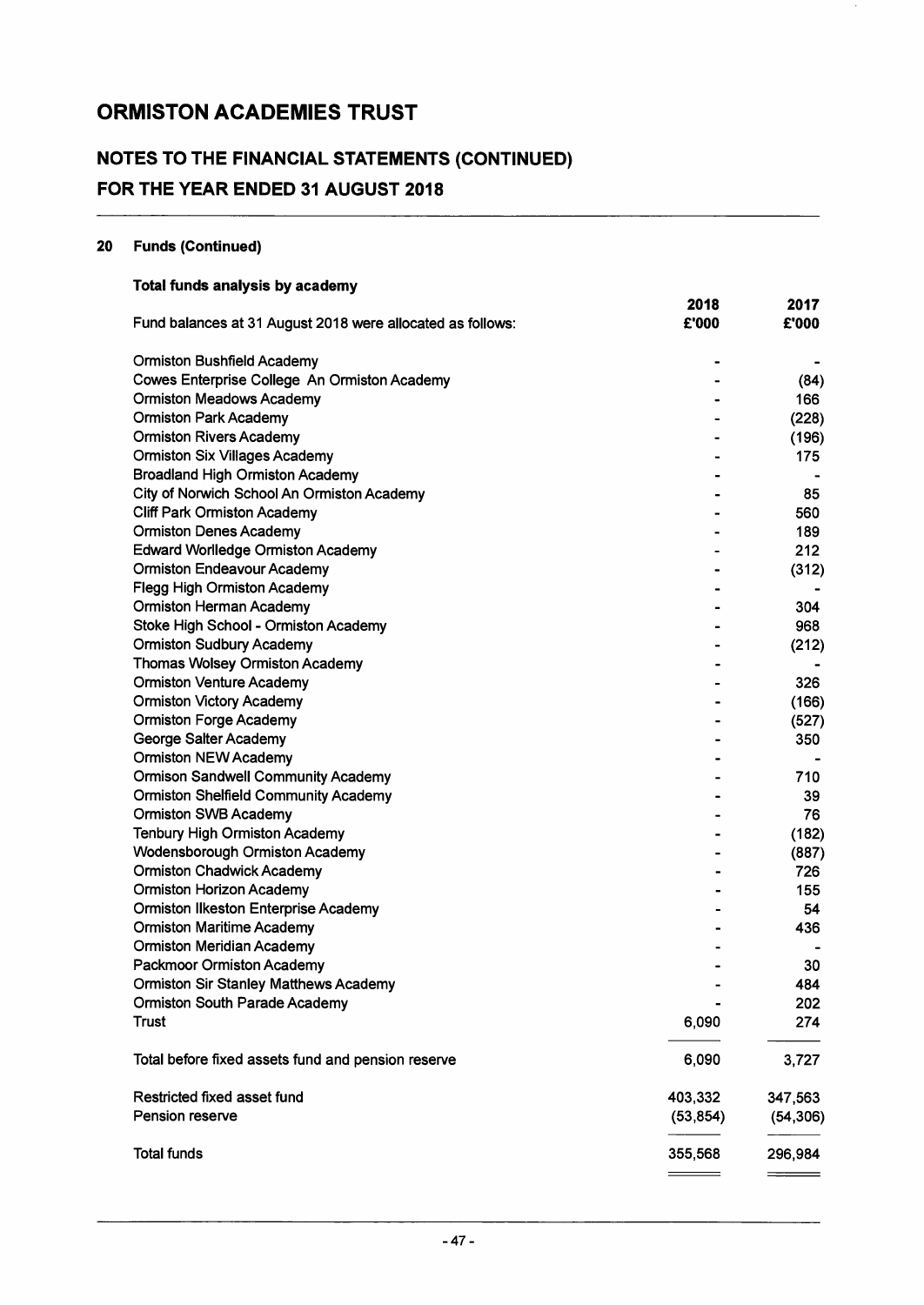### NOTES TO THE FINANCIAL STATEMENTS (CONTINUED) FOR THE YEAR ENDED 31 AUGUST 2018

#### 20 Funds (Continued)

In line with the new freedoms within the trust's master funding agreement and with encouragement of the Department of Education, the trustees have decided to pool all reserves with effect from 31 August 2018. Accordingly, no surpluses or deficits are attributed to particular academies but all are held centrally.

#### Total cost analysis by academy

Expenditure incurred by each academy during the year was as follows:

|                                                                                 | educational<br>support staff | <b>Teaching and Other support</b><br>staff costs | <b>Educational</b><br>supplies | Other costs<br>excluding<br>depreciation | <b>Total</b> | <b>Total</b> |
|---------------------------------------------------------------------------------|------------------------------|--------------------------------------------------|--------------------------------|------------------------------------------|--------------|--------------|
|                                                                                 |                              |                                                  |                                |                                          | 2018         | 2017         |
|                                                                                 | £'000                        | £'000                                            | £'000                          | £'000                                    | £'000        | £'000        |
| <b>Ormiston Bushfield</b><br>Academy<br><b>Cowes Enterprise</b>                 | 4,104                        | 729                                              | 320                            | 897                                      | 6,050        | 6,249        |
| College An Ormiston<br>Academy<br><b>Ormiston Meadows</b>                       | 3,723                        | 451                                              | 187                            | 972                                      | 5,333        | 5,395        |
| Academy                                                                         | 855                          | 252                                              | 77                             | 226                                      | 1,410        | 1,476        |
| <b>Ormiston Park</b><br>Academy<br><b>Ormiston Rivers</b>                       | 2,873                        | 482                                              |                                | 1,309                                    | 4,664        | 4,196        |
| Academy                                                                         | 3,485                        | 683                                              | 134                            | 1,203                                    | 5,505        | 5,575        |
| <b>Ormiston Six Villages</b><br>Academy                                         | 1,653                        | 681                                              | 132                            | 607                                      | 3,073        | 3,203        |
| <b>Broadland High</b><br>Ormiston Academy                                       | 213                          | 15                                               |                                | 27                                       | 255          |              |
| City of Norwich School<br>An Ormiston Academy                                   | 5,791                        | 669                                              | 207                            | 1,402                                    | 8,069        | 8,300        |
| <b>Cliff Park Ormiston</b><br>Academy                                           | 3,546                        | 548                                              | 139                            | 925                                      | 5,158        | 5,402        |
| <b>Ormiston Denes</b><br>Academy                                                | 3,842                        | 1,016                                            | 204                            | 1,043                                    | 6,105        | 6,028        |
| <b>Edward Worlledge</b><br><b>Ormiston Academy</b><br><b>Ormiston Endeavour</b> | 1,478                        | 206                                              | 49                             | 469                                      | 2,202        | 950          |
| Academy                                                                         | 1,779                        | 368                                              | 43                             | 475                                      | 2,665        | 2,883        |
| <b>Flegg High Ormiston</b><br>Academy<br>Ormiston Herman                        | 1,742                        | 341                                              | 22                             | 649                                      | 2,754        |              |
| Academy                                                                         | 1,142                        | 93                                               | 26                             | 319                                      | 1,580        | 1,611        |
| Stoke High School -<br><b>Ormiston Academy</b>                                  | 2,828                        | 366                                              | 144                            | 856                                      | 4,194        | 4,174        |
| <b>Ormiston Sudbury</b><br>Academy                                              | 2,672                        | 485                                              | 173                            | 579                                      | 3,909        | 3,998        |
| <b>Thomas Wolsey</b><br><b>Ormiston Academy</b>                                 | 914                          | 70                                               | 11                             | 167                                      | 1,162        |              |
| <b>Ormiston Venture</b><br>Academy<br><b>Ormiston Victory</b>                   | 3,986                        | 680                                              | 222                            | 1,017                                    | 5,905        | 5.796        |
| Academy                                                                         | 3,917                        | 619                                              | 116                            | 968                                      | 5,620        | 5,549        |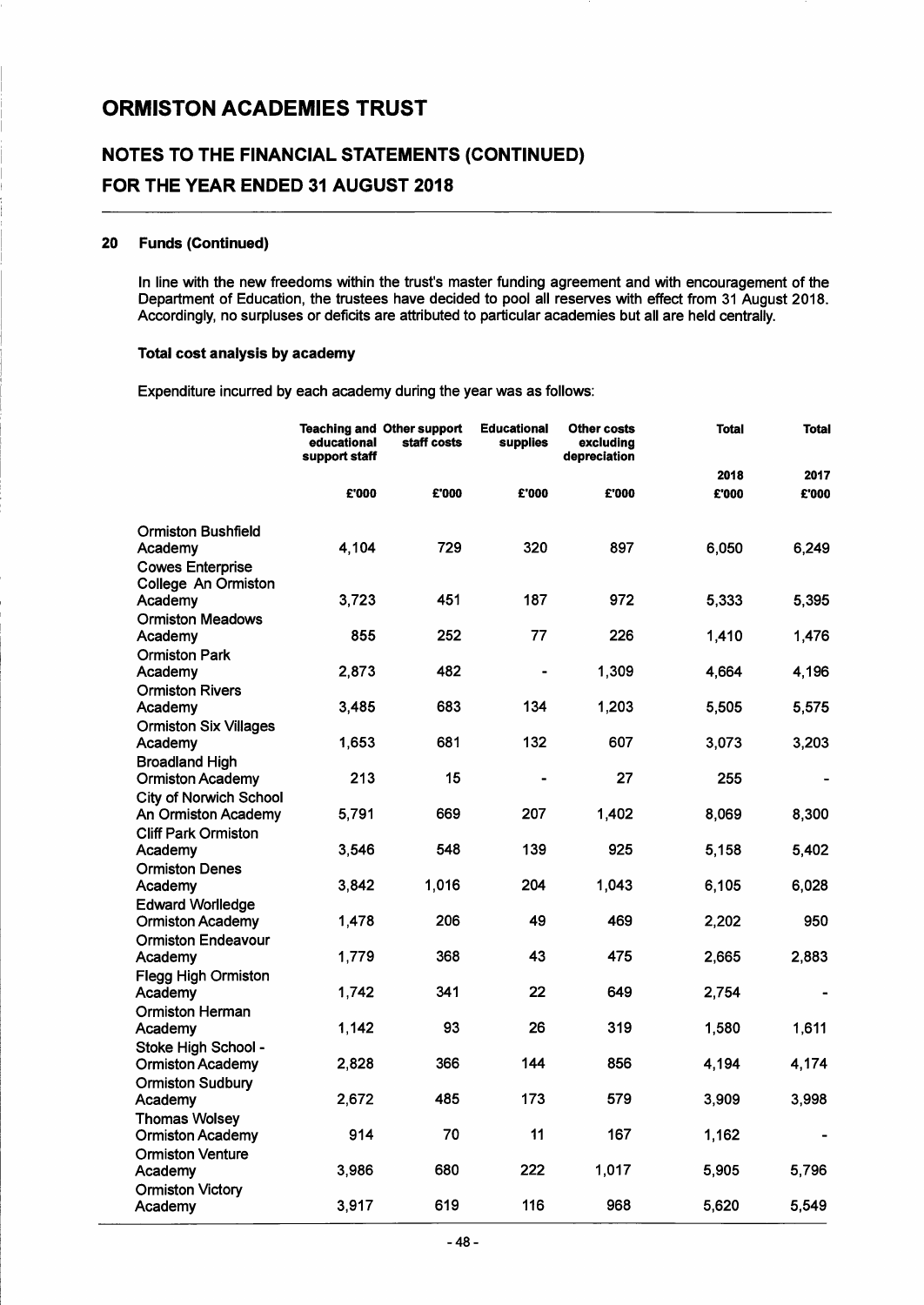### NOTES TO THE FINANCIAL STATEMENTS (CONTINUED) FOR THE YEAR ENDED 31 AUGUST 2018

#### 20 Funds (Continued)

#### Total cost analysis by academy (cont'd)

|                                                        | educational<br>support staff | <b>Teaching and Other support</b><br>staff costs | <b>Educational</b><br>supplies | <b>Other costs</b><br>excluding<br>depreciation | <b>Total</b>     | <b>Total</b> |
|--------------------------------------------------------|------------------------------|--------------------------------------------------|--------------------------------|-------------------------------------------------|------------------|--------------|
|                                                        |                              |                                                  |                                |                                                 | 2018             | 2017         |
|                                                        | £'000                        | £'000                                            | £'000                          | £'000                                           | £'000            | £'000        |
| <b>Ormiston Forge</b>                                  |                              |                                                  |                                |                                                 |                  |              |
| Academy<br>George Salter                               | 6,169                        | 782                                              | 288                            | 1,008                                           | 8,247            | 7,921        |
| Academy                                                | 5,316                        | 1,119                                            | 168                            | 1,328                                           | 7,931            | 7,854        |
| <b>Ormiston NEW</b>                                    |                              |                                                  |                                |                                                 |                  |              |
| Academy<br><b>Ormison Sandwell</b>                     | 3,556                        | 641                                              | 614                            | 1,209                                           | 6,020            |              |
| <b>Community Academy</b>                               | 4,072                        | 750                                              | 102                            | 1,026                                           | 5,950            | 6,199        |
| <b>Ormiston Shelfield</b>                              | 5,457                        | 1,040                                            | 77                             | 1,608                                           | 8,182            | 8,141        |
| <b>Community Academy</b><br><b>Ormiston SWB</b>        |                              |                                                  |                                |                                                 |                  |              |
| Academy                                                | 5,132                        | 978                                              | 130                            | 1,560                                           | 7,800            | 1,726        |
| Tenbury High Ormiston<br>Academy                       | 1,299                        | 186                                              | 36                             | 510                                             | 2,031            | 2,160        |
| Wodensborough                                          |                              |                                                  |                                |                                                 |                  |              |
| <b>Ormiston Academy</b>                                | 4,328                        | 519                                              | 49                             | 2,184                                           | 7,080            | 6,976        |
| <b>Ormiston Chadwick</b><br>Academy                    | 3,164                        | 371                                              | 104                            | 956                                             | 4,595            | 4,996        |
| Ormiston Horizon                                       |                              |                                                  |                                |                                                 |                  |              |
| Academy                                                | 4,150                        | 845                                              | 152                            | 1,286                                           | 6,433            | 6,117        |
| <b>Ormiston Ilkeston</b><br><b>Enterprise Academy</b>  | 2,731                        | 602                                              | 128                            | 772                                             | 4,233            | 4,638        |
| <b>Ormiston Maritime</b>                               |                              |                                                  |                                |                                                 |                  |              |
| Academy                                                | 3,126                        | 696                                              | 86                             | 1,186                                           | 5,094            | 5,314        |
| <b>Ormiston Meridian</b><br>Academy                    | 3,398                        | 534                                              | 394                            | 1,074                                           | 5,400            |              |
| <b>Packmoor Ormiston</b>                               |                              |                                                  |                                |                                                 |                  |              |
| Academy                                                | 1,394                        | 161                                              | 32                             | 397                                             | 1,984            | 1,952        |
| <b>Ormiston Sir Stanley</b><br><b>Matthews Academy</b> | 5,545                        | 1,210                                            | 112                            | 1,407                                           | 8,274            | 8,174        |
| <b>Ormiston South</b>                                  |                              |                                                  |                                |                                                 |                  |              |
| Parade Academy                                         | 1,732                        | 356                                              | 120                            | 429                                             | 2,637            | 2,546        |
| Trust                                                  |                              | 2,655                                            |                                | 2,778                                           | 5,433            | 5,372        |
|                                                        | 111,112                      | 22,199                                           | 4,798                          | 34,828                                          | 172,937<br>_____ | 150,871      |

 $\sim$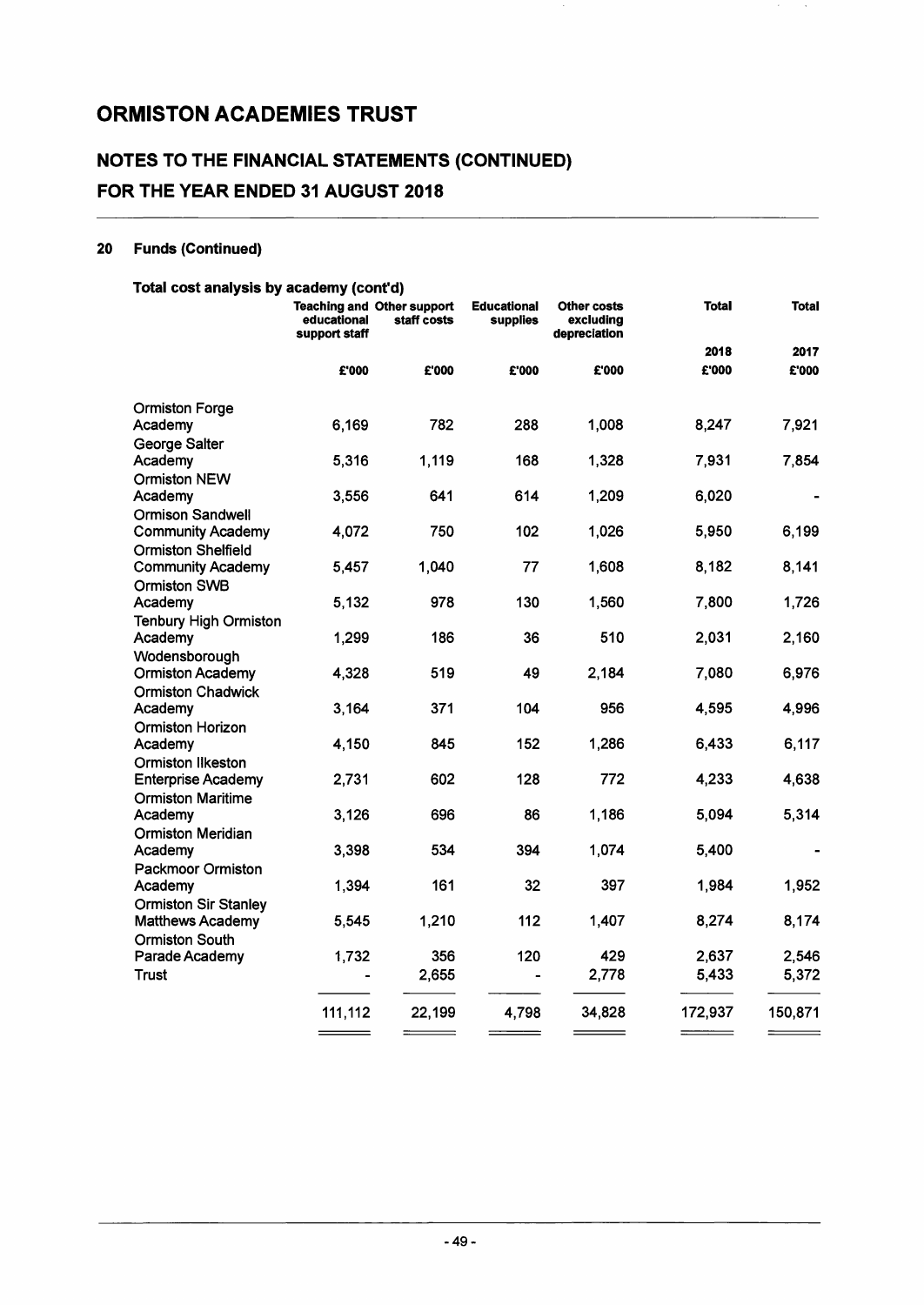### NOTES TO THE FINANCIAL STATEMENTS (CONTINUED) FOR THE YEAR ENDED 31 AUGUST 2018

| 21 | Analysis of net assets between funds                   |                     |                         |                                    |              |
|----|--------------------------------------------------------|---------------------|-------------------------|------------------------------------|--------------|
|    |                                                        | <b>Unrestricted</b> | <b>Restricted</b>       | <b>Restricted</b>                  | <b>Total</b> |
|    |                                                        | <b>Funds</b>        | General                 | <b>Fixed Asset</b>                 | <b>Funds</b> |
|    |                                                        |                     | <b>Funds</b>            | <b>Funds</b>                       |              |
|    |                                                        | £'000               | £'000                   | £'000                              | £'000        |
|    | Fund balances at 31 August 2018 are<br>represented by: |                     |                         |                                    |              |
|    | Tangible fixed assets                                  |                     |                         | 400,446                            | 400,446      |
|    | <b>Current assets</b>                                  | 2,490               | 20,572                  | 2,886                              | 25,948       |
|    | Creditors falling due within one year                  |                     | (13, 934)               |                                    | (13, 934)    |
|    | Creditors falling due after one year                   |                     | (3,038)                 |                                    | (3,038)      |
|    | Defined benefit pension liability                      |                     | (53, 854)               |                                    | (53, 854)    |
|    | <b>Total net assets</b>                                | 2,490               | (50, 254)               | 403,332                            | 355,568      |
|    |                                                        |                     |                         |                                    |              |
|    |                                                        | <b>Unrestricted</b> | <b>Restricted</b>       | <b>Restricted</b>                  | <b>Total</b> |
|    |                                                        | <b>Funds</b>        | General<br><b>Funds</b> | <b>Fixed Asset</b><br><b>Funds</b> | <b>Funds</b> |
|    |                                                        | £'000               | £'000                   | £'000                              | £'000        |
|    | Fund balances at 31 August 2017 are<br>represented by: |                     |                         |                                    |              |
|    | Tangible fixed assets                                  |                     |                         | 342,941                            | 342,941      |
|    | <b>Current assets</b>                                  | 1,359               | 16,028                  | 4,622                              | 22,009       |
|    | Creditors falling due within one year                  |                     | (12, 120)               |                                    | (12, 120)    |
|    | Creditors falling due after one year                   |                     | (1, 540)                |                                    | (1, 540)     |
|    | Defined benefit pension liability                      |                     | (54, 306)               |                                    | (54, 306)    |
|    | <b>Total net assets</b>                                | 1,359               | (51, 938)               | 347,563                            | 296,984      |
|    |                                                        |                     |                         |                                    |              |

#### 22 Contingent liabilities

During the period of the Funding Agreement, in the event of the sale or disposal by other means of any asset for which a Government capital grant was received, the Academy is required either to re-invest the proceeds or to repay the Secretary for Education the same proportion of the proceeds of the sale or disposal as equates with the proportion of the original cost met by the Secretary of State.

Upon termination of the Funding Agreement, whether as a result of the Secretary of State or the academy serving notice, the academy shall repay to the Secretary of State sums determined by reference to:

(a) the value at the time of the academy's site and premises and other assets held for the purpose of the academy; and

(b) the extent to which expenditure incurred in providing those assets was met by payments by the Secretary of State under the Funding Agreement.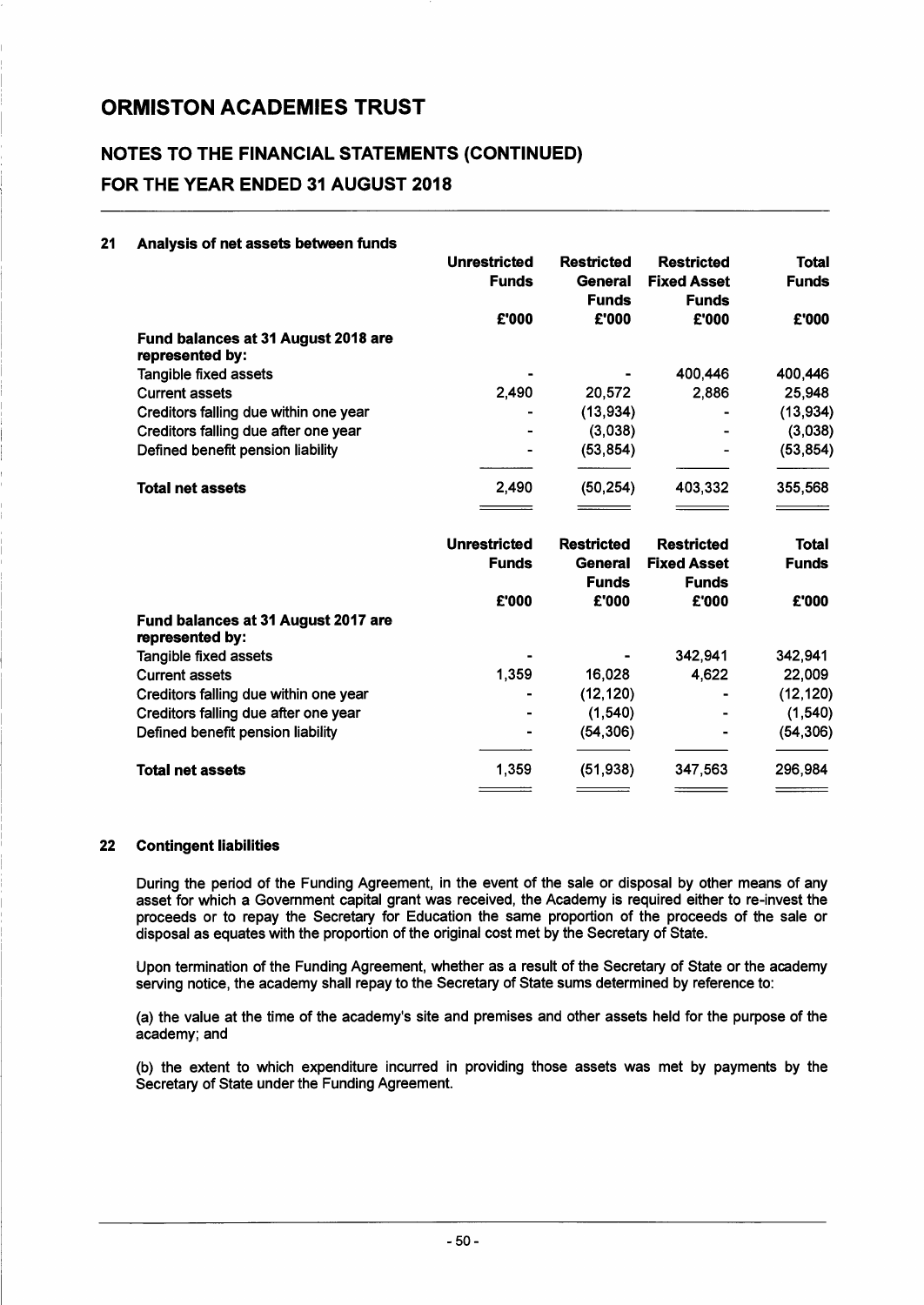### NOTES TO THE FINANCIAL STATEMENTS (CONTINUED) FOR THE YEAR ENDED 31 AUGUST 2018

#### 23 Capital commitments

|                                                                         | 2018<br>£'000 | 2017<br>£'000 |
|-------------------------------------------------------------------------|---------------|---------------|
| Expenditure contracted for but not provided in the financial statements | 425           | 841           |
|                                                                         |               |               |

#### 24 Commitments under operating leases

At 31 August 2018, the total of the trust's future minimum lease payments under non-cancellable operating leases was:

|                                        | 2018<br>£'000 | 2017<br>£'000 |
|----------------------------------------|---------------|---------------|
| Amounts due within one year            | 800           | 515           |
| Amounts due between one and five years | 1,285         | 654           |
| Amounts due after five years           | 1,165         | 223           |
|                                        |               |               |
|                                        | 3,250         | 1.392         |
|                                        |               |               |

The trust is also party to a facilities management contracts under a PFI scheme. The trust is party to the contract under the supplement agreement. Total commitments under the contracts are £1,506k (2017: £1,040k) within 1 year, £6,025k (2017: £4,161 k) between 1 and 5 years and £14,073k (2017: £14,104k) in greater than 5 years.

#### 25 Reconciliation of net income to net cash flow from operating activities

|                                                                        | 2018<br>£'000 | 2017<br>£'000 |
|------------------------------------------------------------------------|---------------|---------------|
| Net income for the reporting period (as per the Statement of Financial |               |               |
| Activities)                                                            | 42,541        | 7,230         |
| <b>Adjusted for:</b>                                                   |               |               |
| Net surplus on conversion to academy                                   | (59,070)      | (19, 917)     |
| Capital grants from DfE/ESFA and other capital income                  | (5, 439)      | (5, 447)      |
| Interest receivable                                                    | (20)          | (25)          |
| Defined benefit pension scheme cost less contributions payable         | 5,346         | 3,720         |
| Defined benefit pension scheme finance cost                            | 1,581         | 1,911         |
| Depreciation of tangible fixed assets                                  | 12,490        | 9,014         |
| Gain on disposal of fixed assets                                       | (9)           |               |
| <b>Movements in working capital:</b>                                   |               |               |
| (Increase) in stocks                                                   | (355)         |               |
| (Increase) in debtors                                                  | (1,458)       | (71)          |
| Increase/(decrease) in creditors                                       | 1,825         | (418)         |
| Stocks, debtors and creditors transferred on conversion                | (345)         | 469           |
| Net cash used in operating activities                                  | (2,913)       | (3,534)       |
|                                                                        |               |               |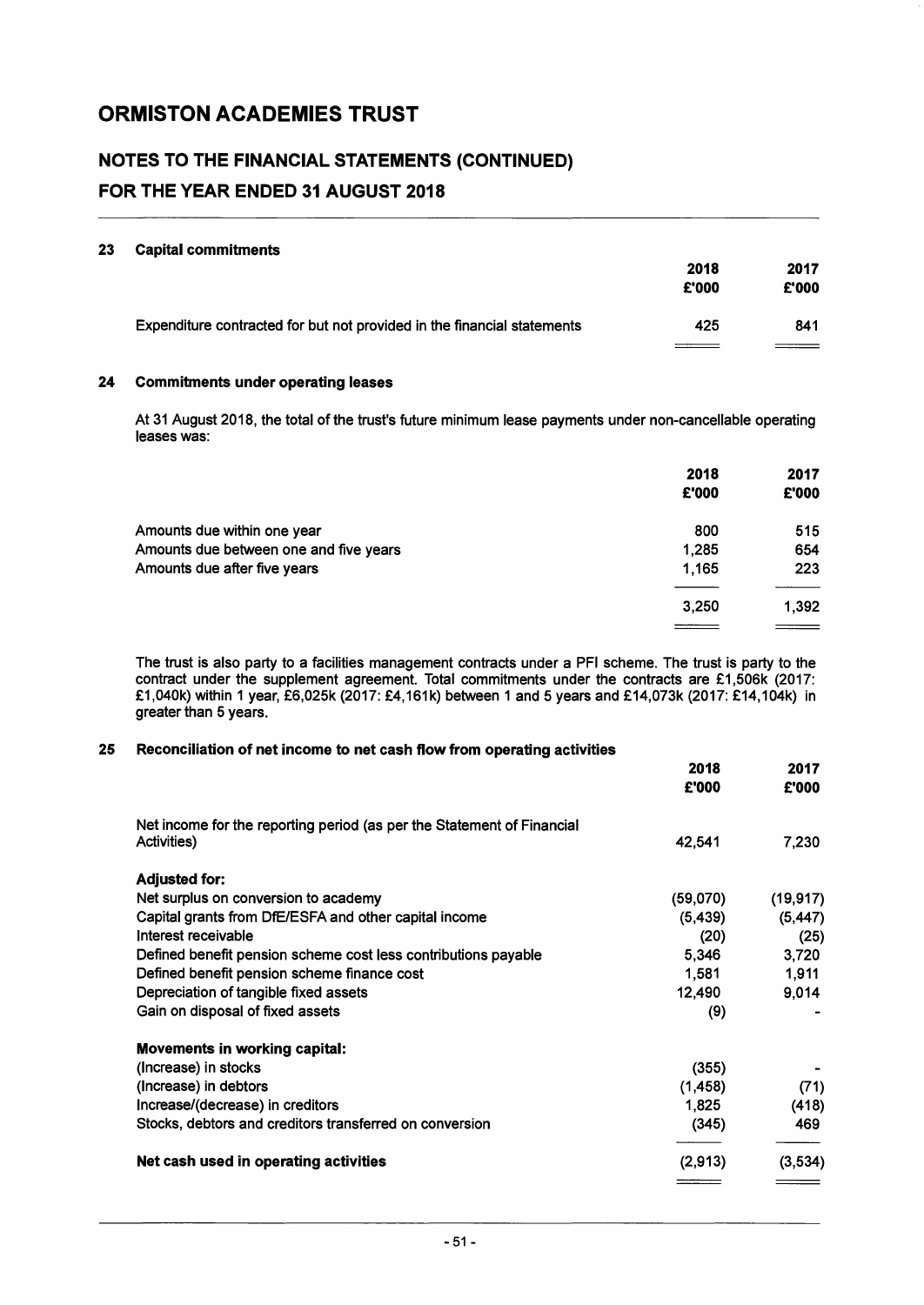### **NOTES TO THE FINANCIAL STATEMENTS (CONTINUED) FOR THE YEAR ENDED 31 AUGUST 2018**

#### 26 Members' liability

Each member of the charitable company undertakes to contribute to the assets of the company in the event of it being wound up while he or she is a member, or within one year after he or she ceases to be a member, such amount as may be required, not exceeding £10 for the debts and liabilities contracted before he or she ceases to be a member.

#### 27 Pension and similar obligations

The trust's employees belong to two principal pension schemes: the Teachers' Pension Scheme England and Wales (TPS) for academic and related staff; and the Local Government Pension Scheme (LGPS) for non-teaching staff, which is managed by the relevant local authorities. Each Local Authority runs a separate pension fund. Both are multi-employer defined benefit schemes.

The latest actuarial valuation of the TPS related to the period ended 31 March 2012, and of the LGPS 31 March 2016.

Contributions amounting to £2,702,000 (2017: £1,390,000) were payable to the schemes at 31 August 2018 and are included within creditors.

#### Teachers' Pension Scheme

#### Introduction

The Teachers' Pension Scheme (TPS) is a statutory, contributory, defined benefit scheme, governed by the Teachers' Pensions 2014.

The TPS is an unfunded scheme and members contribute on a 'pay as you go' basis - these contributions along with those made by employers are credited to the Exchequer.

#### Valuation of the Teachers' Pension Scheme

The Government Actuary, using normal actuarial principles, conducts a formal actuarial review of the TPS in accordance with the Public Service Pensions (Valuations and Employer Cost Cap) Directions 2014 published by HM Treasury. The aim of the review is to specify the level of future contributions. Actuarial scheme valuations are dependent on assumptions about the value of future costs, design of benefits and many other factors. The latest actuarial valuation of the TPS was carried out as at 31 March 2012 and in accordance with the Public Service Pensions (Valuations and Employer Cost Cap) Directions 2014. The valuation report was published in June 2014.

The key elements of the valuation and subsequent consultation are:

- $\cdot$  employer contribution rates set at 16.48% of pensionable pay (including a 0.08% employer administration charge
- total scheme liabilities (pensions currently in payment and the estimated cost of future benefits) for service to the effective date of £191,500 million, and notional assets (estimated future contributions together with the notional investments held at the valuation date) of £176,600 million giving a notional past service deficit of £14,900 million
- an employer cost cap of 10.9% of pensionable pay will be applied to future valuations
- the assumed real rate of return is 3.0% in excess of prices and 2.0% in excess of earnings. The rate of real earnings growth is assumed to be 2.75%. The assumed nominal rate of return is 5.06%

The TPS valuation for 2012 determined an employer rate of 16.48% (including a 0.08% administration fee), which was payable from September 2015. The next valuation of the TPS is currently underway based on March 2016 data, whereupon the employer contribution rate is expected to be reassessed and will be payable from 1 April 2019. Subsequent to the year end the TPS has proposed an increase in employers contribution rate to approximately 23% (subject to confirmation) payable for September 2019.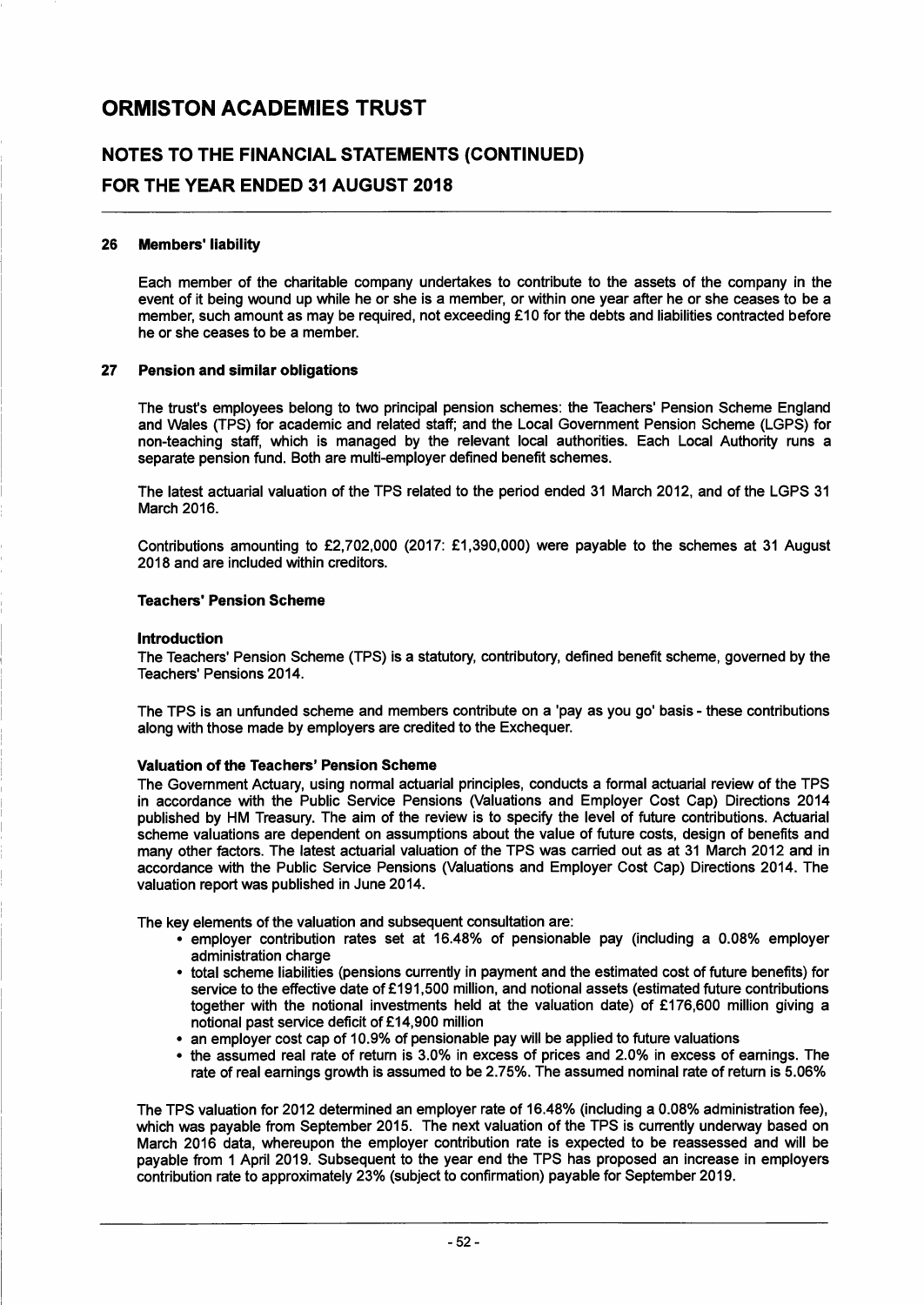### **NOTES TO THE FINANCIAL STATEMENTS (CONTINUED) FOR THE YEAR ENDED 31 AUGUST 2018**

#### 27 Pension and similar obligations (Continued)

The employer's pension costs paid to the TPS in the period amounted to £10,668,993 (2017: £8,966,472).

A copy of the valuation report and supporting documentation is on the Teachers' Pensions website.

The TPS is a multi-employer pension plan and there is insufficient information to account for the scheme as a defined benefit plan so it is accounted for as a defined contribution plan.

#### Local Government Pension Scheme

Ormiston Academies Trust is a member of the Cambridgeshire, Cheshire, Norfolk, Isle of Wight, Suffolk, West Midlands, Staffordshire, Derbyshire, East Riding, Essex, West Sussex and Worcestershire Local Government Pension Schemes.

The LGPS is a funded defined benefit scheme, with the assets held in separate trustee-administered funds. The total contributions are as noted below. The agreed contribution rates for future years are 16.4 - 27.3% for employers and 5.5 - 12.5% for employees.

The current valuation does not reflect the expected increase in benefits and therefore liability as a result of Guaranteed Minimum Pension ('GMP') equalisation between men and women which is required as a result of the removal of the Additional State Pension. Methodologies for a long-term solution are still being investigated by the Government as set out in the published (January 2018) outcome of the Government Consultation 'Indexation and Equalisation of GMP in Public Sector Pensions Schemes' and therefore the expected impact cannot be reliably estimated and consequently no provision/liability has been recognised.

The LGPS obligation relates to the employees of the trust and employees transferred as part of the conversion from the maintained school and transfer from another academy trust (as described in note 31) together with new employees who joined the scheme in the period. The obligation in respect of employees who transferred on conversion represents their cumulative service at both the predecessor school and the trust at the balance sheet date.

Parliament has agreed, at the request of the Secretary of State for Education, to a guarantee that, in the event of academy closure, outstanding Local Government Pension Scheme liabilities would be met by the Department for Education. The guarantee came into force on 18 July 2013.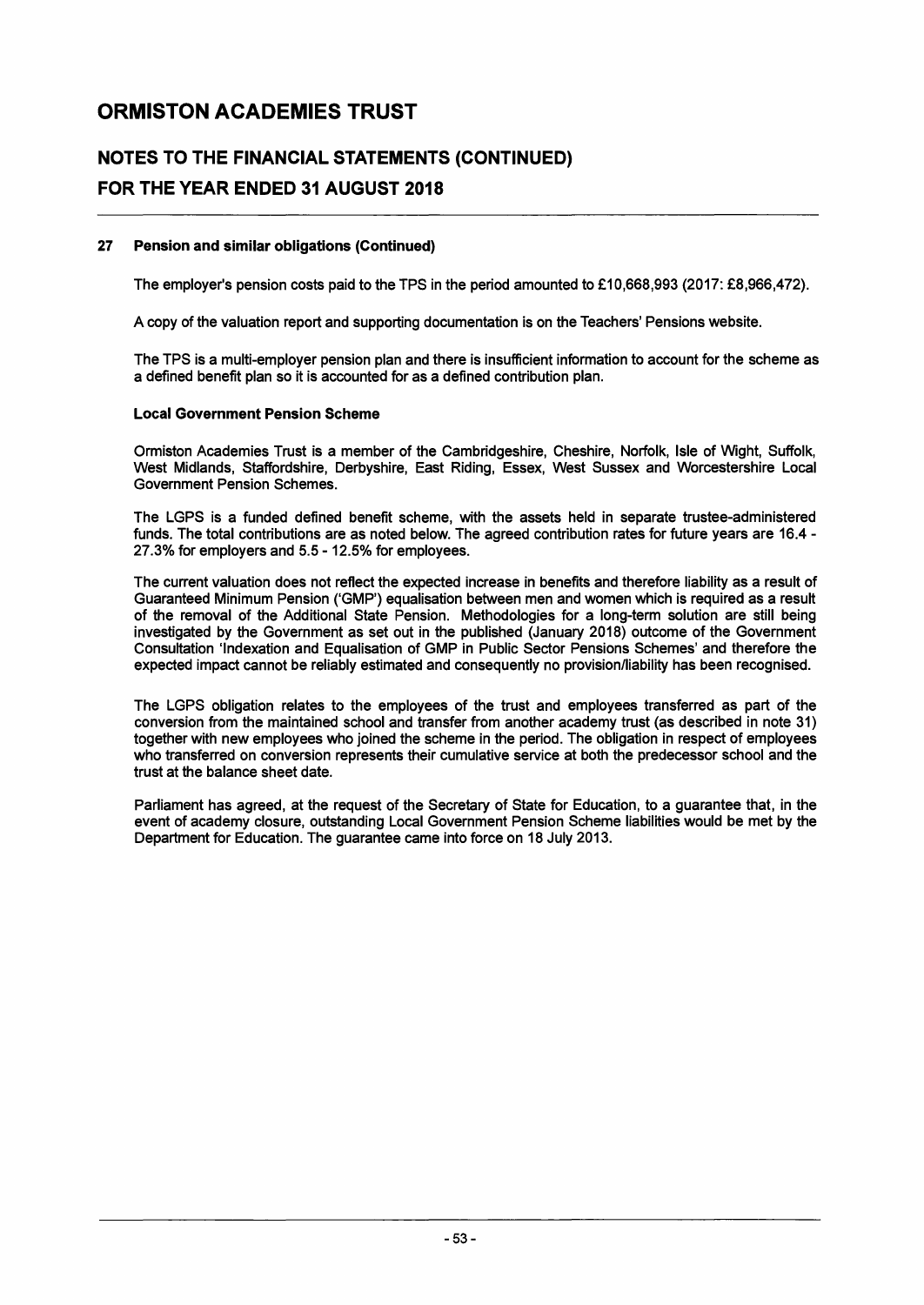### NOTES TO THE FINANCIAL STATEMENTS (CONTINUED) FOR THE YEAR ENDED 31 AUGUST 2018

#### 27 Pension and similar obligations (Continued)

#### Principal actuarial assumptions:

The following information is based upon a full actuarial valuation of the funds at 31 March 2016 updated to 31 August 2018 by the qualified independent actuaries.

|                                                      | <b>Discount rate</b><br>for scheme<br><b>liabilities</b> |                  | Rate of<br>increase in<br>salaries |      | Rate of<br>increase for<br>pensions in<br>payment /<br>inflation |         |  |
|------------------------------------------------------|----------------------------------------------------------|------------------|------------------------------------|------|------------------------------------------------------------------|---------|--|
|                                                      | 2018                                                     | 2017<br>2018     |                                    | 2017 | 2018                                                             | 2017    |  |
|                                                      | $\%$                                                     | ℅                | %                                  | %    | %                                                                | ℅       |  |
| Cambridge Local Government Pension Scheme            | 2.8                                                      | $2.5\phantom{0}$ | 2.7                                | 2.7  | 2.4                                                              | 2.4     |  |
| <b>Cheshire Local Government Pension Scheme</b>      | 2.8                                                      | 2.5              | 2.6                                | 2.7  | 2.3                                                              | 2.4     |  |
| <b>Norfolk Local Government Pension Scheme</b>       | 2.8                                                      | 2.5              | 2.6                                | 2.7  | 2.3                                                              | 2.4     |  |
| Isle of Wight Local Government Pension Scheme        | 2.8                                                      | 2.5              | 2.7                                | 2.8  | 2.3                                                              | 2.4     |  |
| <b>Suffolk Local Government Pension Scheme</b>       | 2.8                                                      | 2.5              | 2.7                                | 2.7  | 2.4                                                              | 2.4     |  |
| West Midlands Local Government Pension Scheme        | 2.7                                                      | 2.6              | 3.8                                | 4.2  | 2.3                                                              | 2.7     |  |
| <b>Staffordshire Local Government Pension Scheme</b> | 2.8                                                      | 2.5              | 2.7                                | 2.8  | 2.3                                                              | 2.4     |  |
| Derbyshire Local Government Pension Scheme           | 2.8                                                      | 2.5              | 2.9                                | 2.9  | 2.4                                                              | 2.4     |  |
| <b>East Riding Local Government Pension Scheme</b>   | 2.8                                                      | 2.5              | 2.5                                | 2.6  | 2.3                                                              | 2.4     |  |
| <b>Essex Local Government Pension Scheme</b>         | 2.7                                                      | 2.6              | 3.8                                | 4.2  | 2.3                                                              | 2.7     |  |
| West Sussex Local Government Pension Scheme          | 2.8                                                      | $2.5\,$          | 3.0                                | 3.1  | 2.3                                                              | 2.4     |  |
| Worcestershire Local Government Pension Scheme       | 2.7                                                      | 2.4              | 3.6                                | 3.7  | 2.2                                                              | $2.2\,$ |  |

#### **Mortality**

The assumed life expectations are:

|                                                      |                          | <b>Males</b>                      | <b>Females</b>    |                            |
|------------------------------------------------------|--------------------------|-----------------------------------|-------------------|----------------------------|
|                                                      | <b>Retiring</b><br>today | Retirina<br>in 20<br><b>vears</b> | Retirina<br>today | Retiring<br>in 20<br>vears |
|                                                      | 2018                     | 2018                              | 2018              | 2018                       |
| Cambridge Local Government Pension Scheme            | 22.4                     | 24.0                              | 24.4              | 26.3                       |
| <b>Cheshire Local Government Pension Scheme</b>      | 22.3                     | 23.9                              | 24.5              | 26.5                       |
| <b>Norfolk Local Government Pension Scheme</b>       | 22.1                     | 24.1                              | 24.4              | 26.4                       |
| Isle of Wight Local Government Pension Scheme        | 22.3                     | 23.9                              | 24.7              | 26.5                       |
| <b>Suffolk Local Government Pension Scheme</b>       | 21.9                     | 23.9                              | 24.4              | 26.4                       |
| West Midlands Local Government Pension Scheme        | 21.9                     | 24.1                              | 24.4              | 26.7                       |
| <b>Staffordshire Local Government Pension Scheme</b> | 22.1                     | 24.1                              | 24.4              | 26.4                       |
| Derbyshire Local Government Pension Scheme           | 21.9                     | 23.9                              | 24.4              | 26.5                       |
| <b>East Riding Local Government Pension Scheme</b>   | 21.7                     | 23.7                              | 24.2              | 26.4                       |
| <b>Essex Local Government Pension Scheme</b>         | 22.3                     | 24.5                              | 24.8              | 27.1                       |
| West Sussex Local Government Pension Scheme          | 23.6                     | 26.0                              | 25.0              | 27.8                       |
| Worcestershire Local Government Pension Scheme       | 22.7                     | 24.9                              | 25.7              | 28.0                       |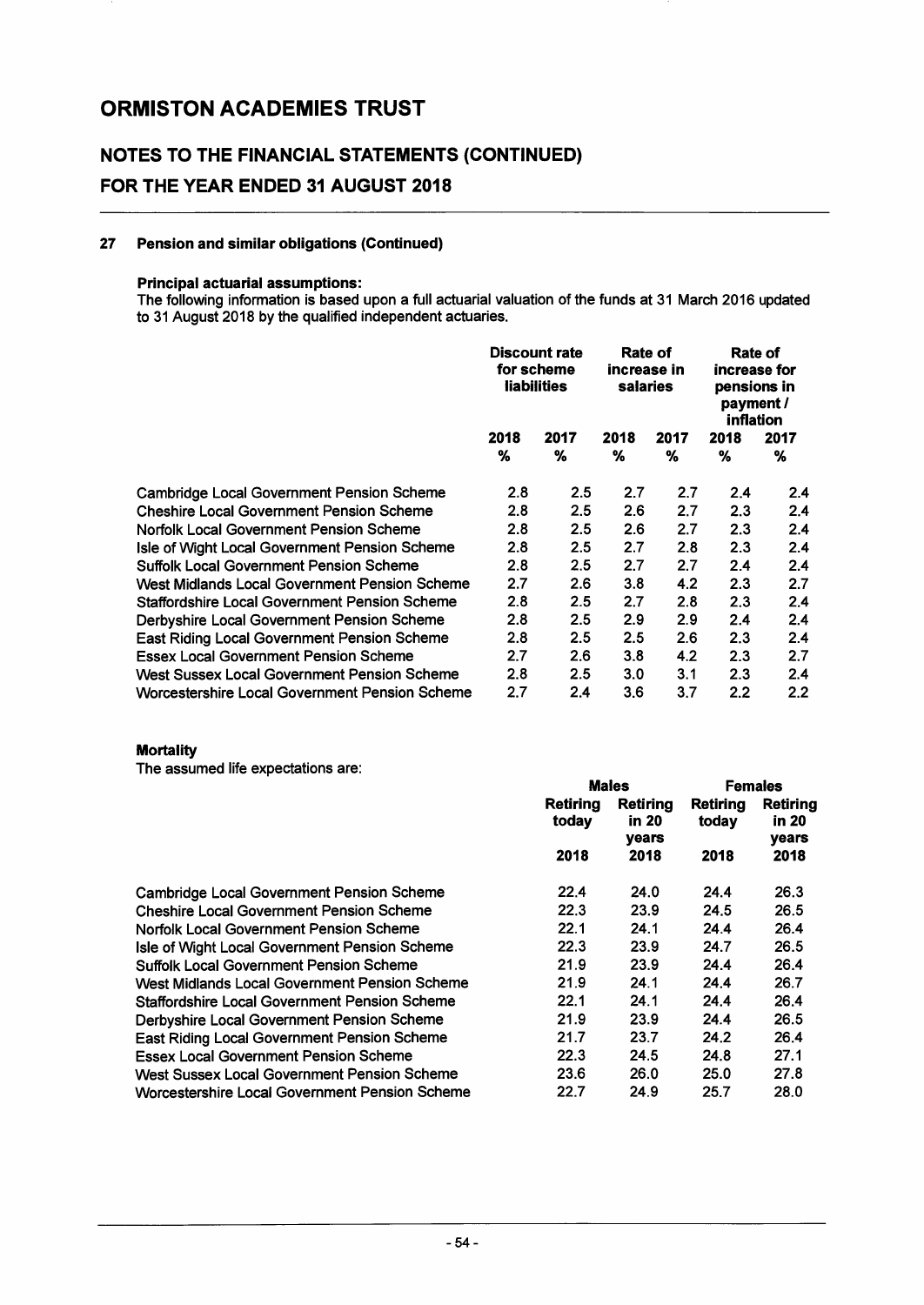### **NOTES TO THE FINANCIAL STATEMENTS (CONTINUED) FOR THE YEAR ENDED 31 AUGUST 2018**

#### **27 Pension and similar obligations (Continued)**

| <b>Total contributions made</b> | 2018<br>£'000 | 2017<br>£'000 |
|---------------------------------|---------------|---------------|
| <b>Employer's contributions</b> | 6,379         | 4,719         |
| <b>Employees' contributions</b> | 1.807         | 1.435         |
| <b>Total contributions</b>      | 8.186         | 6.154         |
|                                 |               |               |

| The trust's share of the assets in the scheme | 2018<br><b>Fair value</b><br>£'000 | 2017<br><b>Fair value</b><br>£'000 |
|-----------------------------------------------|------------------------------------|------------------------------------|
| <b>Equities</b>                               | 57,076                             | 45,758                             |
| <b>Bonds</b>                                  | 18,294                             | 11,928                             |
| Property                                      | 8,305                              | 5,774                              |
| Cash and other                                | 7,071                              | 5,715                              |
| Total fair value of assets                    | 90,746                             | 69,175                             |
|                                               |                                    |                                    |

The actual return on scheme assets was £3,588,000 (2017: £3,986,000).

| Amount recognised in the Statement of Financial Activities                               | 2018<br>£'000 | 2017<br>£'000 |
|------------------------------------------------------------------------------------------|---------------|---------------|
| Current service cost                                                                     | 11,701        | 8,368         |
| Net interest cost                                                                        | 1,581         | 1,911         |
| Plan introductions, changes, gain/(loss) on curtailment and gain/(loss) on<br>settlement | 24            | 71            |
| Total operating charge                                                                   | 13,306        | 10,350        |
| Changes in the present value of defined benefit obligations                              |               | 2018<br>£'000 |
| At 1 September 2017                                                                      |               | 123,481       |
| Obligations acquired on conversion                                                       |               | 19,639        |
| <b>Current service cost</b>                                                              |               | 11,701        |
| Interest cost                                                                            |               | 3,572         |
| <b>Employee contributions</b>                                                            |               | 1,807         |
| Actuarial gain                                                                           |               | (14, 446)     |
| Benefits paid                                                                            |               | (1, 178)      |
| Plan introductions, benefit changes, curtailments and settlements                        |               | 24            |
| At 31 August 2018                                                                        |               | 144,600       |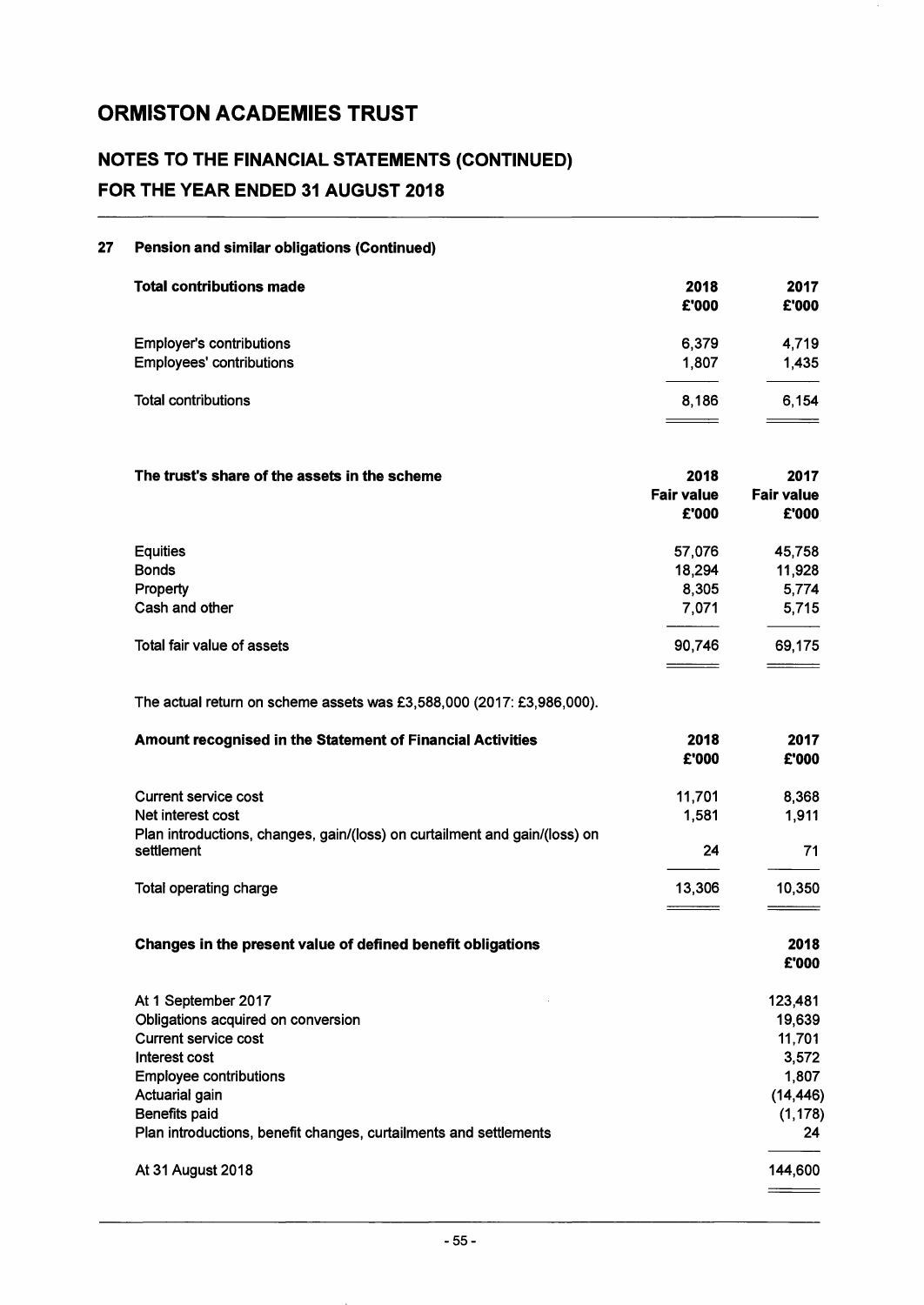### NOTES TO THE FINANCIAL STATEMENTS (CONTINUED) FOR THE YEAR ENDED 31 AUGUST 2018

#### 27 Pension and similar obligations (Continued)

| Changes in the fair value of the trust's share of scheme assets                        | 2018<br>£'000 |
|----------------------------------------------------------------------------------------|---------------|
| At 1 September 2017                                                                    | 69,175        |
| Assets acquired on conversion                                                          | 10.975        |
| Interest income                                                                        | 1.991         |
| Return on plan assets (excluding net interest on the net defined pension<br>liability) | 1.597         |
| <b>Employer contributions</b>                                                          | 6.379         |
| <b>Employee contributions</b>                                                          | 1.807         |
| Benefits paid                                                                          | (1, 178)      |
| <b>At 31 August 2018</b>                                                               | 90.746        |
|                                                                                        |               |

#### 28 Related party transactions

The following related party transactions took place during the year ended 31 August 2018. All transactions involving such organisations are conducted at cost and in accordance with the trust's financial regulations and normal procurement procedures.

During the year The Gateway Learning Community, an entity controlled by Ormiston Trust, the controlling party of the trust received services at cost from Ormiston Academies Trust amounting to £102k (2017: £102k) and at the year end £21k (2017: £nil) was outstanding.

During the year Birmingham Ormiston Academy, an entity controlled by Ormiston Trust, received services at cost from Ormiston Academies Trust amounting to £75k (2017: £120k) and at the year end £73k (2017: £5k) was outstanding. Ormiston Academies Trust purchased services from Birmingham Ormiston Academy amounting to £1k (2017: £nil).

During the year Ormiston Bolingbroke Academy Trust, a subsidiary undertaking, received services at cost from Ormiston Academies Trust amounting to £151k (2017: £229k) and at the year end £28k (2017: £49k) was outstanding. Ormiston Academies Trust purchased services from Ormiston Bolingbroke Academy Trust amounting to £9k (2017: £54k).

During the year academies within the Ormiston Academies Trust purchased services from Ormiston Families, an entity that has common trusteeship with Ormiston Trust, amounting to £nil (2017: £3k). These services were provided to the trust at, or below cost.

During the year academies within Ormiston Academies Trust recognised grants of £2,964k (2017: £100k) from Ormiston Trust. £2,824k (2017: £98k) was due from Ormiston Trust at the year end.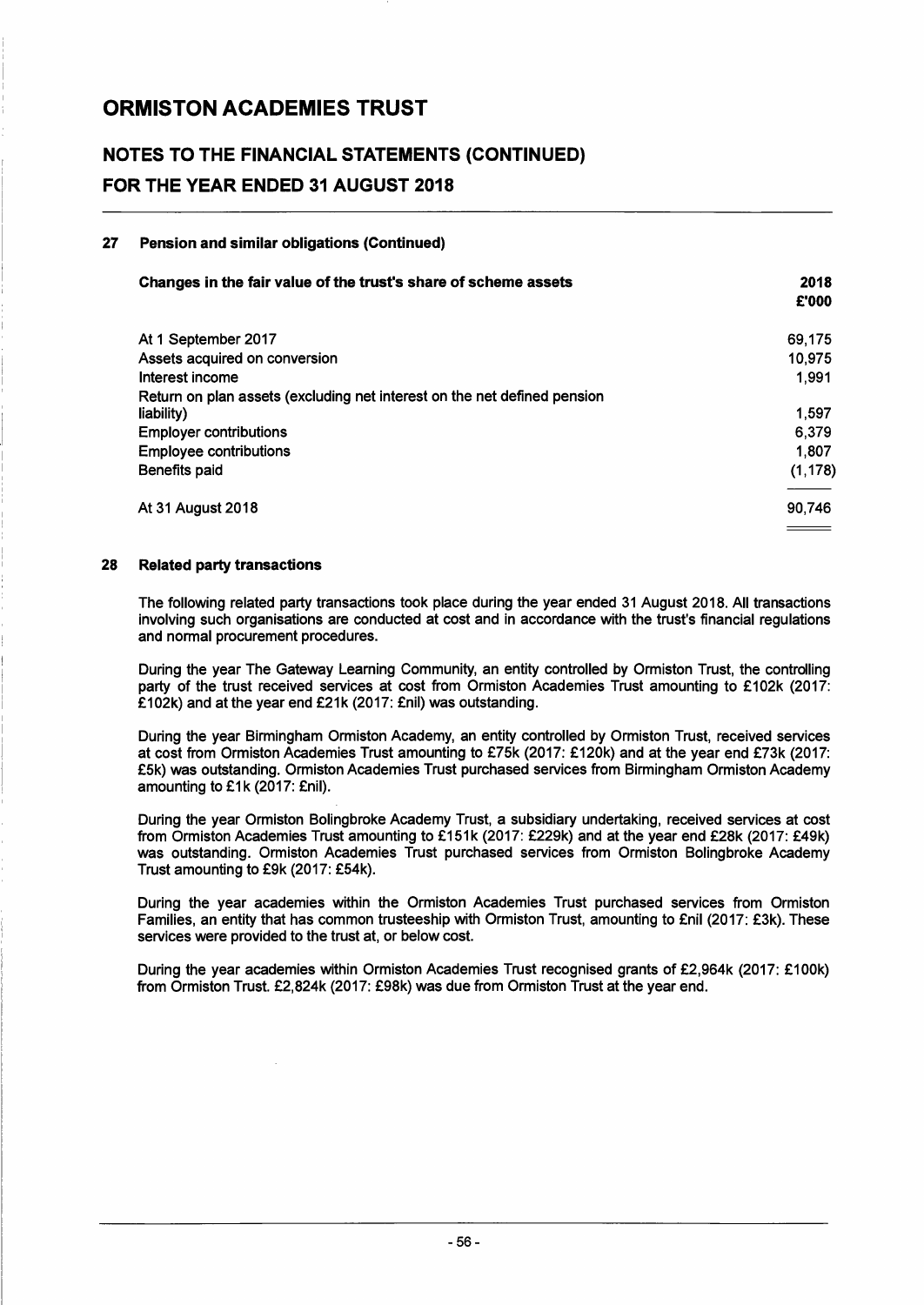### NOTES TO THE FINANCIAL STATEMENTS (CONTINUED) FOR THE YEAR ENDED 31 AUGUST 2018

## 29 Post balance sheet events

On 1 December 2018, Ormiston Cliff Park Infant Academy and Ormiston Cliff Park Junior Academy transferred into the trust. All of the operations, assets and liabilities of these academies were transferred into the trust at that date.

#### 30 Agency arrangements

The trust distributes 16 - 19 bursary funds to students as agent for the ESFA. In the accounting period ending 31 August 2018, the trust received £263k (2017: £221k) and disbursed £226k (2017: £203k) from the fund.

#### 31 Conversion to an academy

On 1 September 2017 Ormiston Meridian Academy converted to academy trust status under the Academies Act 2010 and all the operations and assets and liabilities were transferred to Ormiston Academies Trust from the Stoke on Trent City Council Local Authority for £nil consideration.

On 1 August 2018 Broadland High Ormiston Academy converted to academy trust status under the Academies Act 2010 and all the operations and assets and liabilities were transferred to Ormiston Academies Trust from the Norfolk County Council Local Authority for £nil consideration.

| Academy                         | <b>Local Authority</b> | Date of conversion |  |
|---------------------------------|------------------------|--------------------|--|
| Ormiston Meridian Academy       | Stoke on Trent         | 1 September 2017   |  |
| Broadland High Ormiston Academy | <b>Norfolk</b>         | 1 August 2018      |  |

During the year ended 31 August 2018, the following academies transferred into the trust and all of their operations, assets and liabilities were transferred to Ormiston Academies Trust.

| Academy                               | <b>Previous trust</b>  | Date of transfer |
|---------------------------------------|------------------------|------------------|
| <b>Flegg High Ormiston Academy</b>    | <b>Flegg Education</b> |                  |
|                                       | <b>Academy Trust</b>   | 1 February 2018  |
| <b>Ormiston New Academy</b>           | City of Wolverhampton  | 1 September 2017 |
|                                       | <b>Academy Trust</b>   |                  |
| <b>Thomas Wolsey Ormiston Academy</b> | <b>Thomas Wolsey</b>   | 1 February 2018  |
|                                       | School                 |                  |

The transfers have been accounted for as a combination that is in substance a gift. The assets and liabilities transferred were valued at their fair values and recognised in the Balance Sheet under the appropriate headings with a corresponding net amount recognised as a net gain in the Statement of Financial Activities as donations - conversion and transfer into trust. The transfers were for £nil consideration.

The following table sets out the fair values of the identifiable assets and liabilities transferred and an analysis of their recognition in the Statement of Financial Activities.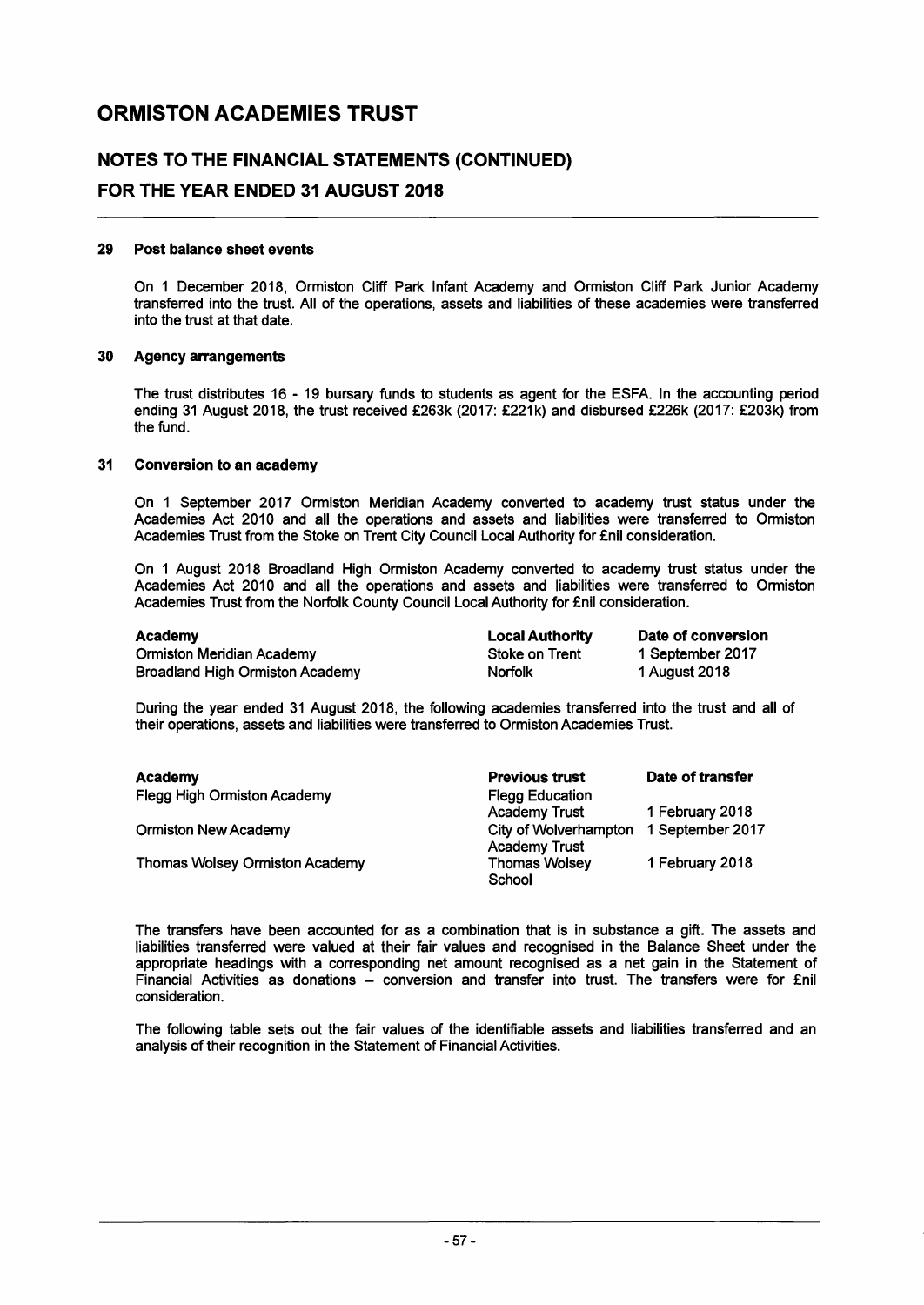### NOTES TO THE FINANCIAL STATEMENTS (CONTINUED) FOR THE YEAR ENDED 31 AUGUST 2018

#### 31 Conversion to an academy (Continued)

|                                      | Donated on<br>Donated on<br>transfer to the conversion to |                |                          |                            |
|--------------------------------------|-----------------------------------------------------------|----------------|--------------------------|----------------------------|
| <b>Net assets transferred:</b>       |                                                           | trust<br>£'000 | the trust<br>£'000       | <b>Total 2018</b><br>£'000 |
| Freehold land and buildings          |                                                           | 48,765         | 17,516                   | 66,281                     |
| Other tangible fixed assets          |                                                           | 1,305          |                          | 1,305                      |
| Other funds                          |                                                           | (345)          |                          | (345)                      |
| Cash                                 |                                                           | 493            |                          | 493                        |
| <b>LGPS pension deficit</b>          |                                                           | (5,968)        | (2,696)                  | (8,664)                    |
|                                      |                                                           | 44,250         | 14,820                   | 59,070                     |
|                                      |                                                           |                |                          |                            |
|                                      | <b>Unrestricted</b>                                       |                | <b>Restricted funds:</b> | <b>Total</b>               |
|                                      | <b>Funds</b>                                              | General        | <b>Fixed asset</b>       | 2018                       |
| Funds surplus/(deficit) transferred: | £'000                                                     | £'000          | £'000                    | £'000                      |
| <b>Fixed assets funds</b>            |                                                           |                | 67,586                   | 67,586                     |
| Other funds                          | 112                                                       | 33             | 3                        | 148                        |
| <b>LGPS pension funds</b>            |                                                           | (8,664)        |                          | (8,664)                    |
|                                      | 112                                                       | (8,631)        | 67,589                   | 59,070                     |
|                                      |                                                           |                |                          |                            |

Included in the other tangible fixed assets amounting to £1,305k is £246k that relates to the other tangible fixed assets on the transfer of South Wolverhampton and Bilston Academy. South Wolverhampton and Bilston Academy transferred in during the year ended 31 August 2017, but no value was available for the inclusion in those accounts.

#### 32 Controlling party

The trustees consider Ormiston Trust, a grant making trust that chiefly assists schools and organisations supporting children and young people (company number: 09648958 and charity registration number: 1164358) to be the ultimate controlling party due to that organisation's right to appoint a majority of the trustees.

Ormiston Trust prepares consolidated financial statements which incorporates the results and positions of the trust and its subsidiary. Copies of the consolidated financial statements of Ormiston Trust can be obtained from its registered office: 1 Bell Yard, London, WC2A 2JR.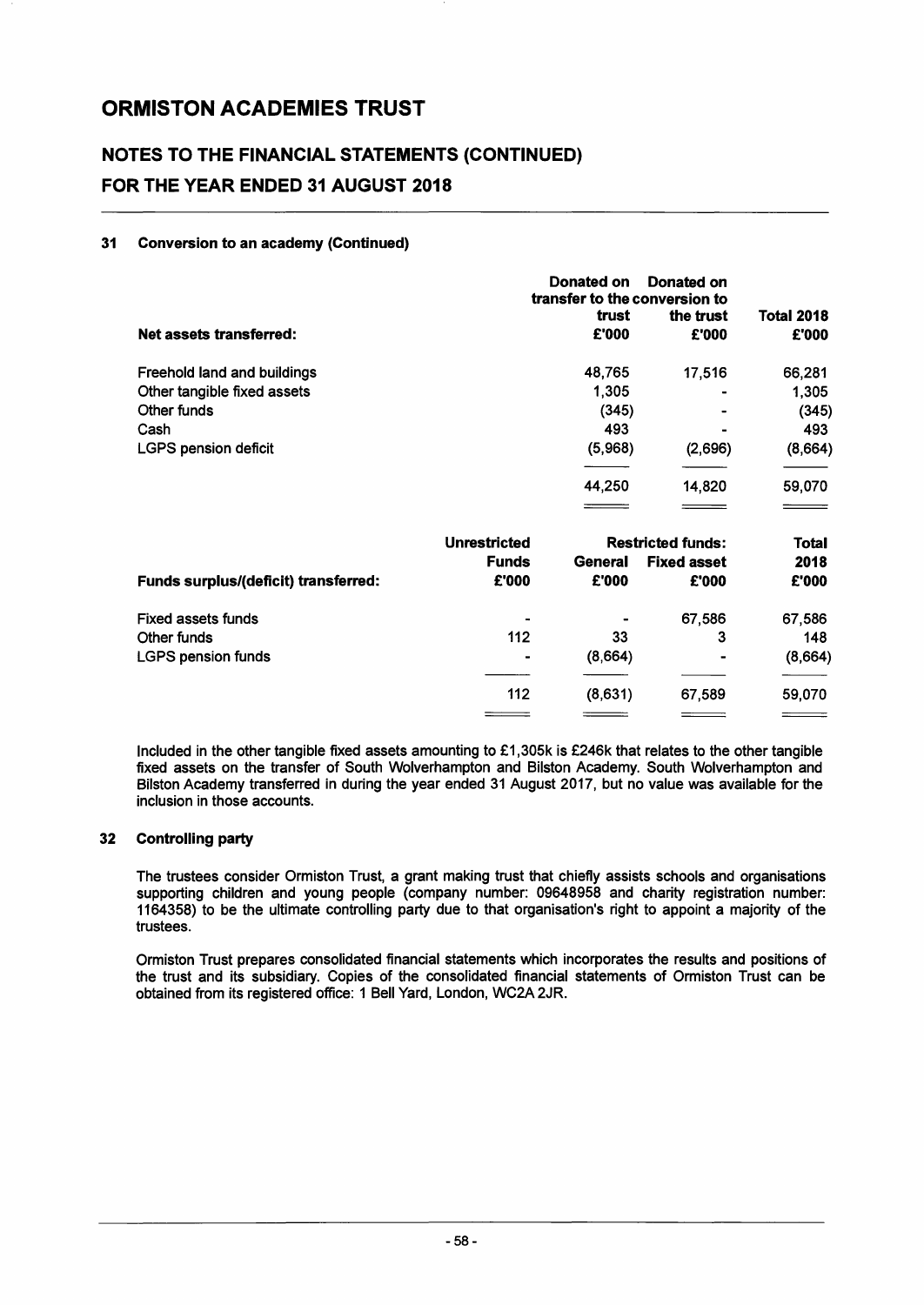#### INDEPENDENT REPORTING ACCOUNTANT'S ASSURANCE REPORT ON REGULARITY TO ORMISTON ACADEMIES TRUST AND THE EDUCATION AND SKILLS FUNDING AGENCY

#### Conclusion

We have carried out an engagement in accordance with the terms of our engagement letter dated 25 August 2017 and further to the requirements of the Education and Skills Funding Agency ("ESFA") as included in the Academies Accounts Direction 2017 to 2018, to obtain limited assurance about whether the expenditure disbursed and income received by Ormiston Academies Trust during the period 1 September 2017 to 31 August 2018 have been applied to the purposes identified by Parliament and the financial transactions conform to the authorities which govern them.

In the course of our work, nothing has come to our attention which suggests that in all material respects the expenditure disbursed and income received during the period 1 September 2017 to 31 August 2018 has not been applied to purposes intended by Parliament and the financial transactions do not conform to the authorities which govern them.

#### Basis for conclusion

The framework that has been applied is set out in the Academies Accounts Direction 2017 to 2018 Part 9: Regularity Reporting. We are independent of Ormiston Academies Trust in accordance with the ethical requirements that are applicable to this engagement and we have fulfilled our ethical requirements in accordance with these requirements. We believe the assurance evidence we have obtained is sufficient to provide a basis for our conclusion.

#### Responsibilities of Ormiston Academies Trust's accounting officer and trustees

The accounting officer is responsible, under the requirements of Ormiston Academies Trust's funding agreement with the Secretary of State for Education dated 17 August 2009 and the Academies Financial Handbook, extant from 1 September 2017, for ensuring that expenditure disbursed and income received is applied for the purposes intended by Parliament and the financial transactions conform to the authorities which govern them. The accounting officer is also responsible for preparing the Statement of Regularity, Propriety and Compliance. The trustees (who are also the directors of the charitable company for the purposes of company law) are responsible for the proper conduct and financial operation of Ormiston Academies Trust and appointment of the accounting officer.

#### Reporting Accountant's responsibilities for reporting on regularity

Our responsibilities for this engagement are established in the United Kingdom by our profession's ethical guidance and are to obtain limited assurance and report in accordance with our engagement letter and the requirements of the Academies Accounts Direction 2017 to 2018.

The objective of a limited assurance engagement is to perform such procedures as to obtain information and explanations in order to provide us with sufficient appropriate evidence to express a negative conclusion on regularity. A limited assurance engagement is more limited in scope than a reasonable assurance engagement and the procedures vary in nature and timing from, and are less in extent than for a reasonable assurance engagement; consequently a limited assurance engagement does not enable us to obtain assurance that we would become aware of all significant matters that might be identified in a reasonable assurance engagement. Accordingly, we do not express a positive opinion.

We report to you whether anything has come to our attention in carrying out our work which suggests that in all material respects, expenditure disbursed and income received during the period 1 September 2017 to 31 August 2018 have not been applied to purposes identified by Parliament or that the financial transactions do not conform to the authorities which govern them.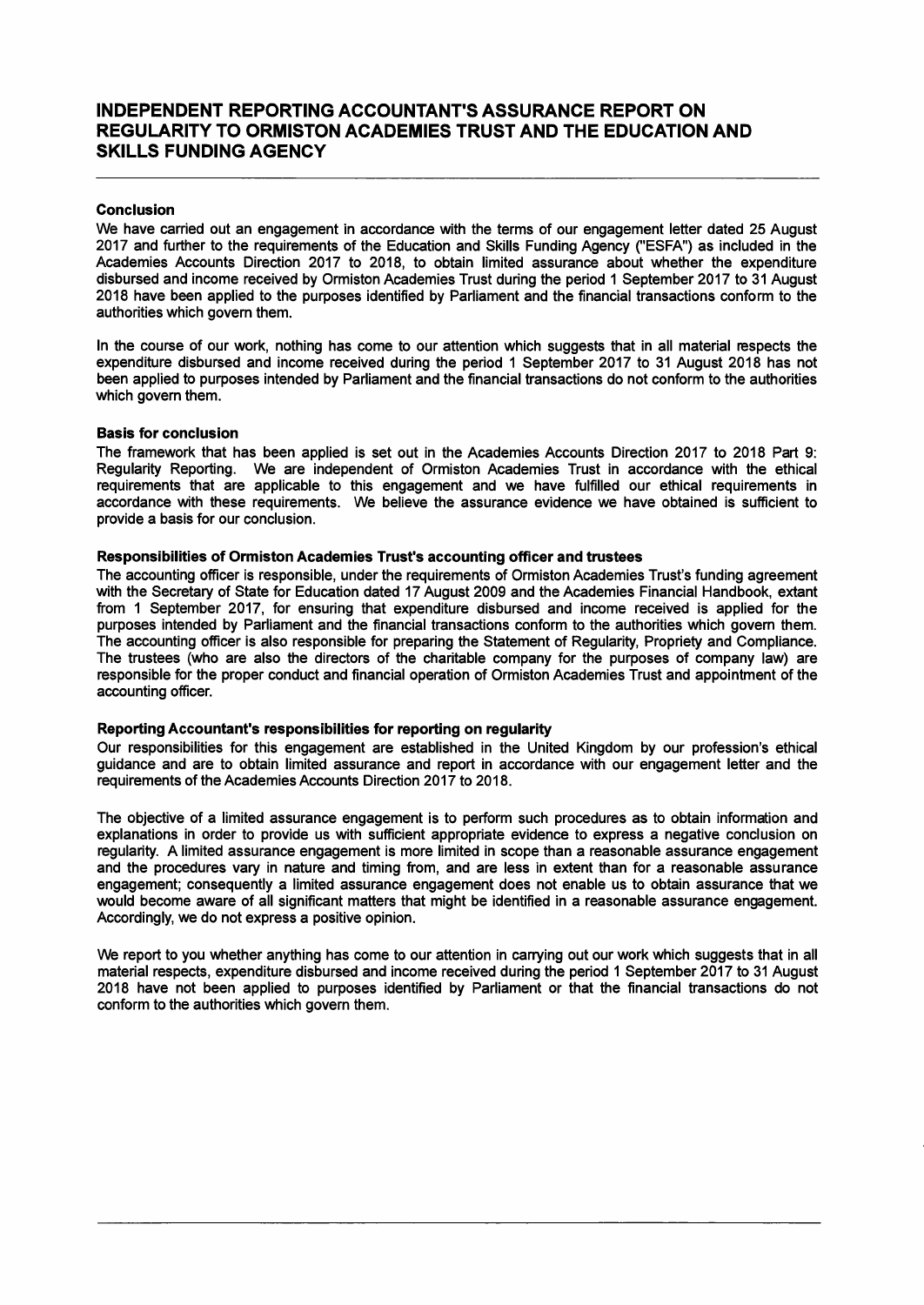#### INDEPENDENT REPORTING ACCOUNTANT'S ASSURANCE REPORT ON REGULARITY TO ORMISTON ACADEMIES TRUST AND THE EDUCATION AND SKILLS FUNDING AGENCY (CONTINUED)

Our work included identification and assessment of the design and operational effectiveness of the controls, policies and procedures that have been implemented to ensure compliance with the framework of authorities including the specific requirements of the funding agreement with the Secretary of State for Education, the Academies Financial Handbook 2017 published by the Education and Skills Funding Agency and high level financial control areas where we identified a material risk of irregularity is likely to arise. It also included areas assessed as presenting a higher risk of impropriety. We undertook detailed testing, on a sample basis, based on the identified areas where a material irregularity is likely to arise, or potential impropriety where such areas are in respect of controls, policies and procedures that apply to classes of transactions. Our work was undertaken with due regard to the 'Evidence to support conclusion on regularity' guidance in Academies Accounts Direction 2017 to 2018.

This work was integrated with our audit on the financial statements and evidence was also derived from the conduct of that audit to the extent it supports the regularity conclusion.

#### Use of our report

This report is made solely to Ormiston Academies Trust and the ESFA in accordance with the terms of our engagement letter dated 25 August 2017. Our work has been undertaken so that we might state to the Ormiston Academies Trust and the ESFA those matters we are required to state in a report and for no other purpose. To the fullest extent permitted by law, we do not accept or assume responsibility to anyone other than Ormiston Academies Trust and the ESFA, for our work, for this report, or for the conclusion we have formed.

lan & follow

RSM UK Audit LLP Chartered accountants St Philips Point Temple Row Birmingham West Midlands **B2 5AF** 

Dated:  $\mathcal{B}$  fector 2 $\mathcal{C}$